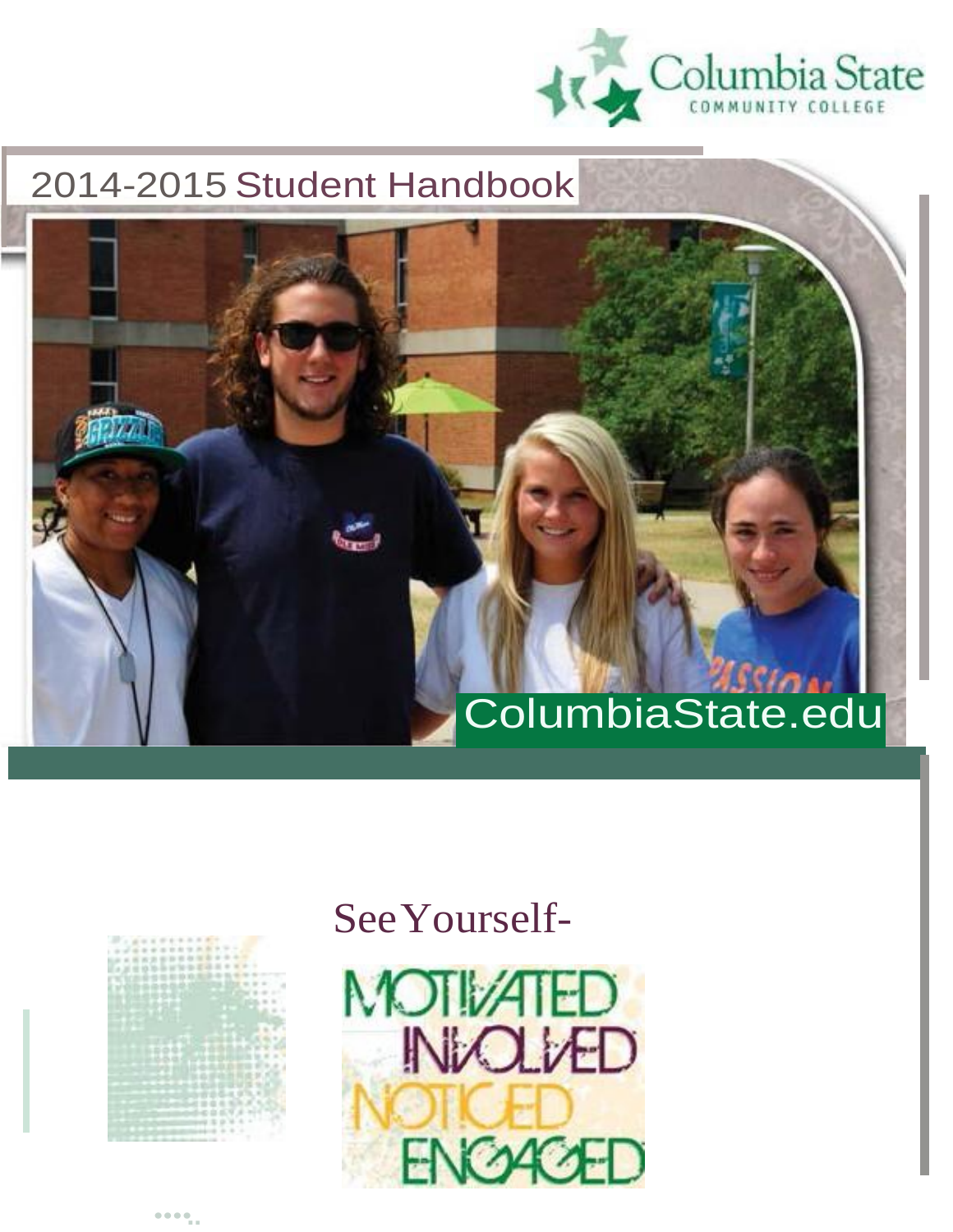## **Table of Contents**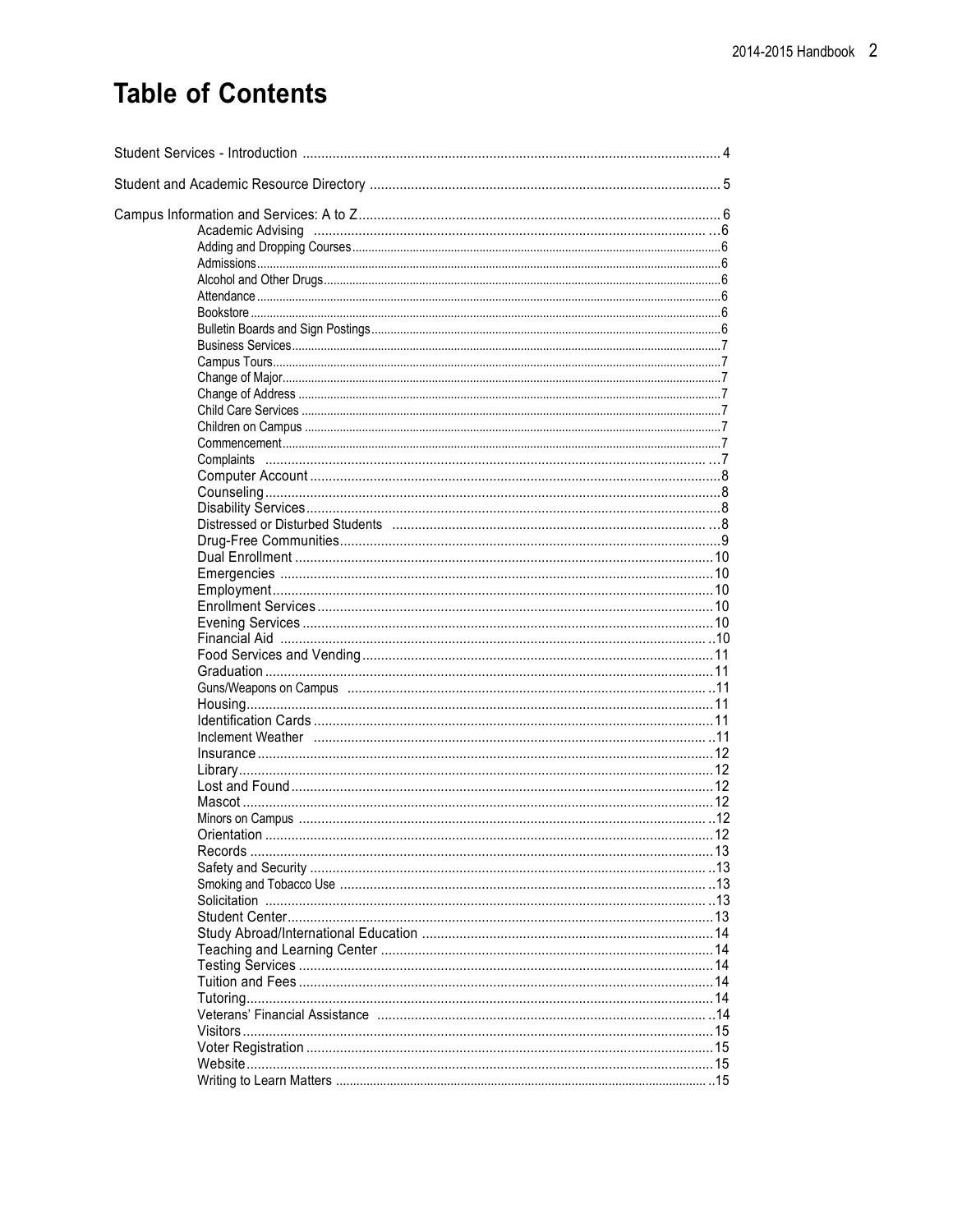| Student Life, Leadership and Activities    |  |
|--------------------------------------------|--|
| <b>Student Rights and Responsibilities</b> |  |
|                                            |  |
| <b>General Policies</b>                    |  |
|                                            |  |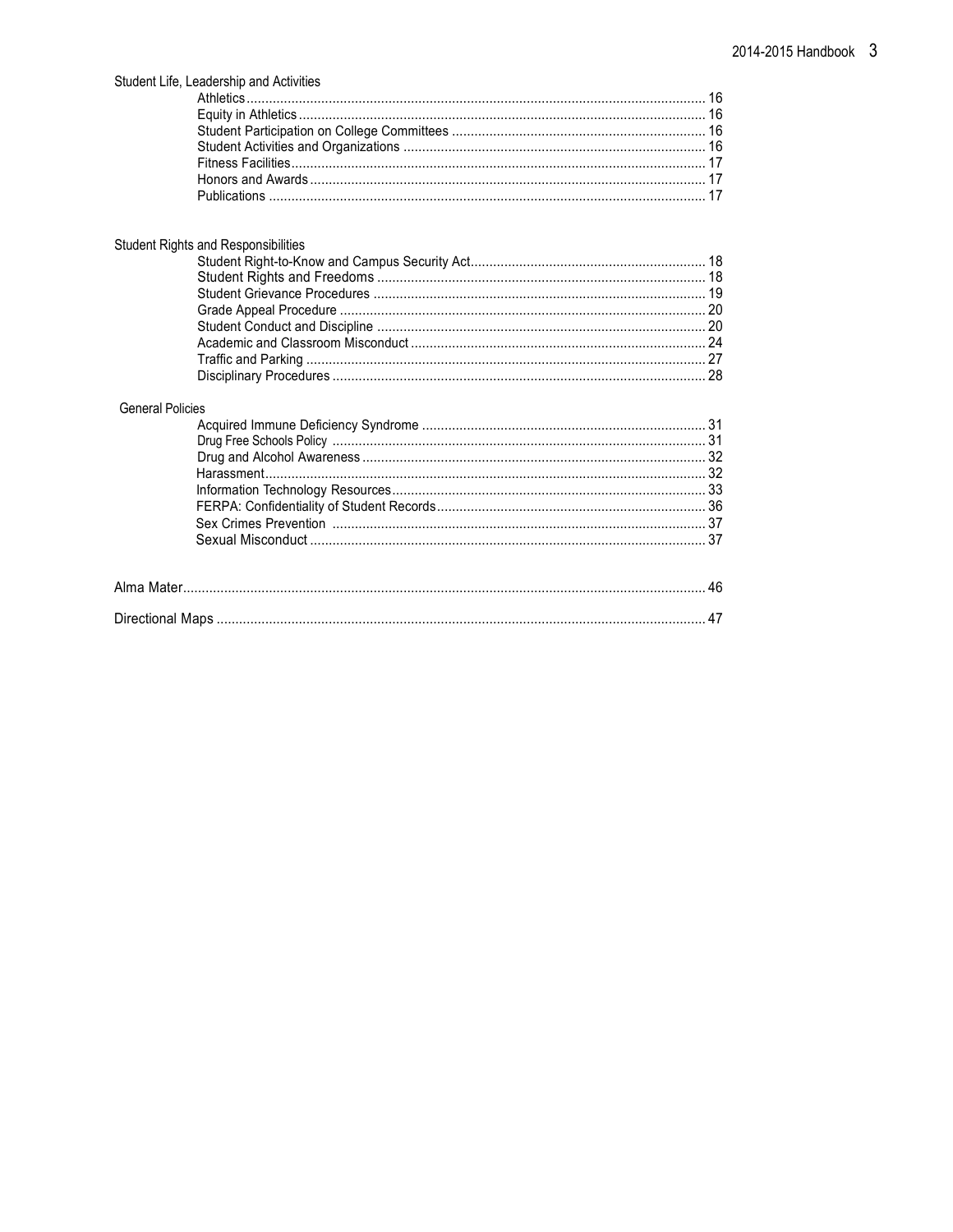## **Student Services**

The Student Services program at Columbia State is an integral part of the College program with the development of the student as the central theme. Emphasis is placed on the needs and concerns of the individual and his/her progress toward personal, educational, and occupational goals. Services provided include entry services, support services, and student transition services. Entry services assist students in obtaining access to personal, educational, and developmental services while students are enrolled at Columbia State. Transition services assist students in moving from Columbia State to senior colleges and universities or to employment. College activities are provided to assist students in developing culturally, socially, and educationally.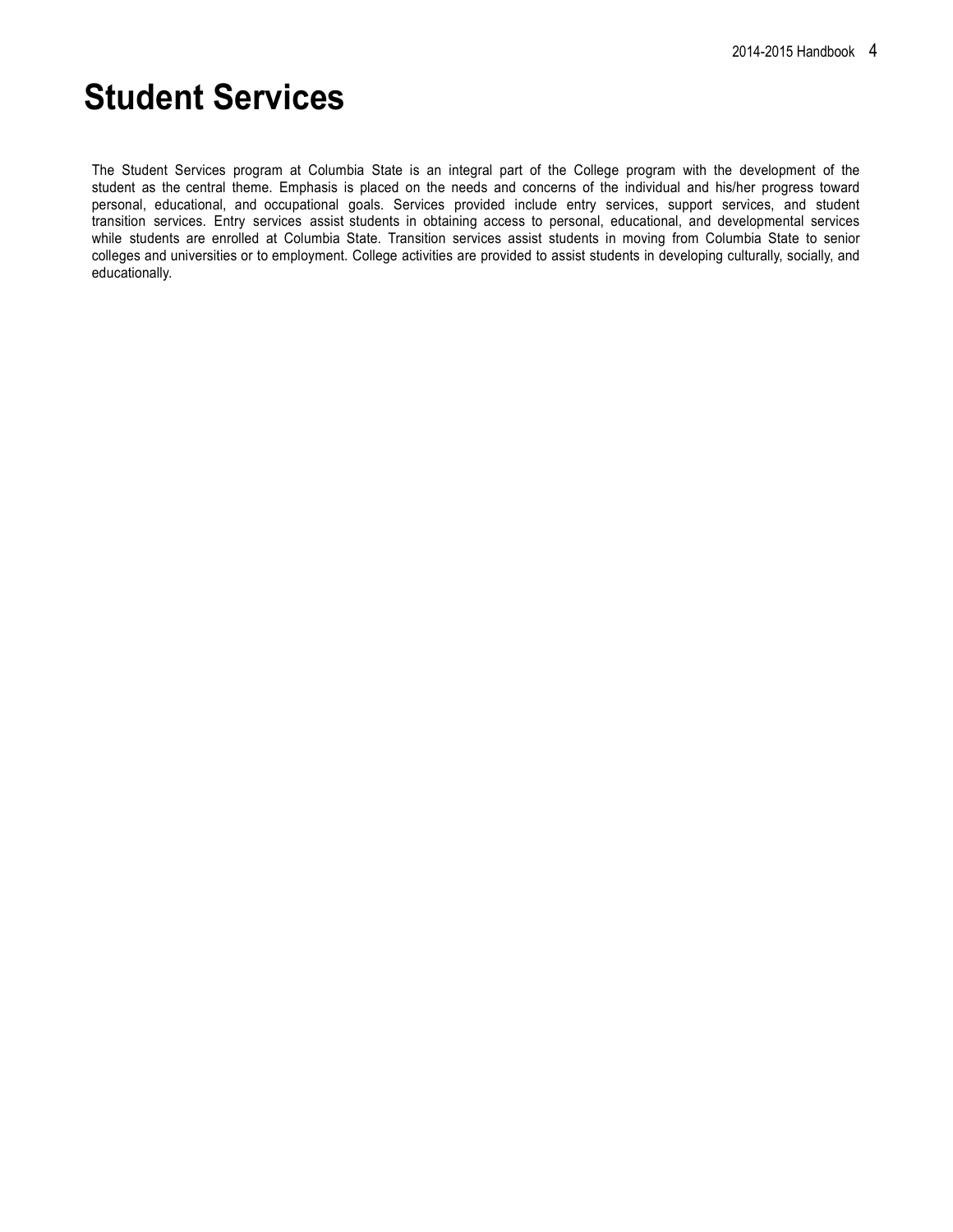## **Student and Academic Resource Directory**

|                                           | and Williamson County |
|-------------------------------------------|-----------------------|
|                                           |                       |
| <b>Career Services</b>                    |                       |
|                                           |                       |
|                                           |                       |
| Admissions                                |                       |
| <b>Financial Aid</b>                      |                       |
| Records                                   |                       |
| Recruitment                               |                       |
|                                           |                       |
|                                           |                       |
|                                           |                       |
| <b>Student Government Association and</b> |                       |
|                                           |                       |
|                                           |                       |
|                                           |                       |
|                                           | and Lawrence County   |
|                                           |                       |
|                                           |                       |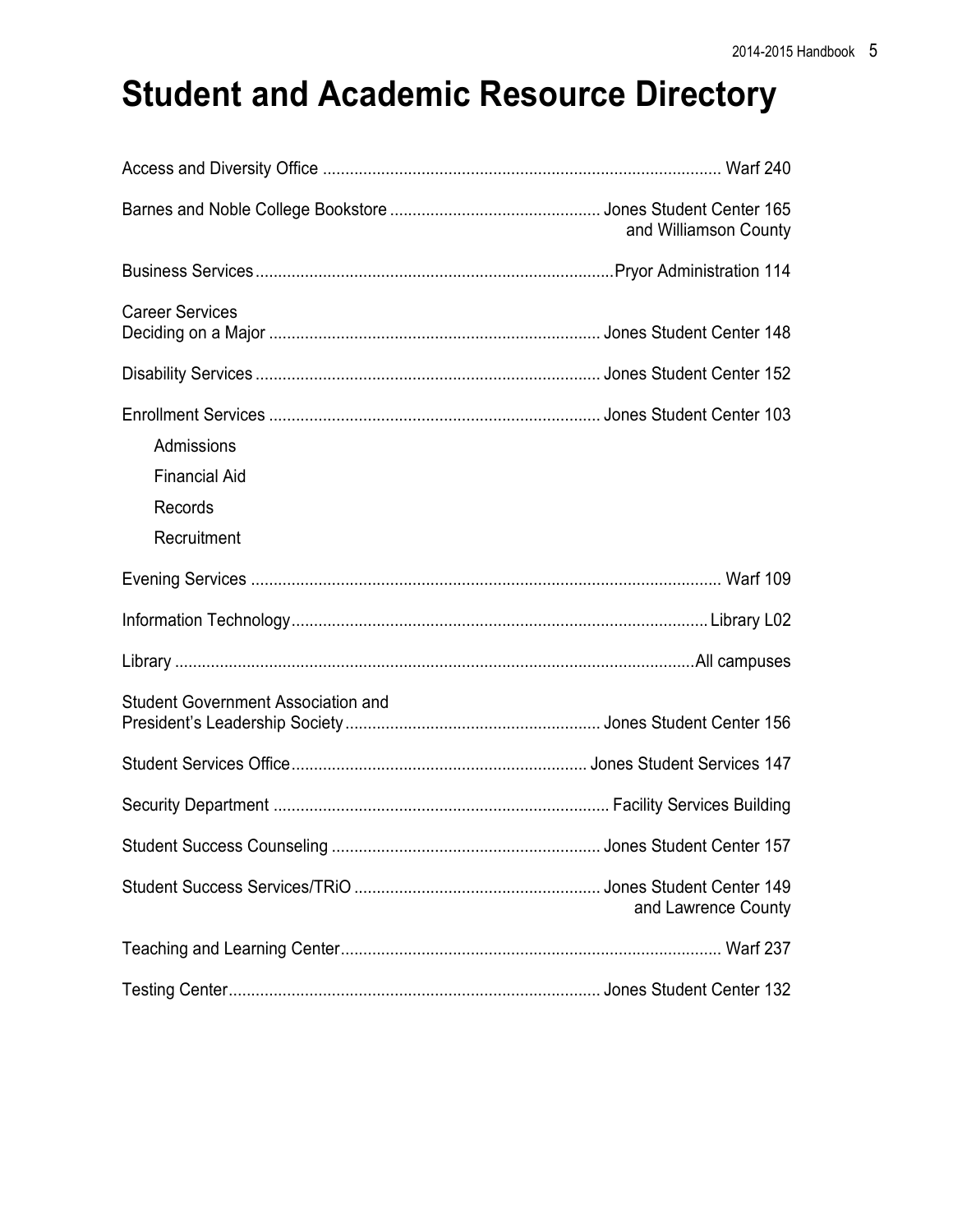## **Campus Information and Services: A to Z**

## **AcademicAdvising**

Incoming freshmen and transfer students may be advised by faculty or professionals in Student Services or at the extended campuses during the required orientation programs. Currently enrolled and re-enrolling students who have been assigned faculty advisors are requested to contact their faculty advisors or division deans for assistance. Transient students should see an admissions recruiter for direction.

Students seeking advising on the Columbia campus during evening hours (after 4:15 pm), may contact the Evening Services office (Warf 109). Students seeking advising at Columbia State's extended campuses should see the director, evening administrative assistant, or a faculty member at that location.

## **Adding and Dropping Courses**

You may officially add or drop course(s) within the times indicated on the academic calendar. If you add, you may be subject to additional tuition and fees. The date on which you drop will affect the amount of refund to which you may be entitled. If you receive financial aid, contact the Financial Aid Office prior to dropping, as the change may have implications for your aid.

## **Admissions**

The Enrollment Services office serves individuals who are interested in enrolling at Columbia State by providing general enrollment information, admissions counseling, and campus tours. Additionally, this office is responsible for processing admissions, international, and residency applications. For complete details on admissions requirements, consult the current College catalog. The Enrollment Services office is located in Jones Student Center 103 in Columbia. For more information on enrollment, call (931) 540-2790 or visit the nearest Columbia State campus.

## **Alcohol and Other Drugs**

See *Drug-Free Communities*.

## **Attendance**

Students are expected to attend class regularly and on time. Refer to course syllabus for specific guidelines.

### **Bookstore**

The Barnes & Noble College Bookstore (Columbia Campus, Jones Student Center 165 and Williamson County Center) is open at hours convenient to day and evening students. In addition to renting and selling textbooks, selling manuals and supplies for college courses, the bookstore offers Columbia State clothing, laptops and tablets, the buy- back of used books and manuals, as well as gift items.

## **Bulletin Boards and Sign Posting**

#### **Posters**

Posters to be distributed on campus must be approved by the Student Services office (Jones Student Center 164), or by the campus director on all extended campuses. Posters must include the name of the sponsoring organization, time, date, and location of the event. All notices should be on bulletin boards; not on doors, windows, or walls. It is the responsibility of the person or group to take down posters after the event has taken place.

#### **Bulletin Boards/Digital Signage**

The use of campus bulletin boards and digital signage is limited to affiliated individuals and groups and to official use by the institution.

Bulletin boards and digital signage may be designated for use by specific individuals or groups, such as faculty, students, student organizations, etc. Persons authorized to use a bulletin board, the types of materials which may be posted on a board, the maximum size and duration of any posters, and any other special conditions on use should be approved prior to the use of the board.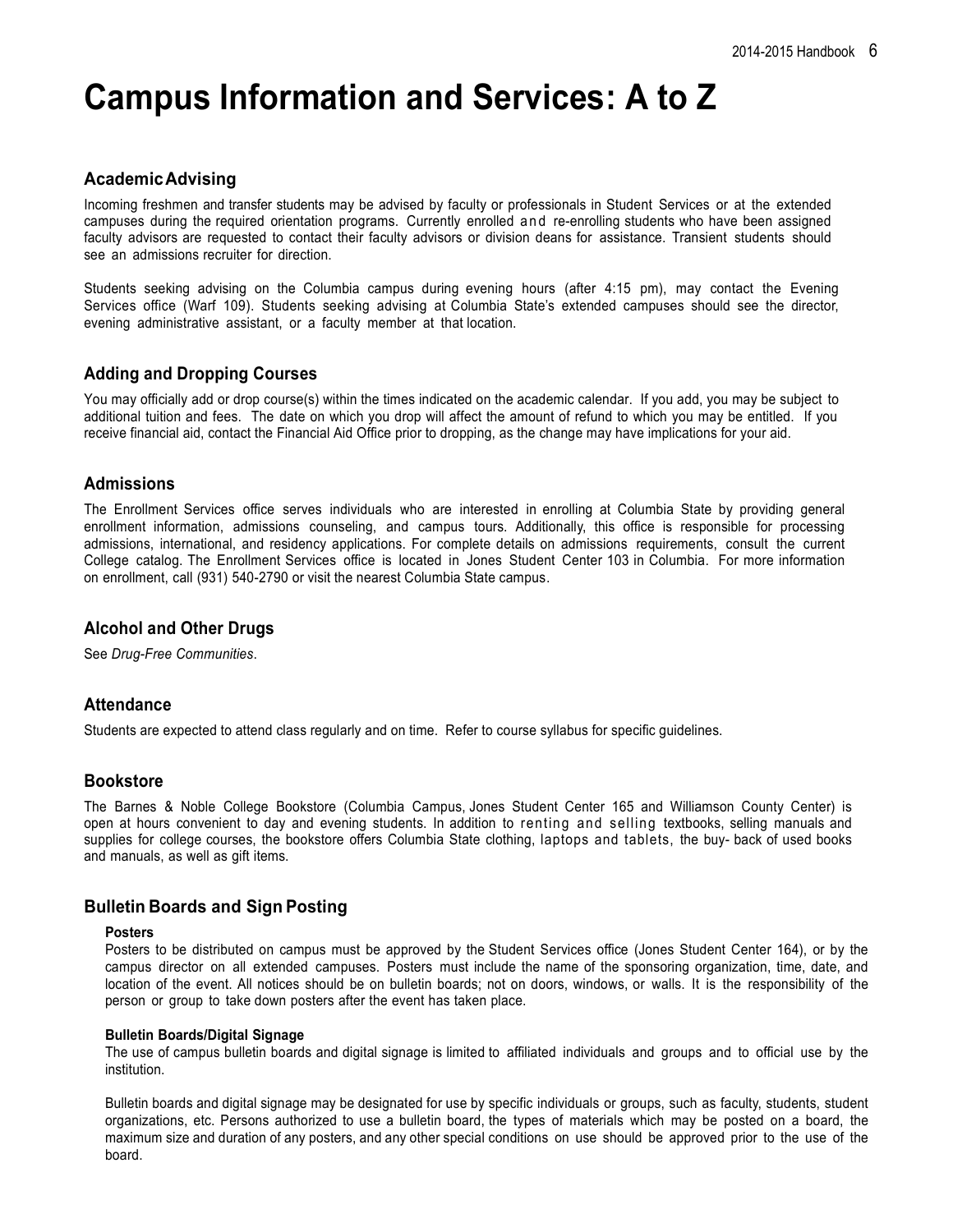Approval for bulletin board and digital signage use is obtained in the Student Services office or in the director's office at other campuses.

### **Business Services**

The staff in Business Services are available to assist students and their families with information regarding financial accounts, fee payments, refunds, financial aid refunds, fines and citations. The Columbia office is in Pryor Administration Building. Campus directors and staff at extended campuses also assist with business concerns.

### **Campus Tours**

Individuals or groups desiring campus tours should contact Enrollment Services to schedule. Send email to [admissions@columbiastate.edu](mailto:admissions@columbiastate.edu) or call 931-540-2790.

## **Change of Major**

Students who need to change majors should contact their advisor and complete the Change of Major form. The advisor should submit the completed form to Enrollment Services.

## **Change of Address**

Log on ChargerNet, click on Student Tab and go the Personal Information tab to change address and telephone numbers.

## **Child Care Services**

Columbia State Community College does not provide child care services; however, in an effort to aid our students in locating child care assistance, the Student Services office has prepared a list of individual licensed providers. The list includes child care agencies near each of the Columbia State campus locations. Be aware that these listings are neither college-supervised nor college-inspected facilities. This information may be obtained in the Student Services office or in the director's office on all extended campuses.

### **Children on Campus**

See *Minors on Campus*.

### **Commencement**

Columbia State hosts two commencement ceremonies annually to celebrate student success and program completion. The spring exercise in May is for students who complete degree requirements in May. Students who finish in summer or fall participate in the December ceremony.

## **Complaints**

Students or prospective students who wish to file a complaint about services rendered or about violations of law should start with the level at which the complaint is rooted. If staff members in the department do not resolve the concern satisfactorily, students are at liberty to move through the chain of command until the issue is resolved.



Students or prospective students who wish to file a complaint related to accreditation or regarding violations of state law not resolved at the institution may submit a Student Complaint Form to the Tennessee Board of Regents at 1415 Murfreesboro Road, Suite 340, Nashville Tennessee 37217, or by going online and filing out the form electronically at *<http://www.tbr.edu/contact/> default.aspx?id=2936*. Under Tennessee's open records law all or parts of complaints will generally be available for review upon request from a member of the public.

Complaints regarding accreditation can also be made by contacting the Southern Association of Colleges and Schools Commission on Colleges, 1866 Southern Lane, Decatur, Georgia 30033-4097, telephone 404-679-4500 [\(www.](http://www/) sacscoc.org).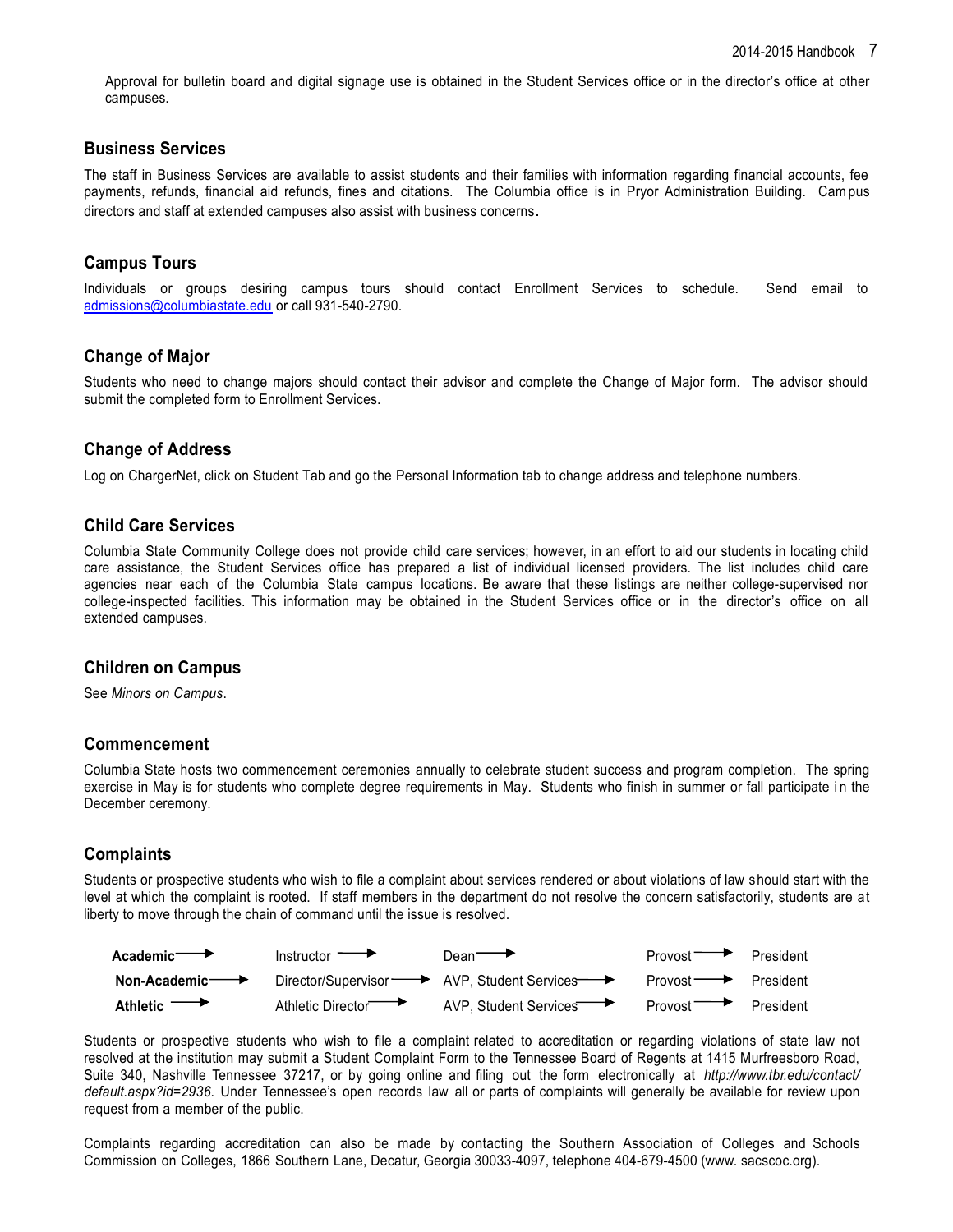Complaints of fraud, waste, or abuse may be made by email at [reportfraud@tbr.edu](mailto:reportfraud@tbr.edu) or by calling the Tennessee Comptroller's Hotline for Fraud, Waste, and Abuse at 1-800- 232-5454**.**

Veterans, Service members, and eligible dependents may report negative experiences with educational institutions through the online complaint system. The data entered into the system gives the federal government the information needed to identify and address unfair, deceptive, and misleading practices and ensure high quality academic and student support services are available. (http://www.benefits.va.gov/GIBILL/Feedback.asp)

### **Computer Account**

Students are assigned an account for their use while attending Columbia State. Accounts are to be held private and credentials such as usernames and passwords may not be shared with others. This account will provide the user with access to electronic mail and computer resources at Columbia State. This account is also used for access to Online Campus courses offered through Columbia State.

## **Counseling**

The Student Success Counseling program offers students assistance with setting goals, stress management, time management, making the transition to college, test anxiety, campus and community referrals, and making connections to peer support. For more information on Student Success Counseling, call (931) 540-2572.

## **Disability Services**

Disability Services provides support services especially designed to meet the needs of students with disabilities, and provides reasonable accommodations enabling qualified disabled students to participate fully in campus life. To qualify for services, students must provide the department with official documentation of the disability and discuss their specific needs for each class. Subsequently, staff members make a determination to ensure equal educational opportunity within the academic and/or technical requirements of the program, based on an individual's specific disability.

Columbia State provides disability support services in a variety of ways. Examples of these services include, but are not limited to, coordinating community resources, providing information for faculty regarding disabilities, serving as an advocate for students, and securing special adaptive equipment and aids. These services are offered to assist students with disabilities in realizing their goals. Students needing accommodations are urged to contact Disability Services several weeks before a semester begins to allow time for special services to be arranged. More information about services is available on Columbia State website or by contacting the Disability Services office at (931) 540-2857.

## **Distressed or Disturbed Students or Others**

Columbia State is committed to providing a safe learning environment. All members of the Columbia State Community are encouraged to be alert to unusual or aberrant behavior of students, employees, visitors, contractors, or others. Therefore, any distressing, disturbing, threatening, or dangerous student behavior should be reported to the Associate Vice President for Student Services or another College staff person; comparable behavior of others should be reported to the Director of Human Resources. Report the incident as soon as possible. If there is perceived imminent danger, call 911 and then call Campus Security at 9- 797-7669. Work with the staff person to complete an Incident Report so that it can be submitted to the Associate Vice President for Student Services in Jones 164. If the incident occurred at another campus, contact the campus administrative staff.

After the Associate Vice President for Student Services receives the report, the Student Assistance Coordinating Committee will conduct a safety assessment. The Committee assists in addressing situations where individuals are displaying dangerous or threatening behaviors that potentially impede their own or others' ability to function successfully or safely. Next, the Committee will draft an appropriate response plan that takes the nature of the behavior, the severity of the safety risk, and the needs of the individual into consideration. Individuals submitting reports should not expect detailed information about the disposition of their submission, as the issues may involve due process or confidentiality rights of the reported individual.

The Committee also acts as a clearinghouse for campus behaviors. A single event might not appear to be problematic; however, when the Committee recognizes a pattern of inappropriate behavior on the part of an individual across classes or other interactions, then they can take steps to assist the student and protect the campus community. Therefore, report every incident, even if the same individual has been reported previously.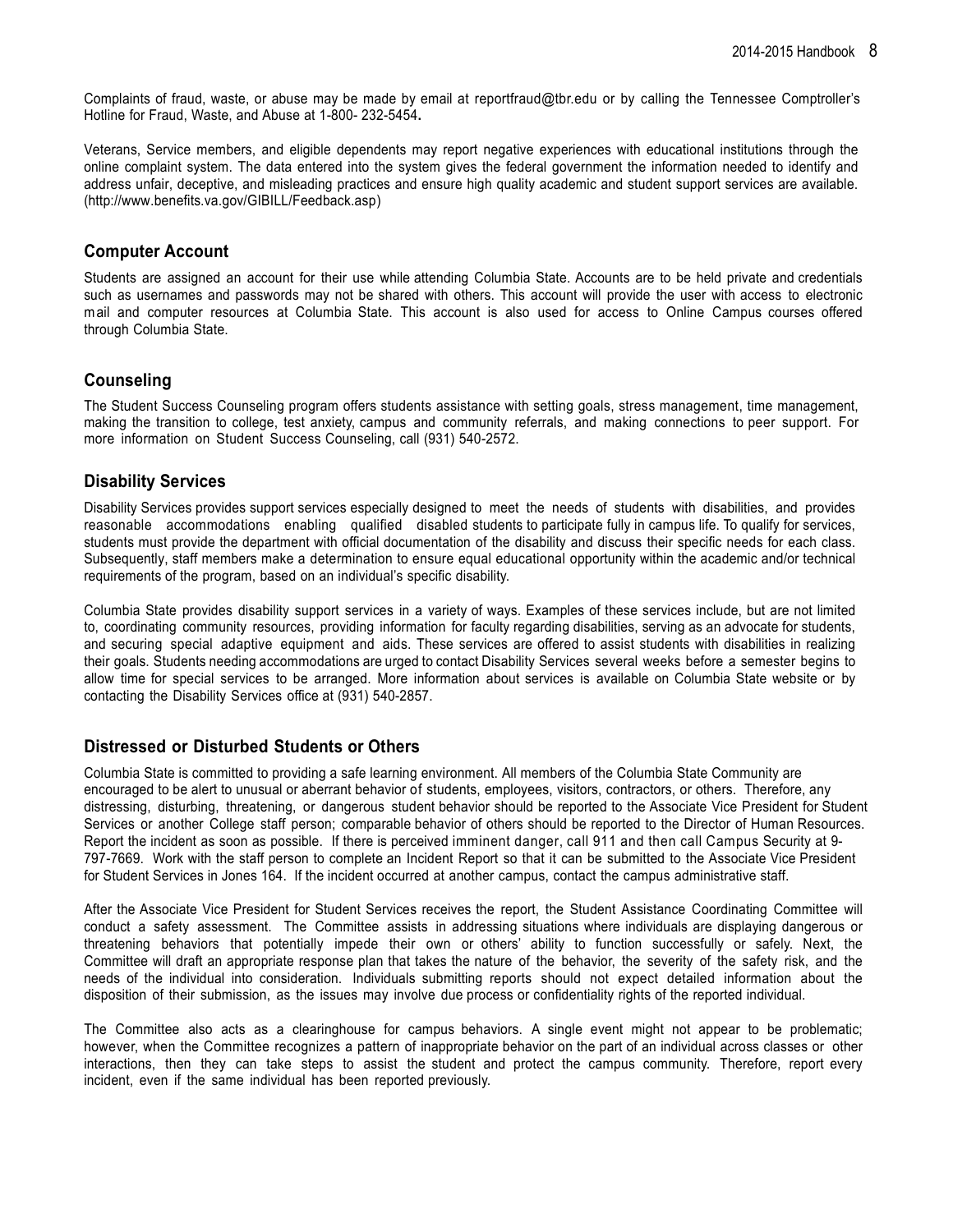## **Drug-Free Communities**

The following policy applies to all Columbia State Community College employees, including faculty and students, in compliance with the provisions of the Drug-Free Workplace Act of 1988 (41 U.S.C. 701, et. seq.) and the Drug-Free Schools and Communities Act Amendments of 1989 (20 U.S.C. 3171, et. seq.).

It is the policy of Columbia State to strictly prohibit the unlawful use and/or possession of alcoholic beverages and/or any drug or controlled substance (including any stimulant, depressant, narcotic, hallucinogenic drug or substance, or marijuana), or sale or distribution of any such drug or controlled substance on College-owned, controlled, or leased property. The unlawful use, abuser, or distribution of alcohol or illicit drugs are prohibited during any College-related activity including off-campus trips. All employees and students are subject to applicable federal, state, and local laws related to this matter. Additionally, any violation of this policy will result in disciplinary actions as set forth in this handbook and/or in the *Columbia State Policies and Procedures*.

#### *Legal Sanctions*

Various federal, state, and local statutes make it unlawful to manufacture, distribute, dispense, deliver, sell, or possess *with intent to manufacture, distribute, dispense, deliver, or sell controlled substances. The penalty imposed depends upon* many factors which include the type and amount of controlled substance involved, the number of prior offenses, if any, whether death or serious bodily injury resulted from the use of such substance and whether any other crimes were committed in connection with the use of the controlled substance. Possible maximum penalties for a first-time violation include imprisonment for any period of time up to a term of life imprisonment, a fine of up to \$4,000,000 if an individual, supervised release, any combination of the above, or all three. These sanctions are doubled when the offense involves either:

- distribution or possession at or near a school or college campus, or
- distribution to persons under 21 years of age.

Repeat offenders may be punished to a greater extent as provided by statute. Further, a civil penalty of up to \$10,000 may be assessed for simple possession of "personal use amounts" of certain specified substances under federal law. Under state law, the offense of possession or casual exchange is punishable as a Class A misdemeanor; if there is an exchange between a minor and an adult at least two years the minor's senior, and the adult knew that the person was a minor, the offense is classified a felony as provided in T.C.A. 39-17-417 (21 U.S.C. 801, et. seq.; T.C.A. 39-17-417).

It is unlawful for any person under the age of 21 to buy, possess, transport (unless in the course of his employment), or consume alcoholic beverages, wine or beer, such offenses being classified Class A misdemeanors punishable by imprisonment for not more than 11 months, 29 days, or a fine of not more than \$2,500, or both (T.C.A. 1-3-113, 57-5-301). It is further an offense to provide alcoholic beverages to any person under the age of 21, such offense being classified a Class A misdemeanor (T.C.A. 39-15- 404).

The offense of public intoxication is a Class C misdemeanor punishable by imprisonment of not more than 30 days, or a fine of not more than \$50, or both (T.C.A. 39-17-310).

#### **Institutional/School Sanctions**

Columbia State will impose the appropriate sanctions on any employee or student who fails to comply with the terms of this policy.

#### Employees

As a condition of employment, each employee, including student employees, must abide by the terms of this policy and must notify their department head/supervisor of any criminal drug statute conviction for a violation occurring in the workplace no later than five (5) days after such conviction. A conviction includes a finding of guilt, a plea of *nolo contendere* or imposition of a sentence by any state or federal judicial body. Possible disciplinary sanctions for failure to notify of conviction may include one or more of the following:

- termination;
- suspension;
- mandatory participation in, and satisfactory completion of a drug/alcohol abuse program or rehabilitation program;
- recommendation for professional counseling;
- referral for prosecution;
- letter of warning; and/or,
- probation.

#### **Students**

Possible disciplinary sanctions for failure to comply with the terms of this policy may include one or more of the following:

- expulsion;
- suspension;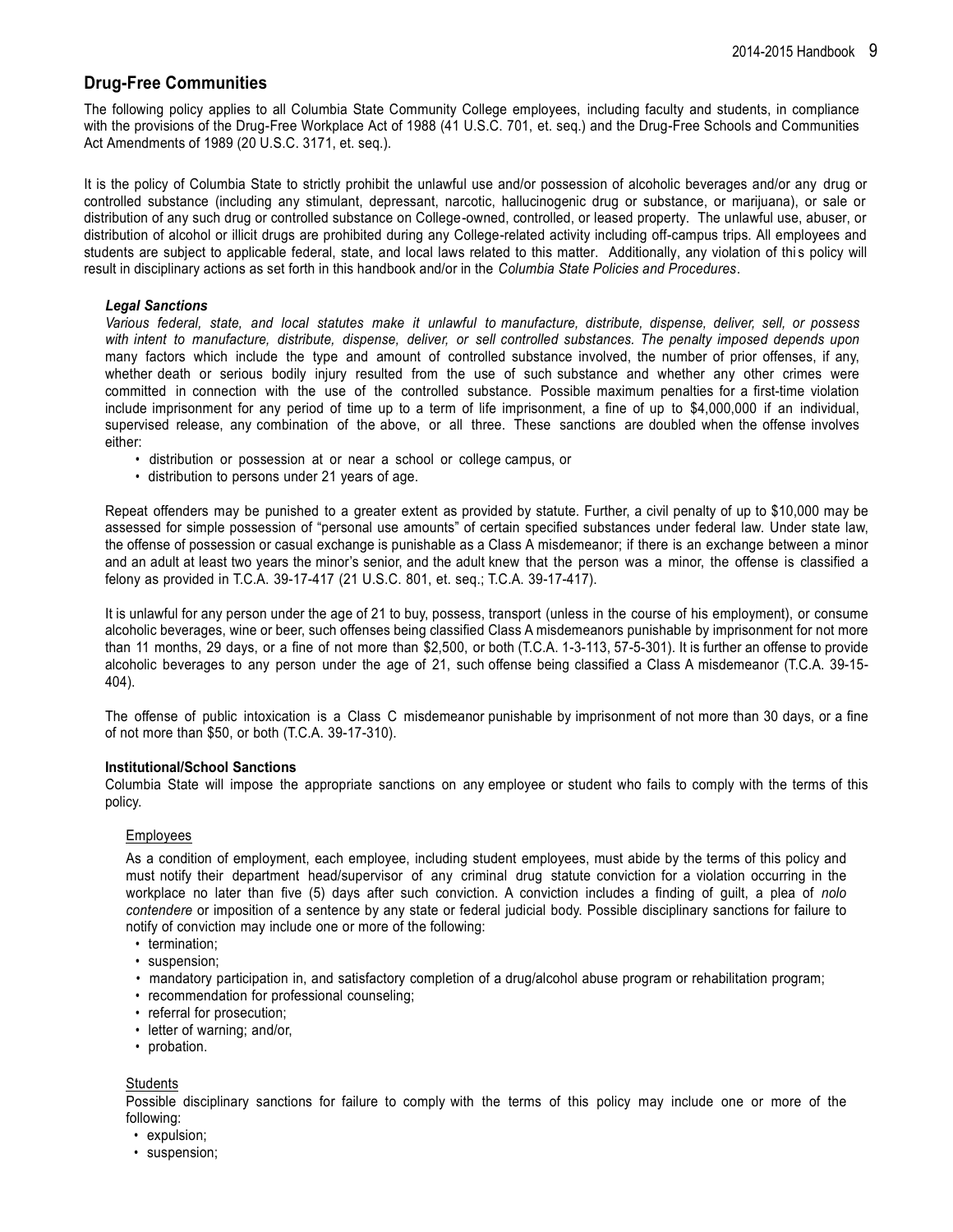- mandatory participation in, and satisfactory completion of a drug/alcohol abuse program or rehabilitation program;
- referral for prosecution:
- probation:
- warning; and/or,
- reprimand.

## **Dual Enrollment**

Dual enrollment is a program that allows eligible high school students to earn college credit while they are still in high school.

## **Emergencies**

#### **Messages**

Students may not receive phone calls at the College. In the event of an emergency a student will be contacted in class to return a phone call. The caller will be asked the nature of the emergency in order to determine if the call warrants the student being removed from class. At the Columbia campus, all emergency messages should be directed to the Student Services office (931) 540-2570. At the extended campuses, emergency messages should be forwarded to the office of the director the administrative offices.

#### **Procedures**

Emergency procedures are posted in all facilities at all Columbia State locations. During emergency situations, students are expected to stay calm, listen for instructions, and follow the designated procedures. For a complete listing of policies related to this area, please refer to the website at [http://www.columbiastate.edu//emergency](http://www.columbiastate.edu/emergency) or contact the Student Services office (931) 540-2570.

## **Employment**

Students have the opportunity to earn and learn while participating in campus and community work-study programs. Contact the Financial Aid Office for additional information.

## **Enrollment Services**

Staff members in Enrollment Services focus on all of the processes that help students get off to a good start and record their academic career at Columbia State. Services include recruitment, admissions, records, and financial aid.

## **Evening Services**

Evening services are provided at every Columbia State campus location. The Evening Services office at the Columbia campus (Warf 109) is available 4:15 p.m. to 8 p.m. Monday - Thursday. For more information on services, call (931) 540-2862. For hours and available services on other campus locations, contact the administrative office at the respective campus.

## **FinancialAid**

The Financial Aid program is designed to help students who would find it difficult or impossible to attend Columbia State without financial assistance. The College offers a comprehensive program of financial aid in the form of scholarships, part-time employment on campus and in the community, grants, loans, and Veterans benefits.

Columbia State places major emphasis upon financial need, academic achievement, character, and promise of future success. Although Columbia State will assist all qualified students as resources permit, aid should be viewed only as supplementary to the efforts of the family and student. Primary responsibility for financing an education lies with the student.

Information regarding who should apply for financial aid, the application process and types of financial aid can be obtained in the Financial Aid office (Jones Student Center 103), or in the administrative office at any of the Columbia State extended campuses. For complete details on applying for financial aid, consult the current College catalog or the website.

#### **Student Consumer Rights Information**

The financial aid applicant is responsible for obtaining, completing, and filing each year the proper financial aid application on a timely basis. The applicant has the right to seek and receive full information and counsel from the director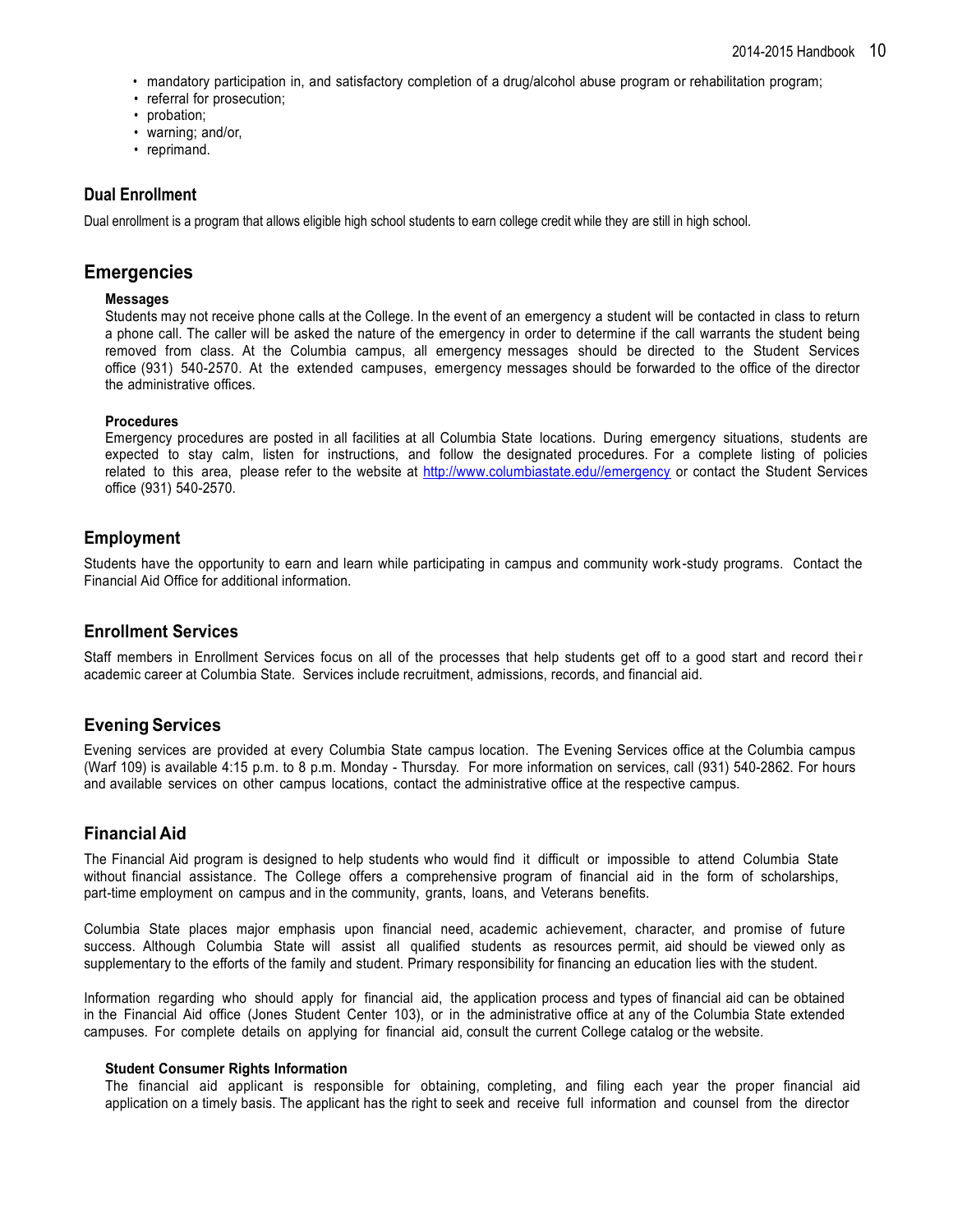of financial aid (Jones Student Center 103), in regard to any financial aid matter. The applicant must, without exception, report any of the following changes to the Financial Aid office:

- withdrawal from the college,
- transfer to another college,
- name change,
- address change of student or parent if applicable.

If student loans have been received, an exit interview must be arranged with the Financial Aid office when graduating or withdrawing from the college. Failure on the aid recipient's part to do exit counseling will result in a hold being placed on the student's record and refusal of future financial aid awards.

## **Food Services and Vending**

A private contractor, whose purpose is to provide students with a quality food program, operates the cafeteria on the Columbia campus.

Vending machines are operated for the benefit of students, and are located in various facilities on all campuses. The cashiers at all campus locations are responsible for vending machine reimbursement.

## **Graduation**

See *Commencement.*

### **Guns/Weapons on Campus**

In accordance with Tennessee State law, all firearms, including hunting weapons or weapons typically displayed in vehicle windows, shall be prohibited on school property. persons carrying or possessing a weapon of any kind shall be subject to felony charges with a maximum sentence of six years' imprisonment and a fine not to exceed \$3000. This provision does not apply to officers in the county, city, or state charged with the enforcement of the laws of the state when in the discharge of their official duties.

### **Housing**

Under Tennessee Board of Regents policy, Columbia State Community College assumes no responsibility for student housing. This institution is a commuter college and has no dormitories, fraternity, or sorority housing.

Even though the College is unable to assume responsibility for student housing, the College is vitally concerned with the welfare and well-being of all students, and desires they have accommodations commensurate with their needs. A housing referral list, which includes apartments in the Columbia area, is available in the Student Services office.

The prospective student and parents should be aware that these listings are neither college-supervised nor college-inspected accommodations. Students should plan to arrive in the community in advance of final registration dates to find suitable housing.

## **Identification Cards**

All students taking credit courses must obtain a student identification card. Identification cards are available at no charge from the library in Columbia or from the administrative office on any of the extended campuses. Misplaced cards can be replaced. Identification cards should be retained for every semester of attendance; however, they must be revalidated each academic year. This card is required of students for identification, computer lab use, checking out library materials and some bookstore purchases. Additionally, it allows a student to attend all College activities open to the student body at no charge or at student rates.

### **Inclement Weather**

In the event that classes are dismissed, cancelled, or otherwise closed due to weather conditions, appropriate notification will be given to local television and radio stations, and on the college Web site at *[www.columbiastate.edu](http://www.columbiastate.edu/)*. Additionally, this information will be posted on the campus weather line at (931) 540-2515. Postings for extended campuses will be made available at the specific campus location. Students attending noncredit classes should contact the Center for Economic and Workforce Development at (931) 540-2660 for class cancellations.

In cases where Columbia State continues operations, students are encouraged to use their own discretion. If students are absent due to such conditions, they will be provided a reasonable opportunity to make up missed assignments.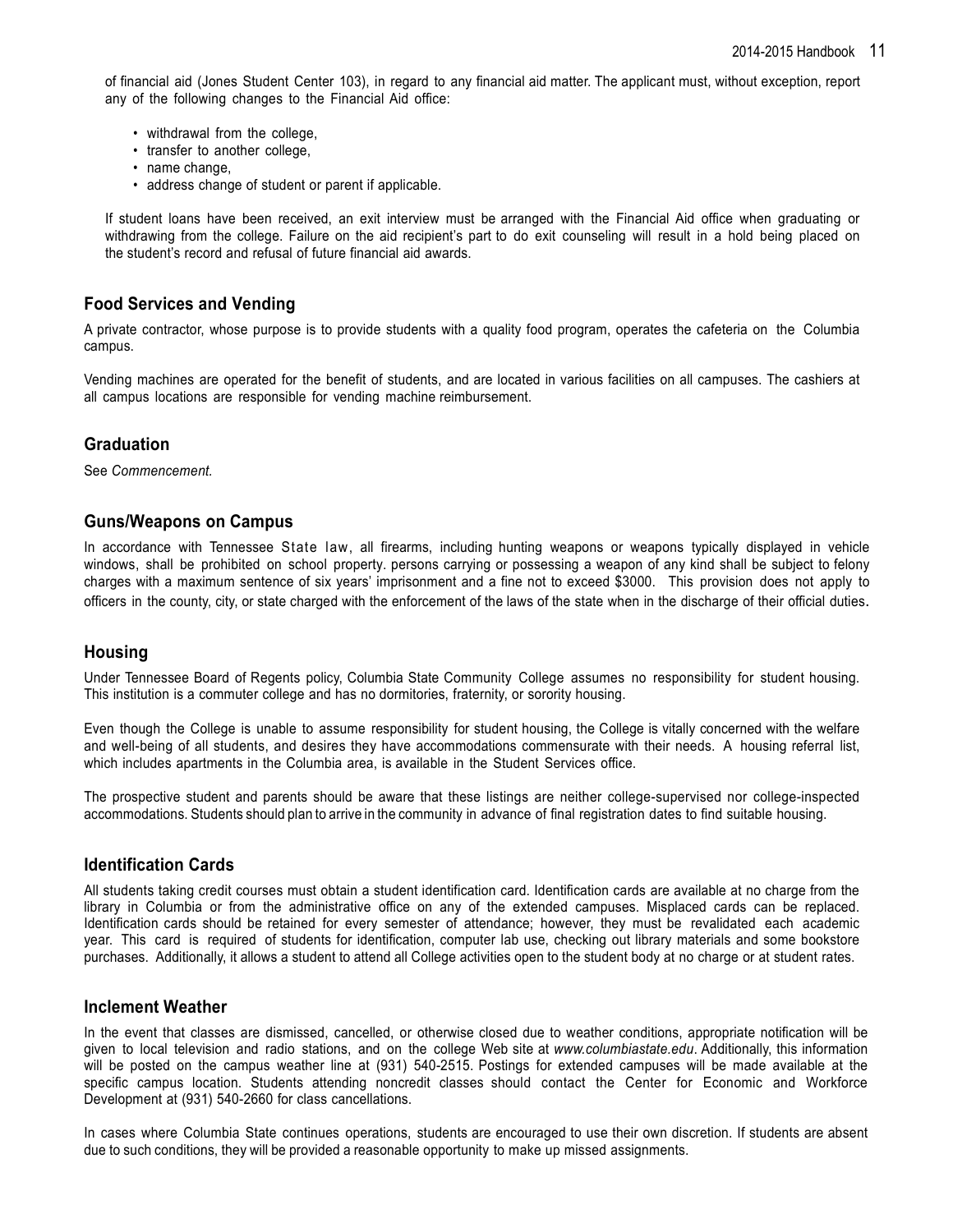#### I**nsurance**

Student health insurance is available through an independent company. Students interested in receiving information should contact the Student Services office, Jones Student Center 146.

### **Library**

The John W. Finney Memorial Library provides access to the books, journals, newspapers, electronic resources, and other materials that support the curriculum and fulfill the information and research needs of the students, faculty, and staff of the College. The library provides access to a range of information resources appropriate to the curriculum and other aspects of the College's mission, offers appropriate reference and instructional services related to the library's materials and networks, and shares information resources reciprocally with other libraries and institutions in the area, state, region, and nation.

The 23,900 square-foot Columbia facility, opened in 1972, is named for the late John Wesley Finney, a Columbia resident and member of the State Board of Education, whose leadership was instrumental in establishing a community college for this area. The library provides seating for 200 students on two floors. In addition to a microform reading room and a special collections room, the first floor of the library has a reference collection, a current periodicals reading area, an audiovisual lab, and a computer lab for accessing electronic information. The second floor has a conference room, a library-instruction room and computer lab, and stacks for the library's circulating book collection.

The library print collection has some 70,000 volumes, with strong holdings in history, literature, the social sciences, nursing, and allied health technology. Over 300 periodical titles are received including scholarly journals, general interest magazines, and local, state, and national newspapers. The library also subscribes to over 40 research databases.

The library offers individualized research assistance, as well as instructional classes and orientations. Through the interlibrary loan service, books and other materials may be obtained from other libraries. During fall and spring semesters, library hours are 7:45 a.m. to 8:00 p.m., Monday through Thursday; 7:45 a.m. to 4:15 p.m., on Friday. Check postings for Saturday hours, summer hours, and holiday closings.

In addition to the library on the Columbia campus, libraries are also maintained at Clifton, Lawrence County, Lewisburg, and Williamson County. These locations have basic reference collections, a browsing collection of journals and newspapers, and computer access to electronic databases. Hours at these locations may vary; check with extended campuses individually for hours of operation.

### **Lost and Found**

All lost articles should be reported to the Student Services office, Room 147 or to the administrative office at any of the extended campuses as soon as possible. A complete description of the lost item is required prior to being returned. All found articles will be dated and held for claim for three months. Any items not claimed within three months will be discarded.

### **Mascot**

Columbia State's mascot is the Charger, a strong, fast horse trained for battle.

### **Minors on Campus**

Students and employees are not approved to leave minors unsupervised on Columbia State campuses. Minors are not allowed to accompany parents to class without the prior approval of the instructor.

In certain circumstances, minors may be on campus for classes held for their benefit (programs for the academically talented, field trips, etc.). At such times, it is expected that the instructor or responsible adult will await their parents' arrival. It is the responsibility of the supervisor/instructor of these activities to explain these restrictions to the minors and to monitor the enforcement where feasible. In all circumstances related to minors on campus, it is the expectation of the institution that good judgment be exercised in preventing disruption of the learning environment.

## **Orientation**

All new degree-seeking first-time college students and transfer students are required to participate in the new student orientation program. Sessions are held throughout the year at each Columbia State location. This program provides students with information about registration, student services, student activities, and College policies. For more information on new student orientation, call the Enrollment Services office (931) 540-2790.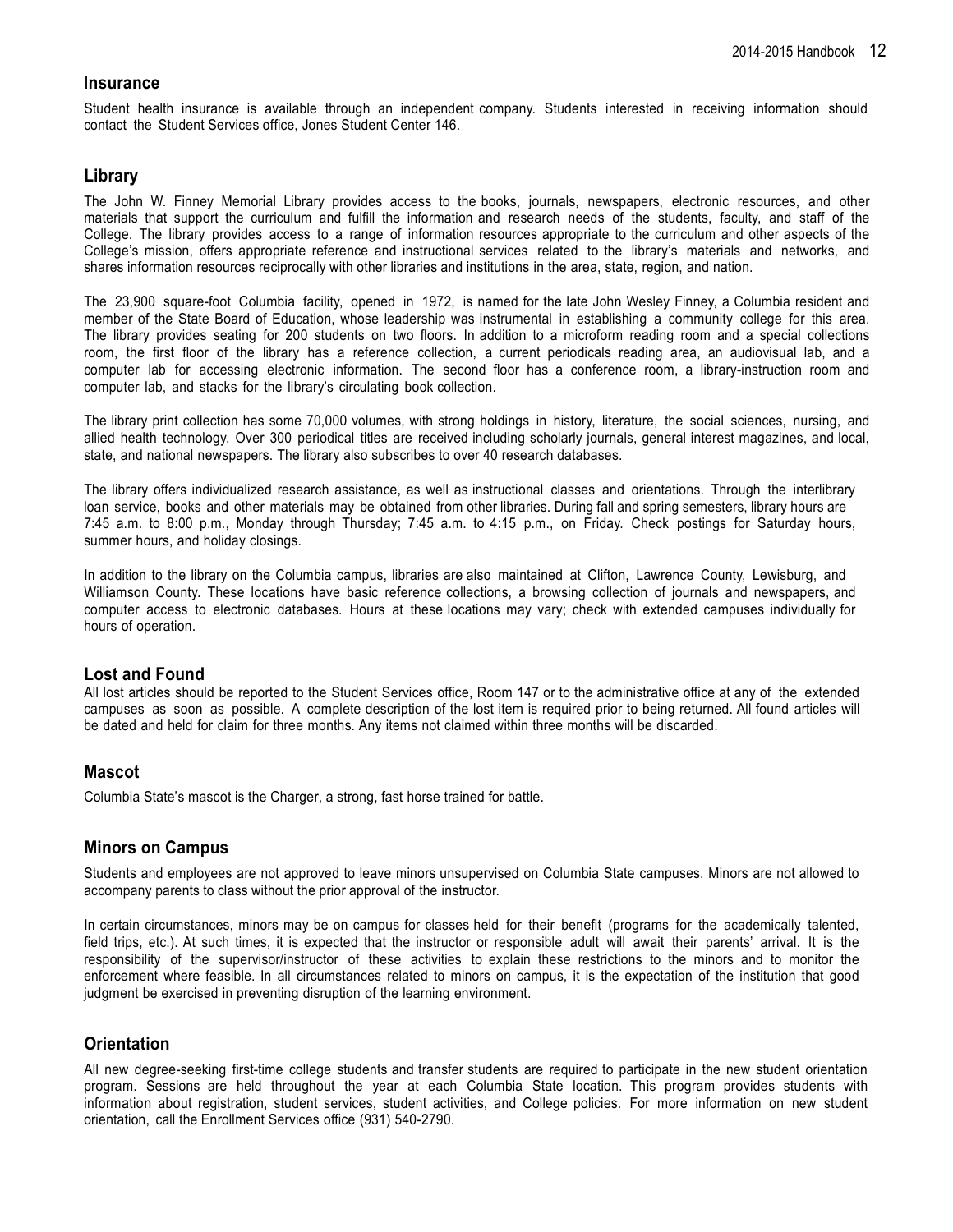## **Re***cords*

The Records office (Jones Student Center 103) is responsible for student name change, social security number changes, change of registration forms, change of major forms, transcript requests, enrollment verifications, and final graduation evaluation and certification (including academic/technical certificates). Additionally, this department is responsible for the evaluation of college transcripts for transfer credit and external credit by exam evaluations (CLEP, CEEB-Advanced Placement, ACT, CPS, and Military Service/Schools). MyChargerNet student registration-related problems may be reported to this department.

## **Safety and Security**

The Department of Safety and Security at Columbia State Community College is committed to preserving a safe and secure environment for students of the College. The Columbia campus has security personnel on duty 24 hours a day, seven days a week.

Students on all Columbia State campuses are expected to assume reasonable responsibility for personal safety. U se common sense, safety practices such as:

- walking in groups
	- reporting suspicious activities
	- keeping money, books and other personal items protected
	- locking car doors when leaving
	- wearing safety belts
	- observing speed limits
	- and generally being alert to personal welfare

These practices will help to preserve personal safety. Refer to additional safety information on the college website under *Safety* and *Emergency Plan*. The plan includes directions for bomb threats, natural disasters, and threats of violence and criminal behavior; among other things.

## **Smoking/ Tobacco Use**

The following policy has been established relative to smoking/tobacco use in College facilities and vehicles:

#### **College Buildings**

Smoking and the use of tobacco products are prohibited in all buildings on the Columbia campus.

#### **College Grounds**

Smoking is permitted outside of buildings in designated locations. Areas where smoking is permitted will be designated by appropriate signage and ash urns will be provided in these locations. Generally, smoking is not permitted within ten (10) feet of any building entrance.

*All students are expected to observe and respect "No Smoking" areas.*

#### **College Vehicles**

Smoking is prohibited in all College-owned vehicles.

#### **Extended Campuses**

Smoking at all extended campuses is regulated by the organization(s) controlling those individual facilities.

#### **Enforcement Policy**

Smoking regulations will be enforced under the provisions of TBR Policy 3:02:00:01. This policy requires adherence to College and TBR regulations designed to protect the rights of all students from any conduct which constitutes a danger to any person's health or well-being. *Violation of smoking regulations will be enforced through normal administrative student conduct policies.*

### **Solicitation**

No solicitation and/or sales related to or affecting students are permitted on the campus without securing prior approval from the associate vice president for student services or his/her designee.

### **Student Center**

The Jones Student Center is open on class days for the enjoyment of students. The facilities include food services, bookstore, meeting rooms, a n d lounge. Additionally, the Student Center houses the following offices: Student Services office,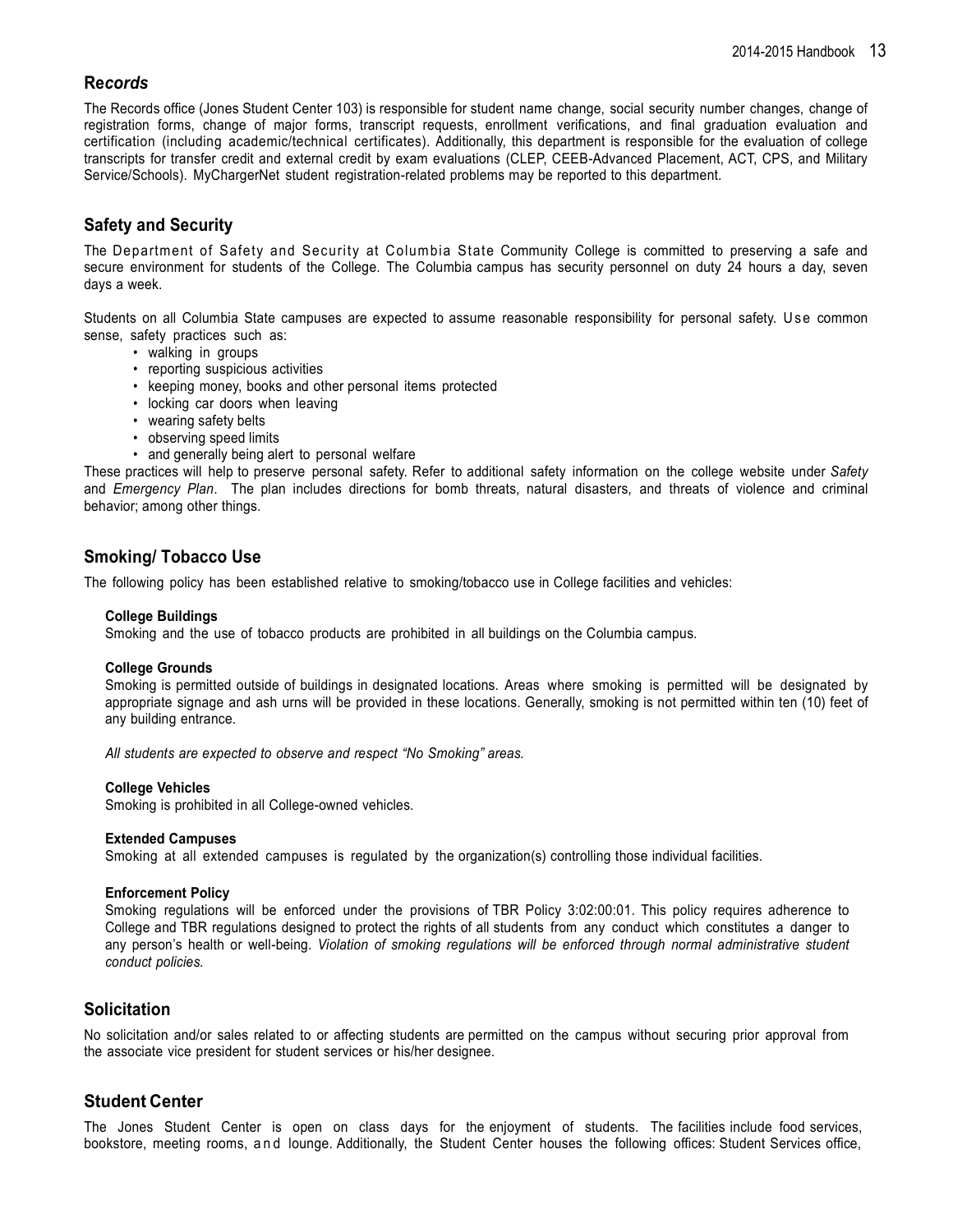Enrollment Services, Career Services, Disability Services, Student Government Association, Student Leadership, Student Success Counseling, Student Support Services (TRiO) and Testing Services.

The Jones Student Center is open from 7:45 a.m. to 6:00 p.m., Monday through Thursday and 7:45 a.m. through 4:15 p.m. Friday, during regularly scheduled semesters. Arrangements for the use of meeting rooms in the Center are scheduled through the Student Services office (931) 540-2570.

## **Study Abroad/International Education**

To improve international education and cultural awareness, Columbia State offers on-campus and field-based programs. Seminars, performances, and curricular offerings enrich campus life. Study abroad affords student participation in learning opportunities in other countries while earning college credit. Limited scholarships for qualified applicants are available. For additional information, contact the Director of International Education at (931) 540-2876.

## **Teaching and Learning Center**

The Teaching and Learning Center at the Columbia campus is located in Warf 237 (931) 540-1302, and the Teaching and Learning Center at the Franklin campus is located in Yates 110 (615) 790-5671. The Teaching and Learning Center is an academic tutoring and computer services facility designed to support the academic needs of students. The Teaching and Learning Center provides both professional and peer tutoring, as well as professional online tutoring, free of charge to all Columbia State students. Services include tutoring for all levels of writing, math, and science. Questions regarding tutoring services should be emailed to *tutoring@columbiastate.edu*.

Also available in the Teaching and Learning Center are many online tutorials and instructional programs, word processing, Internet access, email, and much more. For more information on the availability of tutors, software programs, and hours of operation, visit the Teaching and Learning Center Web site at *[www.columbiastate.edu/tlc](http://www.columbiastate.edu/tlc)*, or go to Student Services on Columbia State's Web site.

## **Testing Services**

The staff in the Testing Services office is responsible for the administration of the ACT, COMPASS, Graduate Assessment, and various other group tests which assist the student in planning his/her program of study. Testing Services also provides proctoring services on the Columbia campus to support Distance Education, the Regents Online Degree Program and ADA proctoring needs.

Additionally, Columbia State is an official testing center for the GED® (General Educational Development) assessment and the HiSET (High School Equivalency Test). Persons who have not received a high school diploma and wish to apply for a certificate of equivalency may take one of the equivalency tests. Satisfactory scores on the test enable the individual to apply to his/her high school for an equivalency diploma.

For more information on testing services, call (931) 540-2821. For test proctoring information and testing services at extended campuses, please contact staff at the respective campus location.

### **Tuition and Fees**

Columbia State is a state-funded, two-year college. Tuition and fees are governed by the Tennessee Board of Regents. Fees are set annually at the June meeting of the Board and are announced by July 1 of each academic year. For the most recent fees, see the current College catalog.

## **Tutoring**

See *Teaching and Learning Center***.**

### **Veterans' Financial Assistance**

A Veterans Aid representative is available to assist eligible Veterans in the completion of necessary forms, program planning, and in making appropriate certifications to the Veterans Administration. For complete details about Veteran's benefits, please contact Financial Aid in Jones Student Center, room 103.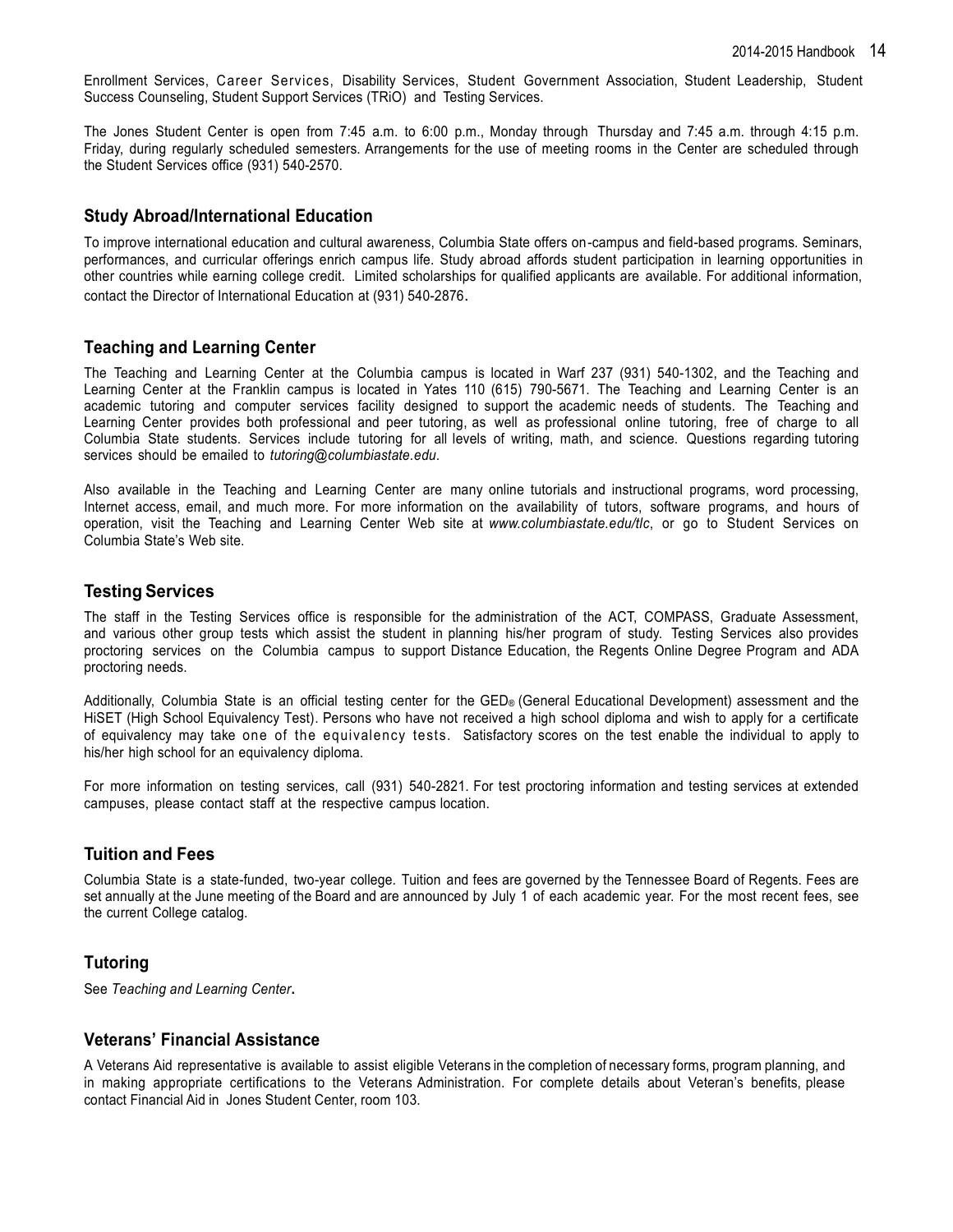## **Visitors**

All nonstudent visitors to the College facilities must abide by the following regulations:

- Nonstudent visitors may not be in laboratories or other hazardous areas (as defined by the College or individual College personnel) at any time unless they are escorted by a member of the College staff for brief business visits.
- Nonstudent visitors may not be in any of the computer labs unless they are escorted by a member of the College staff for brief business visits.
- All nonstudents must have instructor approval prior to visiting classrooms.

## **Voter Registration**

One of the most precious rights and responsibilities U.S. citizens have is the right to vote for their leaders. In order to v ote, you must be registered.

To register to vote:

- You must be a U.S. Citizen
- You must be a resident of Tennessee
- You must be at least 18 years old on or before the next election, and
- You must have not been convicted of a felony, or if you have, your voting rights must have been restored.

The voter registration form and information about registration requirements can be found at the Tennessee Secretary of State's web site [\(www.tn.gov/sos/elections\)](http://www.tn.gov/sos/elections).

## **Website**

Information on Columbia State policies, student services, and class schedules may be obtained by visiting our Web site at [www.columbiastate.edu.](http://www.columbiastate.edu/)

## **Writing to Learn Matters**

*Writing to Learn Matters* is a focus on writing as a means of improving academic achievement and success among first-year students. Instructors will make assignments relevant to the course, and students will think through the main ideas and respond in short writings.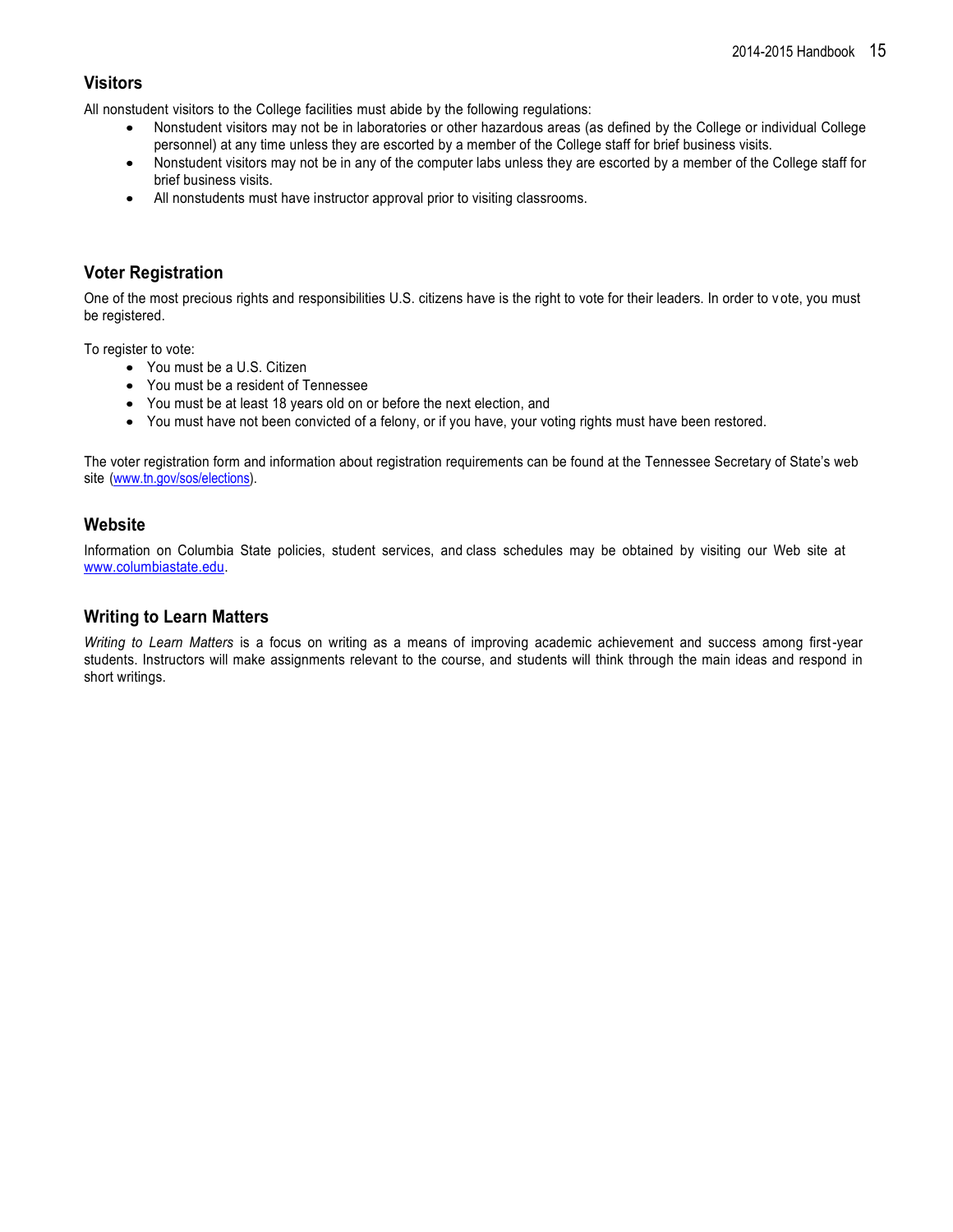## **Student Life, Leadership and Activities**

## **Athletics**

Columbia State Community College is a member of the National Junior College Athletic Association and the Tennessee Junior and Community College Athletic Association and maintains a strong program of intercollegiate sports. Team sports include men's basketball, women's basketball, baseball, and women's softball.

All athletic offices are located in the Webster Athletic Center on the Columbia campus.

#### **Equity in Athletics**

All coeducational institutions of higher education that participate in any federal student financial aid program (i.e., Federal Pell, Federal SEOG, and Federal SSIG Grants; Federal Work Study; and Federal Family Education, Federal Perkins, and William D. Ford Federal Direct Loans) and have intercollegiate athletic programs under the Equity in Athletics Disclosure Act of 1994, Section 360B of Public Law 103-382, are required that certain equity in athletic information, based on the previous reporting year, be available for inspection by students, prospective students, and the public by November 1 of each year. This information is available in the Student Services office or the Athletics office (Webster Athletic Center 212).

## **College Committees**

Students participate in the governance of Columbia State through service on college standing committees. The president of the Student Government Association recommends the appointment of students to all standing committees at the beginning of each academic year. Additionally, students have the opportunity to effect change at the state level through service on Tennessee Board of Regents subcommittees or as a regent on the full board. These appointments are made by the president for the College and are rotated among the colleges, universities, and colleges of applied technology in the system

## **Student Activities and Organizations**

The College is dedicated to scheduling extracurricular activities and sponsoring student organizations which promote the development of the total individual.

#### **Student Activities**

Each academic year, the Student Services office sponsors a variety of social, cultural, and leadership programs for the enrichment of the College community. Additionally, this office offers a wide-range of intramural activities. Intramurals allow for physical or nonphysical involvement with activities ranging from ping-pong tournaments to flag football and volleyball.

It is the goal of Student Services to get students involved and to assist them in meeting their peers in a more casual setting. If you would like to be involved in student activities, please contact the Student Services office for approval forms and procedures at least 48 hours prior to the date of the event. Additional approval time may be required for activities which involve college funding, fund-raising, distribution of literature, demonstrations, or rallies.

#### **Student Activity Fee**

Students at Columbia State pay a required student activity fee which provides compensation for scheduled activities. Additionally, the fee allows for students to receive admission to athletic events at a discounted student rate. Columbia State student identification card is required.

#### **StudentGovernmentAssociation**

Members of the Student Government Association (SGA) are the student-elected representatives for the overall student body. The SGA meets biweekly to discuss issues of importance to Columbia State students. The SGA is responsible for making recommendations concerning student policies and activities to the associate vice president of student services. Because the SGA meetings are open to the public, students are encouraged to voice their concerns and opinions.

The SGA consists of a president, vice president, secretary/ treasurer, and senators. Any student at Columbia State is eligible to run for an office in the SGA. Students interested in participating in the SGA election process must contact the Student Leadership Coordinator for complete information on eligibility.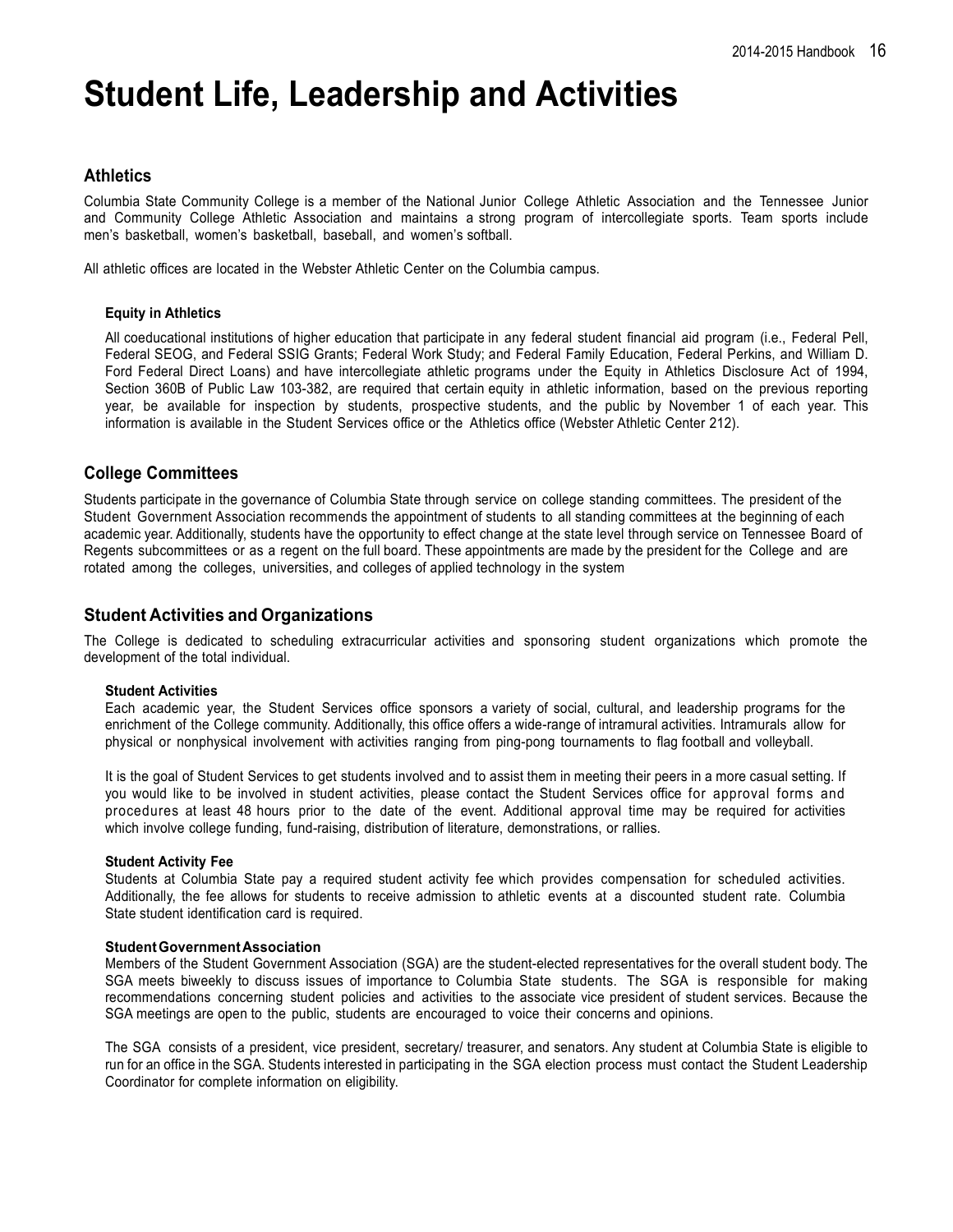#### **Clubs and Organizations**

Student organizations should promote social and academic development and must abide by the guidelines as indicated in the student handbook. All student organizations must be open to all students of the institution who qualify for membership. No student(s) shall be denied access to or membership in any student activity or organization by reason of race, religion, creed, color, gender, sexual orientation, age, handicap, veteran status, or national origin.

Student organizations not meeting the guidelines as indicated in Columbia State Policies and Procedures may have their applications revoked.

Any group of students who desires to become an organization officially recognized by the College must submit a formal application to the Student Services office.

#### **Columbia State organizations are as follows:**

- Anime/Video Club
- CSCC Cinema Society
- Chargers Student Radiographer Association
- Columbia State Fishing Team
- Gay Straight Alliance
- Inter-Cultural Life
- Lambda Beta (Honor Society for Respiratory Care Students)
- Lambda Nu (Honor Society for Radiography Students)
- NAVTA (Student Chapter of the North American Veterinary Technician Association)
- PTK Phi Theta Kappa (International Honor Society)
- Respiratory Care Crew
- SKD Sigma Kappa Delta (International English Honor Society)
- STEM Club (Science, Technology, Education, Math Club)
- SNA Student Nursing Association Columbia and Franklin
- Trio Leaders

Visit *[www.columbiastate.edu/student-organizations](http://www.columbiastate.edu/student-organizations)* for more information regarding recognized student organizations

### **Fitness Facilities**

#### **Wellness Center**

The Wellness Center is a state-of-the-art facility for Columbia State students and employees that houses treadmills, recumbent bicycles, weights and other fitness equipment. Users must use their photo identification cards to gain access to the Center, which is located in Webster Gymnasium in Columbia. Group classes such as Zumba, Piloxing, and Yoga are also offered for a nominal fee. Hours are 8:00 a.m. to 6:30 p.m., M-R; 8:00-12, F. during fall and spring semesters.

#### **Track**

The outside track is located behind Webster Gymnasium in Columbia. Four (4) rotations around the track equate to one mile. The inside track in the Webster Gymnasium basement requires twelve (12) rotations to complete one (1) mile.

#### **Tennis Courts**

Five tennis courts are near Webster Gymnasium. Students and employees are free to use whenever the courts are not reserved for classes or for special groups.

#### **Volleyball Court**

The volleyball court is located across from the Wellness Center at Webster Gymnasium. Columbia State students may show their photo identification card to borrow equipment from the Wellness Center.

## **Honors and Awards**

Students who excel in academics and service are honored at annual award ceremonies during the spring semester.

### **Publications**

All student publications at Columbia State Community College are approved and coordinated through the Marketing and Public Relations office (Pryor Administration Building 107) and the Student Services office.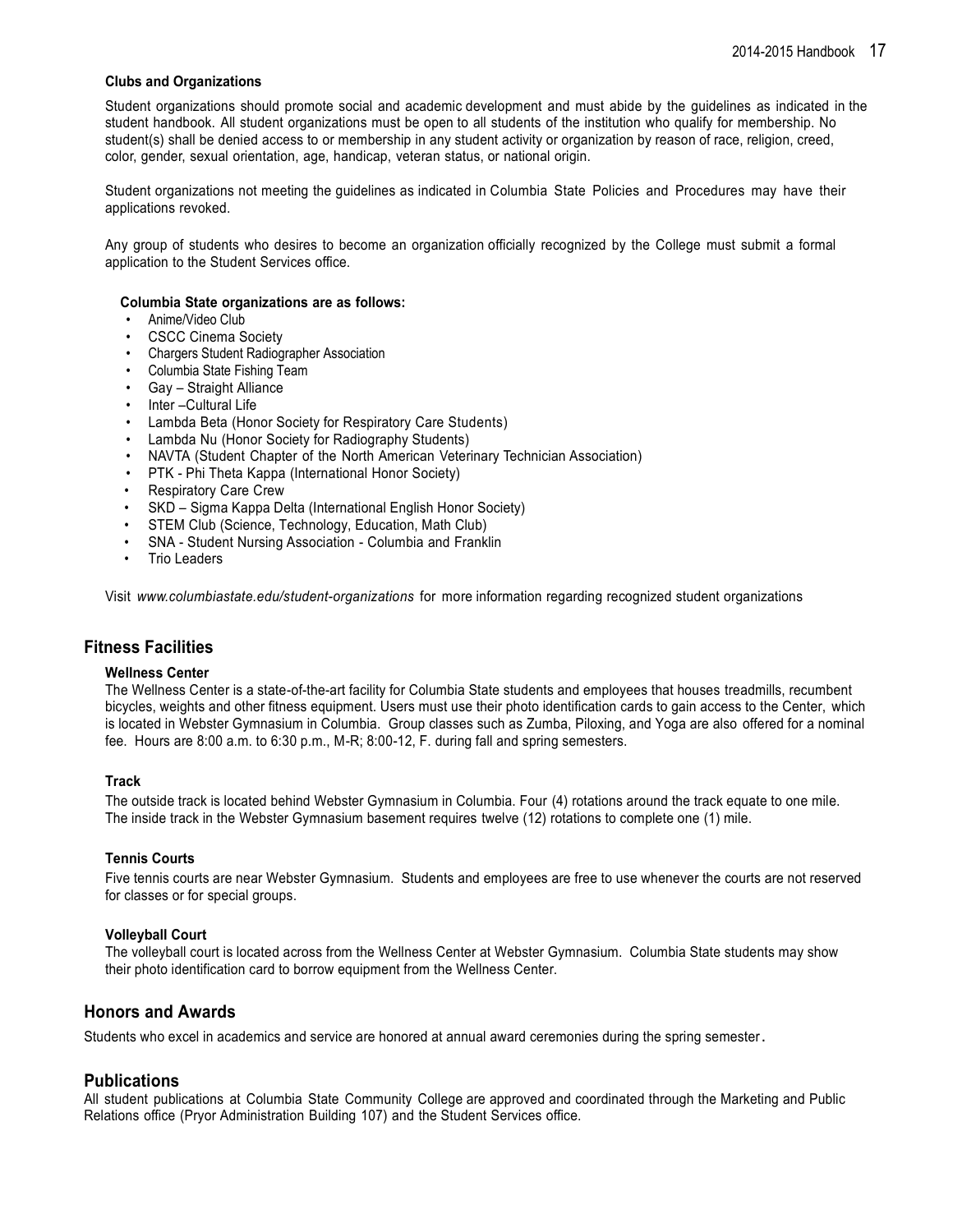## **Student Rights and Responsibilities**

As a student at Columbia State, you possess basic freedoms, privileges and rights guaranteed to all persons by the law. You are also subject to the same rules of accountability and the same limitations imposed by law on all persons.

There are a number of established policies and regulations and student-right-to-know information, developed by the College, as well as the Tennessee Board of Regents, that exist for the welfare of both students and the College. This information is detailed in this Columbia State Community College Catalog and Student Handbook.

Although the College provides this information to the student, it is the student's responsibility to become familiar with the policies and regulations outlined in College publications. Students needing clarification on any of these policies or regulations should contact the associate vice president for student services at (931) 540- 2762.

## **Student Right-to-Know and Campus Security Act**

The Student Right-to-Know and Campus Security Act of 1990, as amended in 1991, requires colleges and universities to disclose certain information to current and prospective students.

#### **Student Right-to-Know**

Institutions are required to make the persistence, completion or graduation rates of certificate and degree-seeking, full-time students available.

#### **Crime Statistics**

Pursuant to the provisions of Tennessee Public Chapter No. 317, an act known and cited as the "College and University Security Information Act," the following information is available on our Web site [\(www.columbiastate.edu/crime-statistics\)](http://www.columbiastate.edu/crime-statistics)) or will be provided to you upon request from the Student Services office (Jones Student Center 164):

- Annual crime statistics and crime rates for crimes occurring on the Columbia State campuses as reported to and compiled by the Tennessee Bureau of Investigation for each of the most recent three (3) years.
- Copies of the Board of Regents policies and procedures on campus security.

This information is not designed to serve as an agreement of contractual arrangement for providing security services to the members of the campus community, nor to guarantee an individual's personal safety when utilizing any college facilities or grounds or when utilizing any off-campus locations as a student or employee of Columbia State, including, but not limited to, classes, meetings, performances, visits, field trips, sporting events, parades, and other community functions.

## **Student Rights and Freedoms**

The Tennessee Board of Regents Policy 3:02:04:00 defines the institution's responsibility in the academic rights and freedoms of the student.

#### **Preamble**

Academic institutions exist for the transmission of knowledge, the pursuit of truth, the development of students, and the general well-being of society. Free inquiry and free expression are indispensable to the attainment of these goals. As members of the academic community, students should be encouraged to develop the capacity for critical judgment and to engage in a sustained and independent search for truth. Institutional procedures for achieving these purposes may vary from campus to campus, but the minimal standards of academic freedom of students outlined below are essential to any community of scholars.

Freedom to teach and freedom to learn are inseparable facets of academic freedom. The freedom to learn depends upon appropriate opportunities and conditions in the classroom, on the campus, and in the larger community. Students should exercise their freedom with responsibility.

The responsibility to secure and to respect general conditions conducive to the freedom to learn is shared by all members of the academic community. Tennessee Board of Regents institutions have developed policies and procedures which provide and safeguard this freedom. The purpose of this statement is to enumerate the essential provisions for students' freedom to learn.

#### **Freedom of Access to Higher Education**

The admissions policies of each Tennessee Board of Regents institution are a matter of institutional choice, provided that each institution makes clear the characteristics and expectations of students which it considers relevant to success in the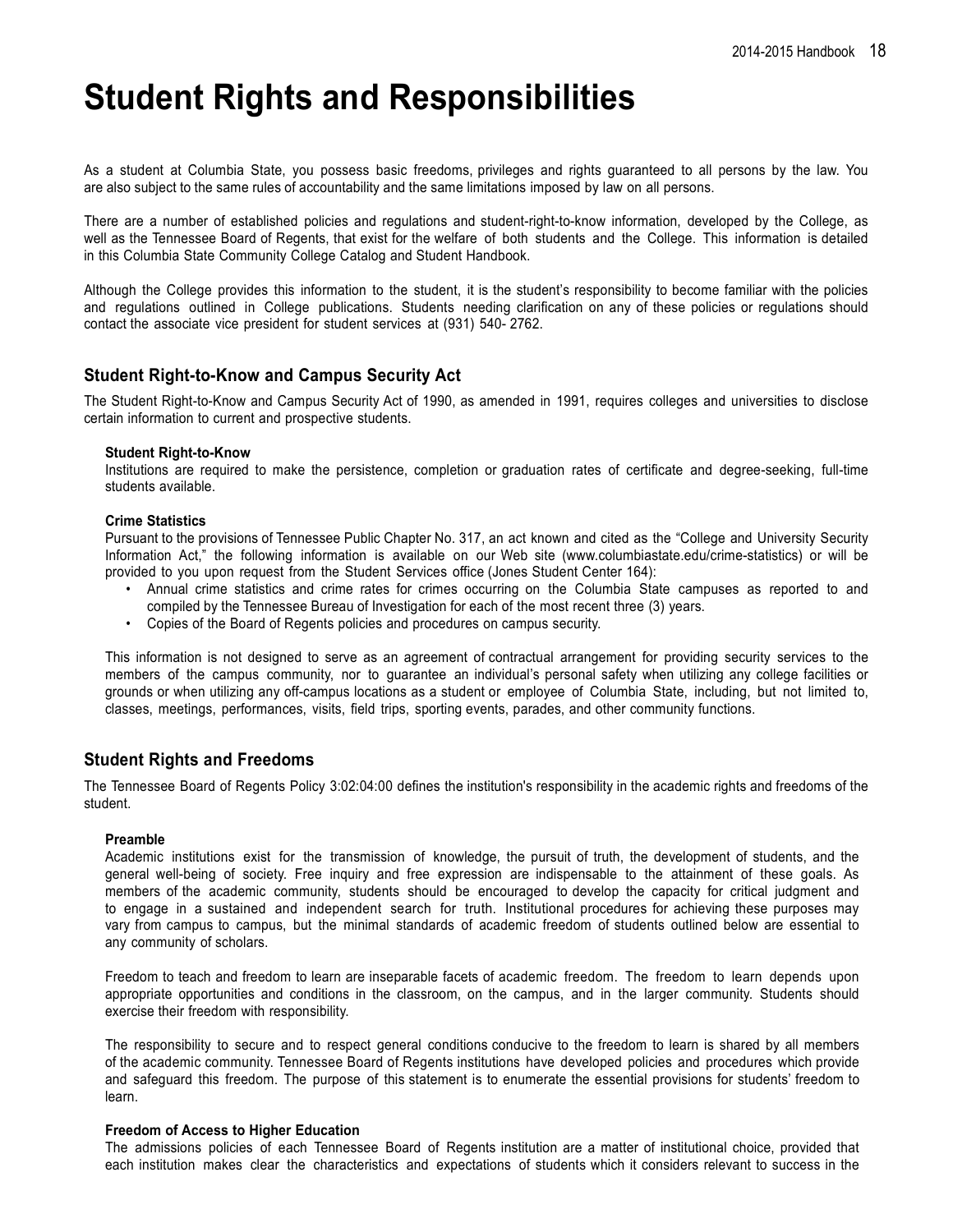institution's program. Under no circumstances should a student be barred from admission to a particular institution on the basis of race. Thus, within the limits of its facilities, each institution should be open to all students who are qualified according

to its admissions standards. The facilities and services of a Tennessee Board of Regents institution should be open to all of its enrolled students.

#### **In the Classroom**

The professor in the classroom and in conference should encourage free discussion, inquiry, and expression. Student performance should be evaluated solely on an academic basis, not on opinions or conduct in matters unrelated to academic standards.

- 1. *Protection of Freedom of Expression* Students should be free to take reasoned exception to the data or views offered in any course of study and to reserve judgment about matters of opinion, but they are responsible for learning the content of any course of study for which they are enrolled.
- 2. *Protection Against Improper Academic Evaluation* Students should have protection through orderly procedures against prejudiced or capricious academic evaluation. At the same time, they are responsible for maintaining standards of academic performance established for each course in which they are enrolled.
- 3. *Protection Against Improper Disclosure*  Certain information about students is protected from public disclosure by federal and state laws. Protection against improper disclosure is a serious professional obligation. Judgments of ability and character may be provided under appropriate circumstances.

## <span id="page-18-0"></span>**StudentGrievance Procedures**

#### **Definitions**

#### **Academic Grievances**

An academic grievance is a difference of opinion or dispute between a student and a faculty member about learning activities as they affect the student. This may include grading, instructional procedures, attendance, instructional quality , and situations where the student believes he is being treated unfairly.

#### **Non-Academic Grievances**

A non-academic grievance is a difference of opinion or dispute between a student and instructor, administrator, staff member, or another Columbia State Community College student pertaining to the interpretation and/or application of the policies and procedures of the College and the Tennessee Board of Regents. In addition to the interpretation and application of policies and procedures, nonacademic grievances shall include all grievances except those pertaining to instruction and classroom management. They may pertain to student governance issues, student activities,, arbitrary and capricious management decisions, or other concerns that students might present for redress.

#### **Procedures**

#### **Academic Grievances**

The student should first discuss the matter with his/her instructor. If the matter is not resolved by this discussion, the student should bring the complaint, in writing, to the appropriate division dean. If the student is still not satisfied, the student may appeal in writing to the executive vice president - provost for academic and student programs and services. The executive vice president - provost will investigate and notify the student in writing of the outcome of the appeal. The executive vice president - provost may appoint a committee to review and resolve the issue.

#### **Non-Academic Grievances**

The student should first address to the staff member directly. If the student is not satisfied, the matter should be brought in writing to the staff member's supervisor. If the student is still not satisfied, he/she should present the grievance in writing to the associate vice president for student services. If the grievance is not satisfactorily resolved, the associate vice president for student services may appoint a committee to resolve the matter; or may initiate institutional hearing procedures to resolve the complaint. The associate vice president will inform the student in writing of the results. The student may appeal the decision to the President within five (5) business days of receipt of the results. The committee's decision may be appealed to the president. The president's decision is final.

It is the policy of Columbia State Community College that substantive and procedural due process shall be applied in all matters pertaining to the rights of students. Substantive due process addresses the constitutional rights of the individual and procedural due process is an affirmation of this protection. Every effort will be exhausted to resolve student grievances in an amicable and due process manner.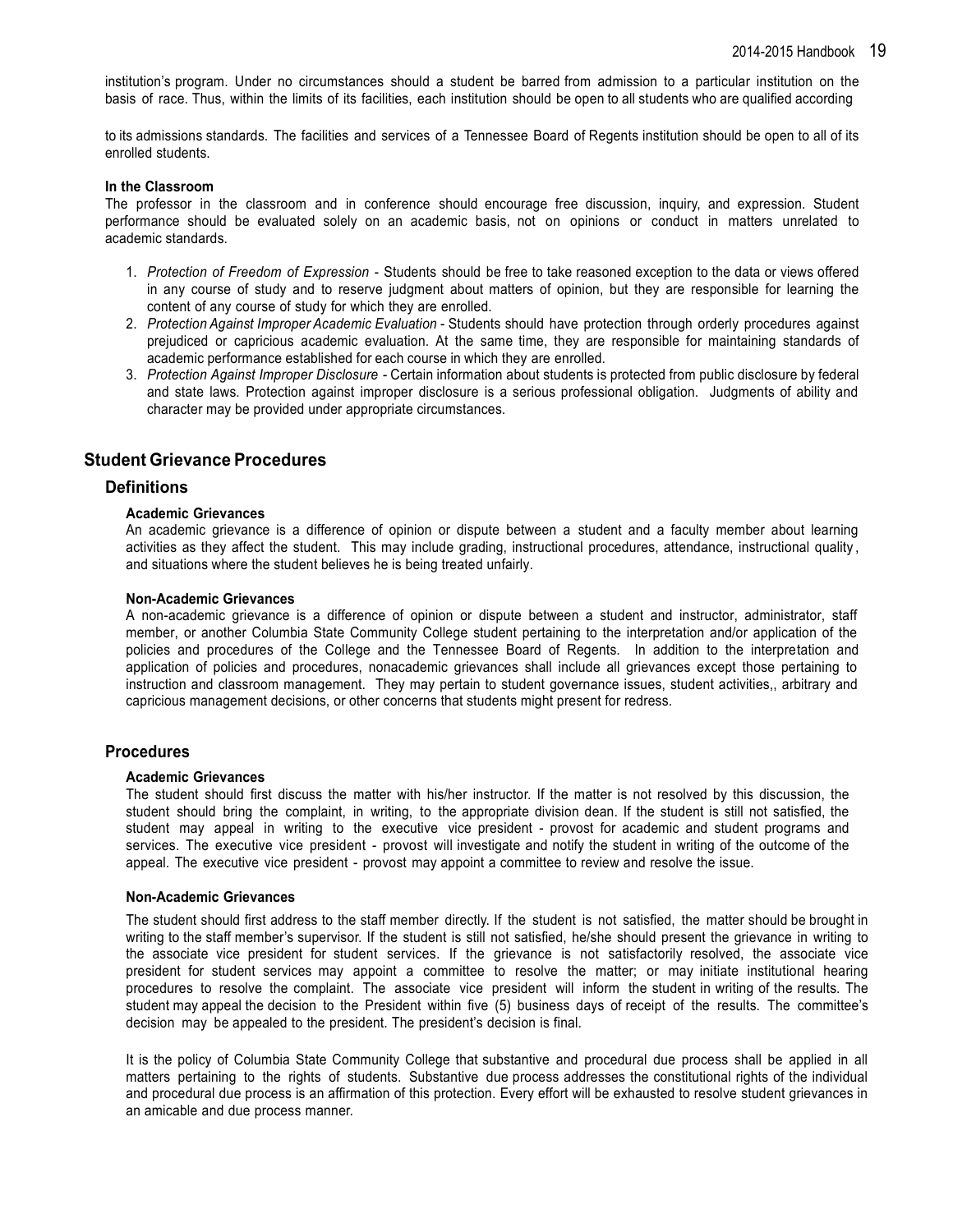## <span id="page-19-0"></span>**Grade Appeal Procedure**

If a student believes the assignment of a course grade was based on discrimination, arbitrary or capricious action, or any reason not related to academic performance, a procedure exists whereby a student may appeal the grade.

The appeal must be initiated within one (1) semester following the term during which the grade was received. The appeal process includes the following steps that must be initiated by the student:

- 1. Contact the instructor to ensure that no calculation or administrative error has occurred. If the student cannot schedule a meeting with the instructor, the student should contact the division dean who will schedule the meeting between The instructor and the student. (If the student is in an academic or health sciences' program, the respective program director should be contacted before contacting the division dean.) The only exceptions to this procedure are when the instructor is no longer employed by the College or is unavailable so that it is impossible to complete this step within thirty (30) calendar days.
- 2. If the student believes an appeal is warranted after consulting with the instructor, the student may appeal to the division dean. The division dean will attempt to resolve the grade conflict within fifteen (15) working days.
- 3. If the appeal cannot be satisfactorily addressed at this level, the student may appeal in writing to the executive vice president - provost for academic and student programs and services within five (5) working days after notification by the division dean. This appeal should clearly state the basis for the appeal, the evidence for the appeal, and any supporting data. The executive vice president - provost will review the records and notify the student of the results of the review.

## **Student Conduct and Discipline**

### **Institution Policy Statement**

Students enrolled in postsecondary educational institutions are citizens of their civic communities as well as the academic community. As such they are expected to conduct themselves as law-abiding members of each community at all times. Admission to an institution of postsecondary education carries with it special privileges and imposes special responsibilities apart from those rights and duties enjoyed by non-students.

In fulfillment of its duties to provide a secure and stimulating atmosphere in which individual and academic pursuits may flourish, Columbia State has developed the following policies that are consistent with Tennessee Board of Regents regulations. In addition, students are subject to all federal, state and local laws and ordinances. If a student's violation of such laws or ordinances also adversely affects the institution's pursuit of its educational objectives, the College may enforce its own regulations regardless of the status or outcome of any external proceedings instituted by other civil or criminal authorities.

For the purpose of these policies, a "student" shall mean any person who is admitted and/or registered for study at the College for any academic period. This shall include any period of time following admission and/or registration, but preceding the start of classes for any academic period. It will also include any period which follows the end of an academic period through the last day for registration for the succeeding academic period, and during any period while the student is under suspension from the institution. Finally, "student" shall also include any person subject to a period of suspension or removal from campus as a sanction which results from a finding of a violation of the policies governing student conduct. Students are responsible for compliance with the Student Conduct and Discipline policies and with similar institutional policies at all times.

For the purpose of these policies, "class days" shall mean regular business days when classes are in session.

Disciplinary action may be taken against a student for violation of the policies which occur on institutionally owned, leased or otherwise controlled property, while participating in international or distance learning programs, and off campus, when the conduct impairs, interferes with, or obstructs any institutional activity or the mission, processes, and functions of the institution. Institutions may enforce their own policies regardless of the status or outcome of any external proceedings instituted in any other forum, including any civil or criminal proceeding.

These policies, and related material incorporated herein by reference, are applicable to student organizations as well as individual students. Student organizations are subject to discipline for the conduct and actions of individual members of the organization while acting in their capacity as members of, or while attending or participating in any activity of, the organization.

Students in health science programs are required to complete clinical objectives as a major component of the educational experience. Clinical objectives can only be completed at designated clinical facilities that enter into contractual agreements with the Institution to provide experiences for students. As outlined in clinical affiliation agreements, students are subject to facility expectations for behavior and conduct during clinical rotations. These expectations may include random drug screens and criminal background checks. Per program policies, any students denied access by a clinical facility based on established criteria will be unable to complete clinical objectives for the program of study and will be ineligible to continue enrollment.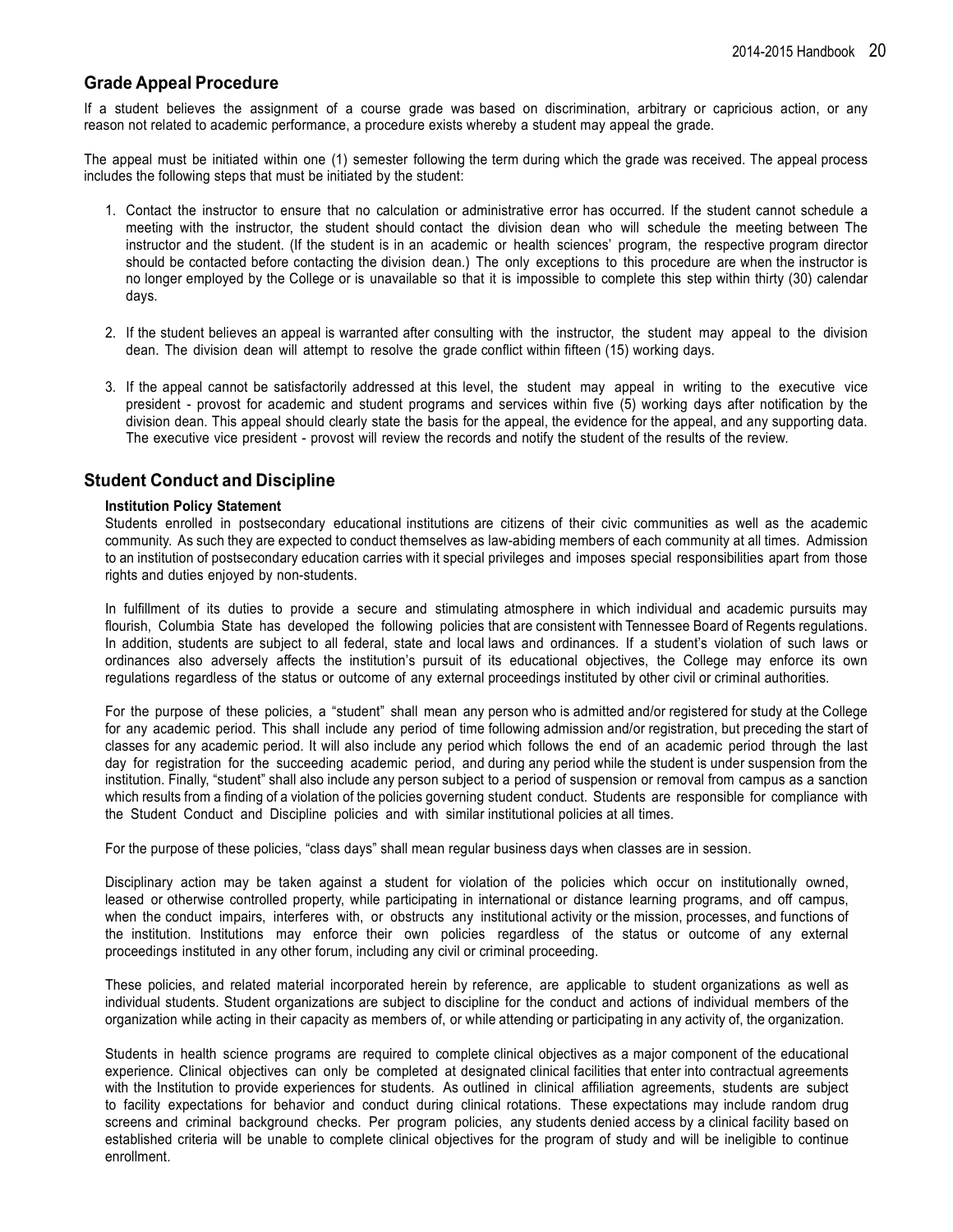Confidentiality of Discipline Process. Subject to the exceptions provided pursuant to the Family Educational Rights and Privacy Act of 1974 (FERPA), 20 U.S.C. 1232g and/or the Tennessee Open Records Act, T.C.A. § 10-7-504(a)(4), a student's disciplinary files are considered "education records" and are confidential within the meaning of those Acts.

*This policy is promulgated pursuant to, and in compliance with, TBR Rule 0240-02-03-.01, Institution Policy Statement. To the extent that a conflict exists between this policy and TBR rule, policy and/or applicable law(s), the TBR rule, policy and/or law will control. History – Adopted by TBR: 12/8/11. Effective: 1/29/12.*

#### **Disciplinary Offenses**

Institutional disciplinary measures shall be imposed, through appropriate due process procedures, for conduct which adversely affects the institution's pursuit of its educational objectives, which violates or shows a disregard for the rights of other members of the academic community, or which endangers property or persons on property owned or controlled by Columbia State **Community** 

College, Individual, or organizational misconduct which is subject to disciplinary sanction shall include but not be limited to the following examples:

- 1. Conduct Dangerous to Self or Others. Any conduct, or attempted conduct, which constitutes a danger to any person's health, safety, or personal well-being, including, but not limited to, the following:
	- A. Physical and/or verbal abuse,
	- B. Threats and/or intimidation,
	- C. Harm inflicted on self;
- 2. Hazing. Hazing means any intentional or reckless act, on or off the property, of the College by an individual acting alone, or with others, which is directed against any other person(s) that endangers the mental or physical health or safety of that person(s), or which induces or coerces a person(s) to endanger such person(s) mental or physical health or safety. Hazing does not include customary athletic events or similar contests or competitions, and is limited to those actions taken and situations created in connection with initiation into or affiliation with any organization;
- 3. Disorderly Conduct. Any individual or group behavior which is abusive, obscene, lewd, indecent, violent, excessively noisy, disorderly, or which unreasonably disturbs institutional functions, operations, classrooms, other groups or individuals;
- 4. Obstruction of or Interference with institutional activities or facilities. Any intentional interference with or obstruction of any institutional, program, event, or facility including the following:
	- A. Any unauthorized occupancy of facilities owned or controlled by Columbia State or blockage of access to or from such facilities.
	- B. Interference with the right of any institution member or other authorized person to gain access to any activity, program, event or facilities sponsored or controlled by Columbia State,
	- C. Any obstruction or delay of a campus security officer, public safety officer, police officer, firefighter, EMT, or any official of the College, or failure to comply with any emergency directive issued by such person in the performance of his or her duty;
- 5. Misuse of or Damage to Property. Any act of misuse, vandalism, malicious or unwarranted damage or destruction, defacing, disfiguring or unauthorized use of property belonging to another including, but not limited to, any personal property, fire alarms, fire equipment, elevators, telephones, institution keys, library materials and/or safety devices;
- 6. Theft, Misappropriation, or Unauthorized Sale of Property;
- 7. Misuse of Documents or Identification Cards. Any forgery, alteration of or unauthorized use of institutional documents, forms, records or identification cards, including the giving of any false information, or withholding of necessary information, in connection with a student's admission, enrollment or status in the institution;
- 8. Firearms and Other Dangerous Weapons. Any possession of or use of firearms, dangerous weapons of any kind, or replica/toy guns, e.g. BB guns, pellet guns, paintball guns, water guns, cap guns, toy knives or other items that simulate firearms or dangerous weapons;
- 9. Explosives, Fireworks, and Flammable Materials. The unauthorized possession, ignition or detonation of any object or article which would cause damage by fire or other means to persons or property or possession of any substance which could be considered to be and used as fireworks;
- 10.Alcoholic Beverages. The use and/or possession of alcoholic beverages on institution owned or controlled property. This offense includes the violation of any local ordinance, state, or federal law concerning alcoholic beverages, on or off institution owned or controlled property, where an affiliated group or organization has alcoholic beverages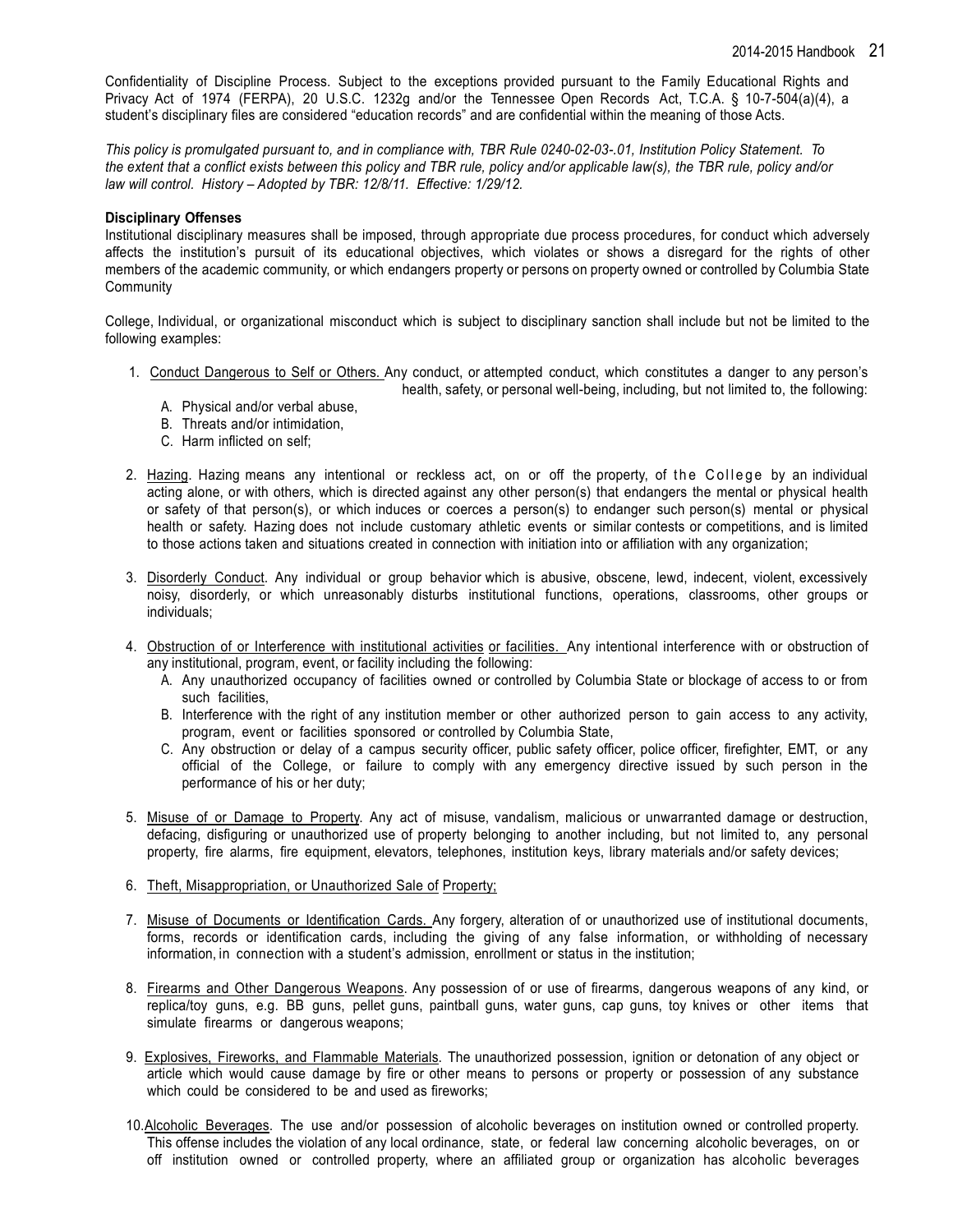present and available for consumption; it also includes any violation of any term of the Columbia State Drug/Alcohol-Free Communities Statement and Policy. Pursuant to Tennessee Code Annotated §49-7-146, Columbia State is required to notify a parent of a student under age twenty-one (21) if the student "has committed a disciplinary violation" with respect to the use of possession of alcohol or a controlled substance that is a violation of any federal, state, or local law, or any rule or policy of Columbia State, except as prohibited by the Federal Education Rights and Privacy Act (FERPA). The trigger for notification will be 1) a plea of guilty to the applicable code of conduct violation, or 2) a final finding of guilt pursuant to the disciplinary procedures.

- 11. Drugs. The unlawful possession or use of any drug or controlled substance (including, but not limited to, any stimulant, depressant, narcotic or hallucinogenic drug, or marijuana), sale or distribution of any such drug or controlled substance. This offense includes the violation of any local ordinance, state, or federal law concerning the unlawful possession or use of drugs, on or off institution owned or controlled property or property owned or controlled by an affiliated clinical site. Pursuant to Tennessee Code Annotated §49-7-146, Columbia State is required to notify a parent of a student under age twenty-one (21) if the student "has committed a disciplinary violation" with respect to the use of possession of alcohol or a controlled substance that is a violation of any federal, state, or local law, or any rule or policy of Columbia State, except as prohibited by the Federal Education Rights and Privacy Act (FERPA). The trigger for notification will be 1) a plea of guilty to the applicable code of conduct violation, or 2) a final finding of guilt pursuant to the disciplinary procedures.
- 12.Drug Paraphernalia. The use or possession of equipment, products or materials that are used or intended for use in manufacturing, growing, using or distributing any drug or controlled substance. This offense includes the violation of any local ordinance, state, or federal law concerning the unlawful possession of drug paraphernalia, on or off institution owned or controlled property or property owned or controlled by an affiliated clinical site.
- 13.Public Intoxication. Appearing on institution owned or controlled property or at an institutional sponsored event while under the influence of a controlled substance or of any other intoxicating substance.
- 14. Gambling. Unlawful gambling in any form.
- 15. Financial Irresponsibility. Failure to meet financial responsibilities to the institution promptly including, but not limited to, knowingly passing a worthless check or money order in payment to the institution.
- 16. Unacceptable Conduct in Disciplinary Proceedings.

Any conduct at any stage of an institutional disciplinary proceeding or investigation that is contemptuous, disrespectful, threatening, or disorderly, including false complaints, testimony or other evidence, and attempts to influence the impartiality of a member of a judicial body, verbal or physical harassment or intimidation of a judicial board member, complainant, respondent or witness.

- 17. Failure to Cooperate with Institutional Officials. Failure to comply with directions of institutional officials acting in the performance of their duties.
- 18. Violation of General Rules and Regulations. Any violation of the general rules and regulations of the College as published in an official institutional publication, including the intentional failure to perform any required action or the intentional performance of any prohibited action.
- 19. Attempts, Aiding and Abetting. Any attempt to commit any of the offenses listed under this section or the aiding or abetting of the commission of any of the offenses listed under this section an attempt to commit an offense is defined as the intention to commit the offense coupled with the taking of some action toward its commission. Being present during the planning or commission of any offense listed under this section will be considered as aiding and abetting. Students who anticipate or observe an offense must remove themselves from the situation and are required to report the offense to the institution.
- 20. Violations of State or Federal Laws. Any violation of state or federal laws or regulations proscribing conduct or establishing offenses, which laws and regulations are incorporated herein by reference.
- 21. Violation of Imposed Disciplinary Sanctions. Intentional or unintentional violation of a disciplinary sanction officially imposed by an institution official or a constituted body of the institution.
- 22. Sexual Battery or Rape. Committing any act of sexual battery or rape as defined by state law.
- 23. Harassment or Retaliation. Any act by an individual or group against another person or group in violation of TBR policies, as well as federal and/or state laws prohibiting discrimination, including, but not limited to, TBR policies 5:01:02:00,(F), 5:01:02:00, 2:02:10:01 and TBR Guideline P-080; All matters involving allegations of impermissible discrimination, harassment or retaliation will be governed by the procedures outlined in Tennessee Board of Regents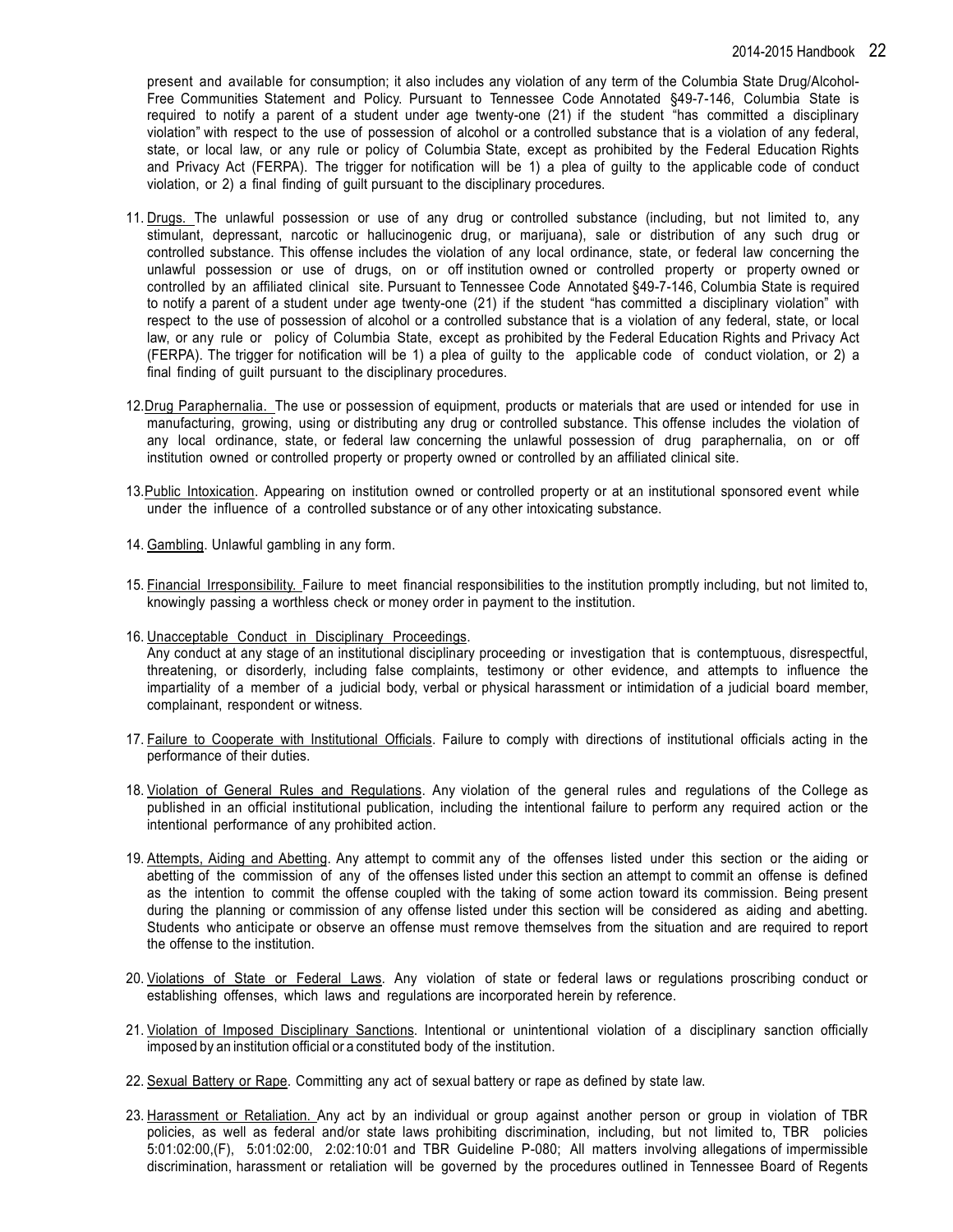Guideline P-080 Subject: Discrimination and Harassment- Complaint and Investigation Procedure or an institutional policy that reflects the current requirements of that Guideline.

- 24. AcademicMisconduct. Plagiarism, cheating, fabrication. For purposes of this section the following definitions apply:
	- A. Plagiarism. The adoption or reproduction of ideas, words, statements, images, or works of another person as one's own without proper attribution.
	- B. Cheating. Using or attempting to use unauthorized materials, information, or aids in any academic exercise or test/ examination. The term academic exercise includes all forms of work submitted for credit or hours.
	- C. Fabrication. Unauthorized falsification or invention of any information or citation in an academic exercise.
- 25. Unauthorized Duplication or Possession of Keys. Making, causing to be made or the possession of any key for any Columbia State facility without proper authorization.

#### 26. Violations of conduct requirements described in handbooks for specific programs of study.

- 27. Litter. Dispersing litter in any form onto the grounds or facilities of the campus.
- 28. Pornography. Public display of literature, films, pictures or other materials which an average person applying contemporary community standards would find, (1) taken as a whole, appeals to the prurient interest, (2) depicts or describes sexual conduct in a patently offensive way, and (3) taken as a whole, lacks serious literary, artistic, political or scientific value.
- 29. Abuse of Computer Resources and Facilities. Misusing and/or abusing campus computer resources including, but not limited to the following:
	- A. Use of another person's identification to gain access to institutional computer resources.
	- B. Use of institutional computer resources and facilities to violate copyright laws, including, but not limited to, the act of unauthorized distribution of copyrighted materials using institutional information technology systems.
	- C. Unauthorized access to a computer or network file, including but not limited to, altering, using, reading, copying, or deleting the file.
	- D. Unauthorized transfer of a computer or network file.
	- E. Use of computing resources and facilities to send abusive or obscene Correspondence.
	- F. Use of computing resources and facilities in a manner that interferes with normal operation of the institutional computing system.
	- G. Use of computing resources and facilities to interfere with the work of another student, faculty member, or institutional official.
	- H. Violation of any published information technology resources policy.
	- I. Unauthorized peer-to-peer file sharing.
	- J. Any violation of the terms of the Columbia State Policy No. 07:04:00 Use of Information Technology Resources.
- 30. Unauthorized Access to Institutional Facilities and/or Grounds. Any unauthorized access and/or occupancy of institutional facilities and grounds is prohibited, including, but not limited to, gaining access to facilities and grounds that are closed to the public, being present in areas of campus that are open to limited guests only, being present in academic buildings after hours without permission, and being present in buildings when the student has no legitimate reason to be present.
- 31. Providing False Information. Giving any false information to, or withholding necessary information from, any institutional official acting in the performance of his/her duties in connection with a student's admission, enrollment, or status in the institution.
- 32. Unauthorized Surveillance. Making or causing to be made unauthorized video or photographic images of a person in a location in which that person has a reasonable expectation of privacy, without the prior effective consent of the individual, or in the case of a minor, without the prior effective consent of the minor's parent or guardian. This includes, but is not limited to, taking video or photographic images in shower/locker rooms and men's or women's restrooms, and storing, sharing, and/or distributing of such unauthorized images by any means.
- 33. Smoking Violations. Violation of any Columbia State and/or TBR smoking or other tobacco use rules or policies.

Disciplinary action may be taken against a student for violations of the foregoing regulations which occur at or in association with enrollment at Columbia State for any academic period. Each student shall be responsible for his/her conduct from the time of application for admission through the actual awarding of a degree including periods prior to or between semesters. Conduct occurring while a student is registered or enrolled at the institution, but not discovered until after the awarding of a degree is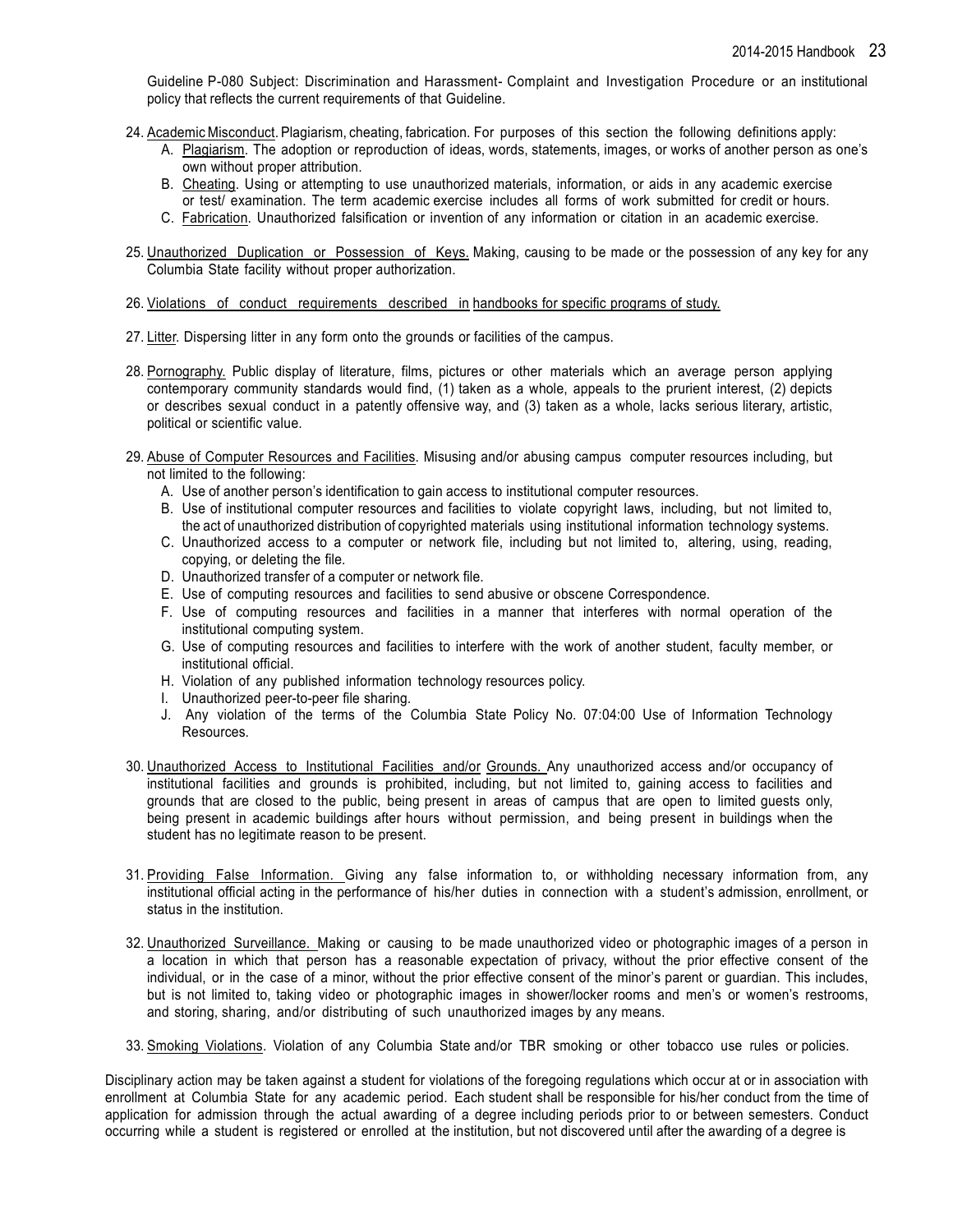actionable under these provisions and may result in the retroactive application of a disciplinary sanction. Should a student withdraw from the institution with disciplinary action or academic misconduct action pending, the student's record may be encumbered by the appropriate institutional office until the proceedings have been concluded.

*This policy is promulgated pursuant to, and in compliance with, TBR Rule 0240-02-03-.02, Disciplinary Offenses. To the extent that a conflict exists between this policy and TBR rule, policy and/or applicable law(s), the TBR rule, policy and/or law will control. History – Adopted by TBR: 12/8/11. Effective: 1/29/12.*

## **Academic And Classroom Misconduct**

#### **Academic Misconduct**

- 1. The faculty member teaching the class has primary responsibility for control over student classroom behavior in that class.
- 2. Faculty are expected to maintain academic integrity and an environment conducive to learning within the classroom. In doing so, they are expected to adhere to college definitions for academic dishonesty and classroom misconduct and to the procedures to be followed in the event a student is accused of either. For a description of these, refer to the Columbia State Community College Student Handbook (see "Student Conduct and Discipline").
- 3. The faculty member may order the immediate and temporary removal or exclusion from the classroom of any student engaged in academic misconduct. In doing so, the faculty member must inform the student of his or her right to due process and of the procedures to follow in order to appeal the removal. Extended or permanent exclusion from the classroom or further disciplinary action can be effected only through appropriate procedures of the College.
- 4. Plagiarism, cheating, and other forms of academic dishonesty are prohibited. Students responsible for academic misconduct, either directly or indirectly, through participation or assistance, are immediately responsible to the instructor of the class. In addition to other possible disciplinary sanctions which may be imposed through the regular institutional disciplinary procedures, the instructor has the authority to exercise Summary Academic Discipline.

#### **Summary Academic Discipline**

An instructor who has good cause to believe that a student engaged in academic misconduct in connection with a course taught by the instructor or an examination proctored by the instructor, or his or her designee may choose to exercise Summary Academic Discipline as outlined below:

- 1. The instructor will gather information relevant to the misconduct, discuss with the division dean, and meet with the offending student, presenting the information relevant to the misconduct and explaining the sanction imposed.
- 2. A student's grade in the course, or the assignment or examination affected by the alleged academic misconduct may be lowered to any extent, including a grade of "F" as long as the failing grade is proportional to the nature and extent of the academic misconduct.
- 3. If the instructor assigns a lower grade or an F or zero to the student because of academic misconduct, the instructor must complete the top half of the Student Academic Misconduct Form and submit to the division dean. The form includes the violations and the sanctions imposed.
- 4. The division dean must notify the student of the actions and of the appeals process that is available if the student opts to appeal the instructor's decision. The dean must also send a copy of the written notification to the Executive Vice President-Provost and the Associate Vice President, Student Services of the action to advise the student of his or her right to appeal the Summary Academic Discipline to the Executive Vice President–Provost. The student should continue to attend class during the appeals process.
- 5. After being confronted with information relevant to academic misconduct, the accused student may accept the sanction imposed by the instructor, or he/she may initiate the appeal of summary academic discipline within five (5) class days. If he/she accepts the instructor-imposed sanction, he/she also waives the right to an appeal, and the decision of the instructor will be final.

#### **Student Appeal of Summary Academic Discipline**

If a student believes he/she has been erroneously accused of academic misconduct or if he/she believes the actions or sanctions are too severe for the incident, the student may appeal an exercise of Summary Academic Discipline to the division dean. The student must contact the division dean in writing within five (5) class days of receipt of notification of the summary action.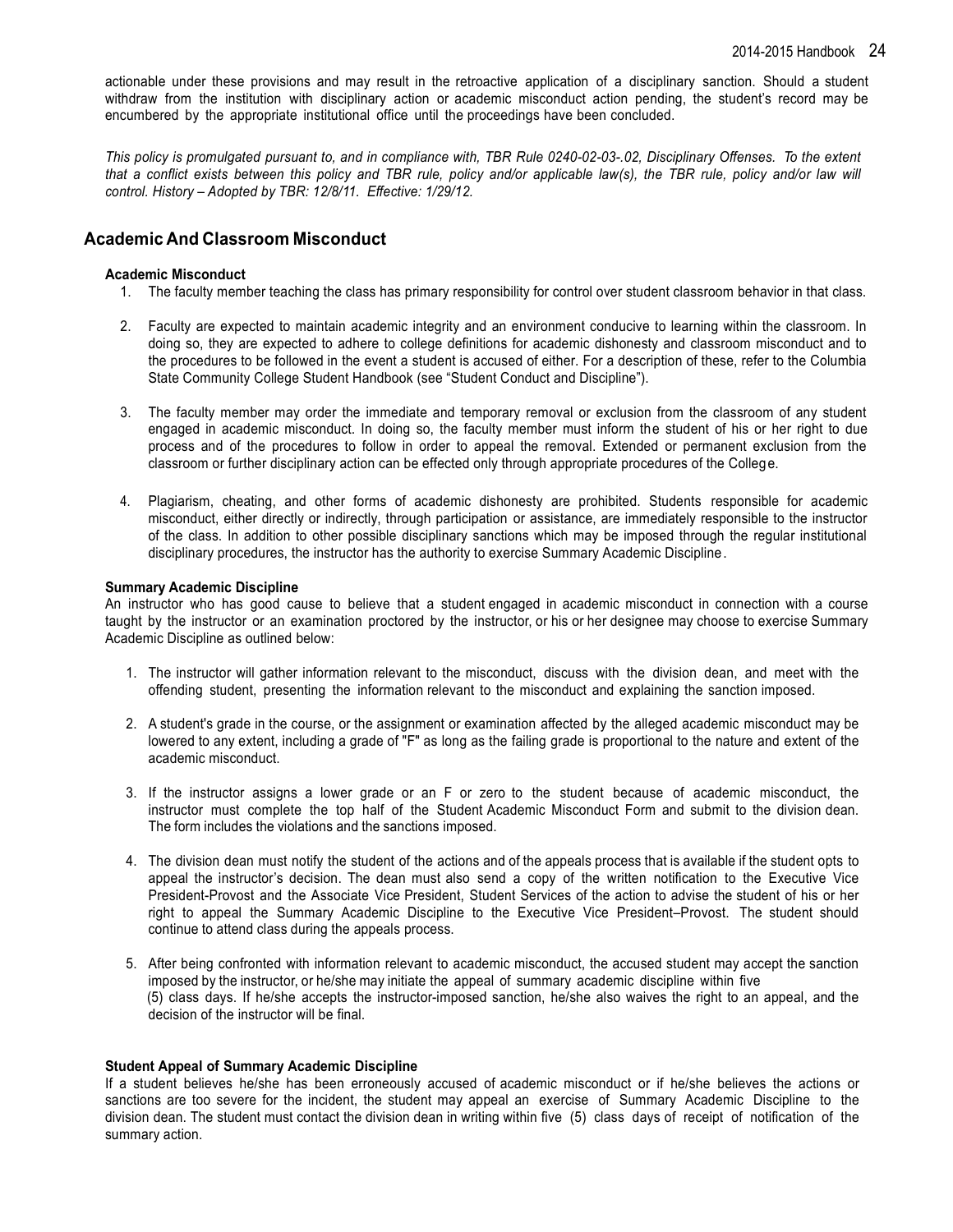The division dean will forward the appeal to the Executive Vice President-Provost within five (5) class days. The Executive Vice President-Provost may adjudicate the case, or he/she may, at his or her sole discretion, appoint an Academic Misconduct Appeals Committee to review and resolve the issue within five (5) class days of having received the appeal from the division dean. The committee will consist of at least three faculty members and two students, all of whom shall serve for the duration of the appeal. The committee should arrive at a decision within thirty (30) class days, absent good cause.

The Academic Misconduct Appeals Committee will then determine when the appeal hearing will be held. T**he student**  must be notified of the date, time and location of the hearing so he/she can be in attendance. The student should be notified as soon as possible, but given a minimum of one week's notice. The student will be advised of the following rights applicable at the hearing:

- 1. The right to present his/her information. However, the student's nonattendance, absent good cause, will not hinder the Committee from meeting and making a decision.
- 2. The right to be accompanied by an advisor. The hearing committee may restrict the advisor's right to speak at the hearing.
- 3. The right to call witnesses in his or her behalf.
- 4. The right to confront witnesses against him or her.
- 5. The method and time limitations for appeal, if any are applicable.

The committee will then conduct the appeal hearing, consider all of the information presented and make a decision by simple majority vote. The committee can either uphold or overturn the sanctions of the instructor. If the committee upholds the sanction, the decision will be reported to the Executive Vice President-Provost and, for record maintenance, to the Associate Vice President, Student Services. If the committee decides to overturn the sanctions of the instructor, the student must receive grades on all assignments and the course in accordance with the normal grading policies of the instructor (unless some other instance of academic misconduct occurs).

The Executive Vice President-Provost will send the student a written copy of the decision of the Academic Misconduct Appeals Committee within five class days of the Committee's decision.

The student will be advised of his or her right to appeal to the President of Columbia State within five (5) class days following receipt of the academic misconduct appeals committee's decision. Appeals must be made in writing. The President will make a determination within ten (10) class days. The decision of the President is final.

A student who is found responsible for academic misconduct will not be permitted to withdraw from the course to avoid Summary Academic Discipline.

A student who is found responsible for academic misconduct may be subject to additional disciplinary sanctions imposed by the Associate Vice President, Student Services or the Student Discipline and Procedures Committee if he/she is found to be involved in multiple incidents that involve other classes or other students.

#### **Classroom Misconduct**

Disruptive behavior in the classroom may be defined as, but not limited to, behavior that obstructs or disrupts the learning environment (e.g., offensive language, harassment of students and professors, repeated outbursts from a student which disrupt the flow of instruction or prevent concentration on the subject taught, failure to cooperate in maintaining classroom decorum, etc.), text messaging, and the continued use of any electronic or other noise or light emitting device which disturbs others (e.g., disturbing noises from beepers, cell phones, laptop computers, tablets, games, etc.).

Faculty establish class attendance and punctuality requirements, subject to state or federal laws, and inform students of those requirements, along with the consequences for failing to meet those requirements, through the published syllabi for each course.

In cases where student absences are the result of emergency circumstances (e.g., death in the family, a student's serious in- jury, or incapacitating illness), for which students were unable to make immediate contact with faculty, the student may contact the Office of Student Services for assistance in providing such immediate notification to faculty. However, the student remains responsible for verifying the emergency circumstances to faculty and for discussing arrangements with faculty for completion of course work requirements.

*This policy is promulgated pursuant to, and in compliance with, TBR Rule 0240-02-03-.03 Academic and Classroom* Misconduct. To the extent that a conflict exists between this policy and TBR rule, policy and/or applicable law(s), the *TBR rule, policy and/ or law will control. History – Adopted by TBR: 12/8/11. Effective: 1/29/12.*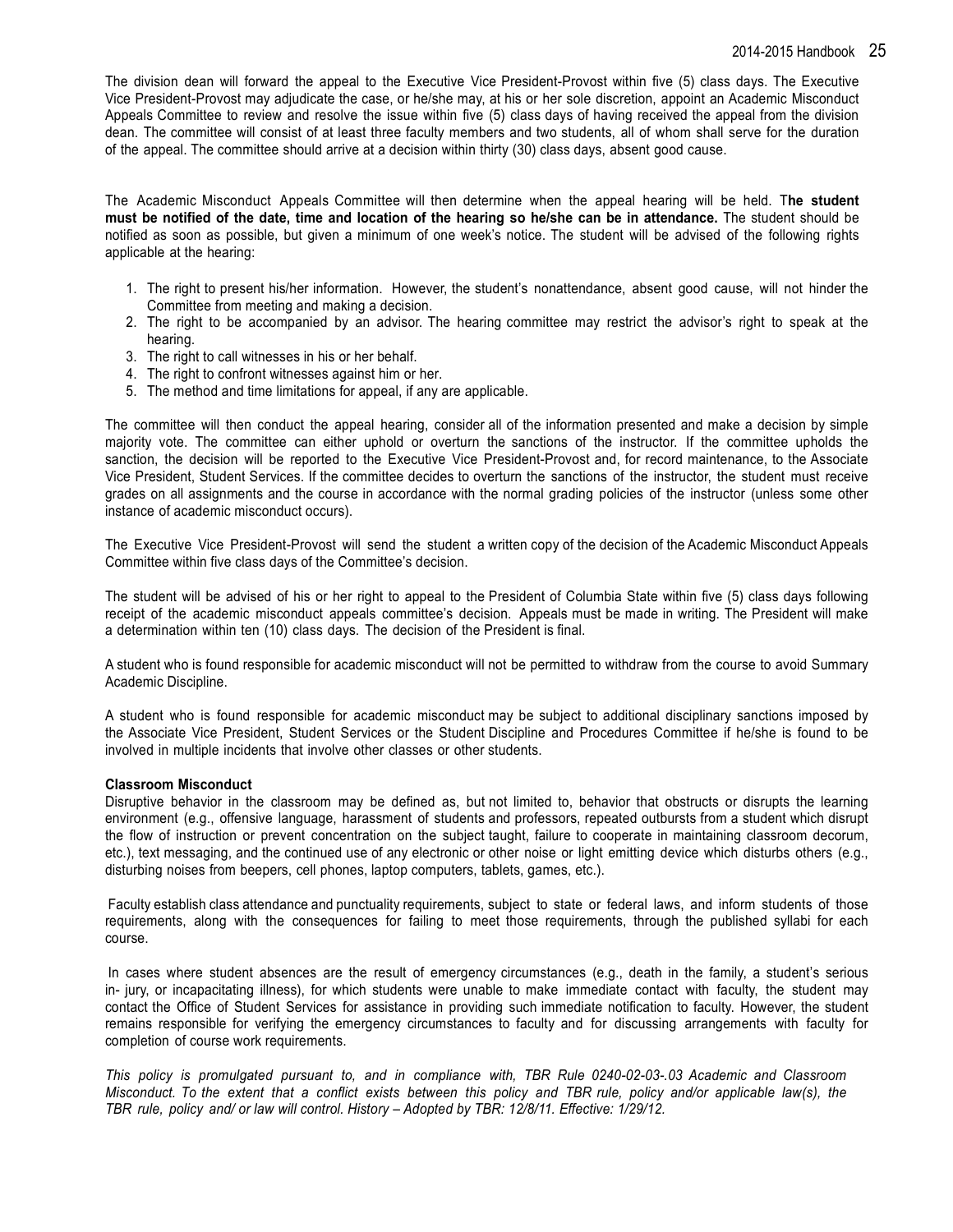#### **Disciplinary Sanctions**

Upon a determination that a student or student organization has violated any of the disciplinary offenses set forth in these policies or the general policies of an institution, disciplinary sanctions may be imposed, either singly or in combination, by the appropriate institutional officials.

#### **Sanctions that may be imposed include, but are not limited to:**

- 1. Restitution. Restitution may be required in situations which involve destruction, damage or loss of property, or unreimbursed medical expenses resulting from physical injury. When restitution is required, the student or student organization is obligated by the appropriate judicial authority to compensate a party or parties for a loss suffered as a result of disciplinary violation(s). Any such payment in restitution shall be limited to actual cost of repair, replacement or financial loss;
- 2. Warning. The Associate Vice President, Student Services may notify the student or student organization that continuation or repetition of specified conduct may be cause for other disciplinary action;
- 3. Reprimand. A written or verbal reprimand or censure may be given to any student or student organization whose conduct violates any part of these regulations and provides notice that that any further violation(s) may result in more serious penalties;
- 4. Service to the Institution or Community. A student, or student organization, may be required to donate a specified number of service hours to Columbia State performing reasonable tasks for an appropriate institution office, official(s), or the local community. The service required shall be commensurate to the offense (e.g., service for maintenance staff for defacing College property);
- 5. Specified Educational/Counseling Program. A student or student organization may be required to participate in a specified educational or counseling program(s) relevant to the offense, or to prepare a project or report concerning a relevant topic;
- 6. Apology. A student or student organization may be encouraged to issue an apology that is appropriate for the circumstances and relates to the behavior giving rise to the disciplinary offense;
- 7. Fines. Penalties in the form of fines may be imposed against a student or student organization whenever the appropriate institutional authority deems appropriate. The sanction of fines may be imposed in addition to other forms of disciplinary sanctions. Failure to pay fines may result in further disciplinary action.
- 8. Restriction. A restriction upon a student's or student organization's privileges for a period of time may be imposed. This restriction may include, for example, denial of the ability to represent the institution at any event, ability to participate in Columbia State or TBR sponsored travel, use of facilities, parking privileges, participation in extracurricular activities or restriction of organizational privileges.
- 9. Probation. Continued enrollment of a student or recognition of a student organization on probation may be conditioned upon adherence to these regulations. Any student or organization placed on probation will be notified in writing of the terms and length of the probation. Probation may include restrictions upon extracurricular activities, or any other appropriate special condition(s). Any conduct in further violation of these regulations while on probationary status or the failure to comply with the terms of the probationary period may result in the imposition of further disciplinary action;
- 10. Suspension. Suspension is the separation of a student or student organization from the institution for a specified period of time. Suspension may be accompanied by special conditions for readmission or recognition;
- 11. Expulsion. Expulsion entails a permanent separation from the institution. The imposition of this sanction is a permanent bar to the student's admission, or a student organization's recognition to the institution. A student or organization that has been expelled may not enter Columbia State property or facilities without obtaining prior approval from an appropriate campus official with knowledge of the expulsion directive;
- 12. Revocation of Admission, Degree, or Credential;
- 13. Interim Suspension. As a general rule, the status of a student or student organization accused of violation of these regulations should not be altered until a final determination has been made in regard to the charges. However, interim suspension, pending the completion of disciplinary procedures, may be imposed upon a finding by the appropriate institutional official that the continued presence of the accused on campus constitutes an immediate threat to the physical safety and well-being of the accused, any other member of the institution its guests, property, or substantial disruption of classroom or other campus activities. In any case of interim suspension, the student, or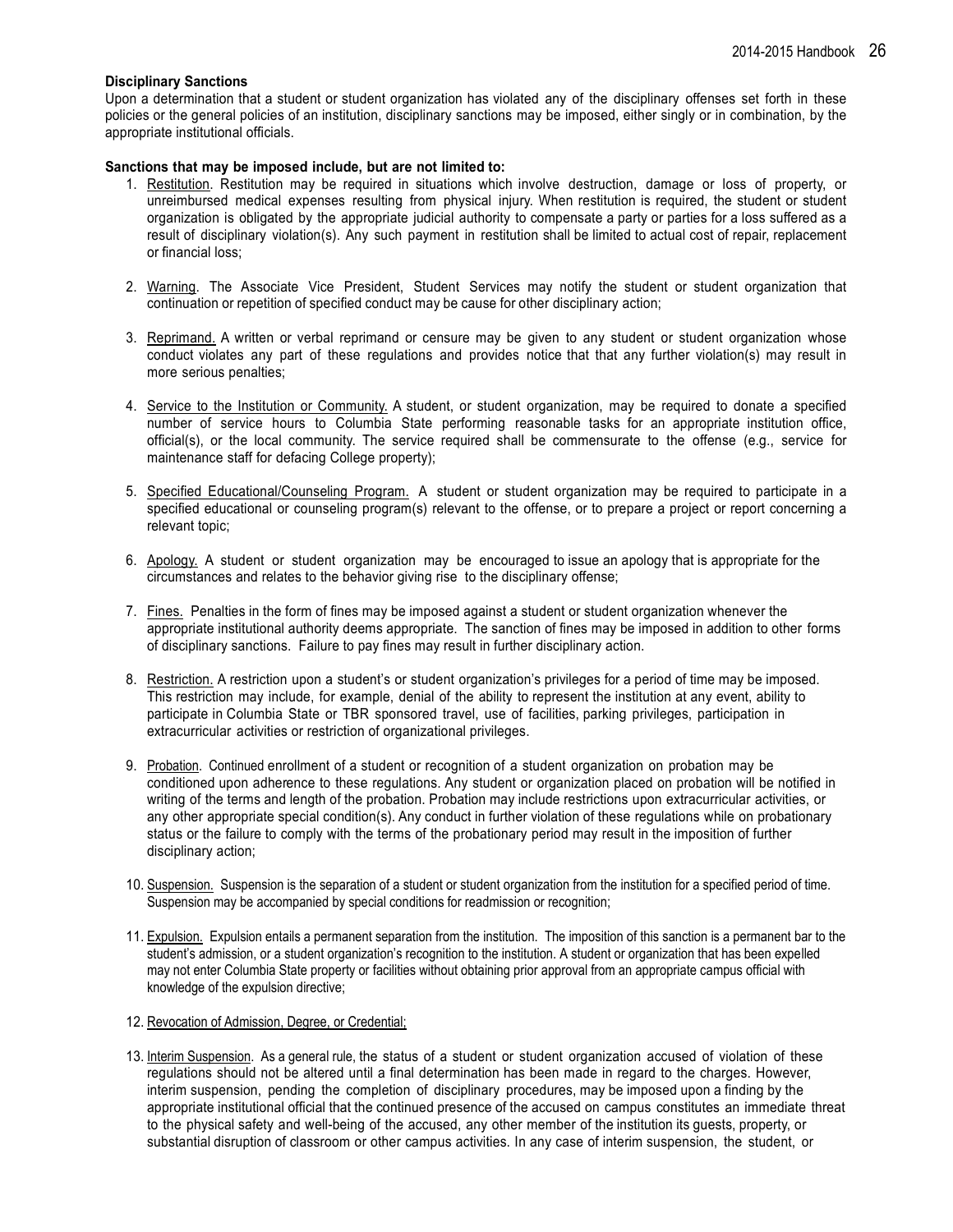- 14. student organization, shall be given an opportunity at the time of the decision, or as soon thereafter as reasonably possible, to contest the suspension;
- 15. Any alternate sanction deemed necessary and appropriate to address the misconduct.

The President of the College is authorized, at his or her discretion, to uphold the decision, to intervene in order to negotiate a mutually acceptable resolution to any disciplinary proceeding, or, subsequently, to convert any sanction imposed to a lesser sanction, or to rescind any previous sanction, in appropriate cases. The decision of the President is final.

*This policy is promulgated pursuant to, and in compliance with, TBR Rule 0240-02-03-.04 Disciplinary Sanctions. To* the extent that a conflict exists between this policy and TBR rule, policy and or applicable law(s), the TBR rule, policy *and/or law will control. History– Adopted by TBR: 12/8/11. Effective: 1/29/12.*

### **Traffic and Parking**

Columbia State has implemented institutional Traffic and Parking Policies which govern traffic and parking on all of the campuses. The purpose of these policies is to facilitate the orderly and efficient flow of traffic, to provide a safe atmosphere for both pedestrians and motor vehicle operators, and to provide order with regard to parking within limited space. Institutional policies are published annually through signage and in the Columbia State Traffic and Parking Policies brochure, the Student Handbook, and on the Columbia State website.

The driver of a vehicle not properly parked in designated areas may be subject to a fine.

A campus access fee will be charged per semester to all students. Each student will be given one parking decal at no charge. Additional or replacement permits may be secured from the Office of Student Services for a fee. Students at extended campuses may secure their permits from the administrative staff at the respective campuses.

Parking decals should be placed on outside lower-left corner (driver side) of the rear window.

#### **General Parking Information:**

Rules of courtesy and safety require that all drivers pull into their parking spaces, leave vehicles between the painted lines and refrain from blocking entrances, exits, or walkways. Valuables and keys should never be left in vehicles.

#### **Designated Parking**

Visitors

- Visitors may park in marked areas
- Visitor parking permits should be secured from the Office of Student Services or Campus Directors' offices for conferences and extended visits.

Faculty and Staff

- Faculty and staff may park in the designated lots immediately in front of the Pryor Administration Building, south of the Clement Building, west of the Jones Student Center, along the street access from the gymnasium, and in front of the Walter Building in Columbia.
- At all the campus locations, employee spaces are designated by blue lines.

**Students** 

- Students may park in either of four large lots north of the Pryor Building, west of the Jones Student Center, and south of the Clement Building at the Columbia campus.
- At all campus locations, student spaces are designated by white lines.
- Cycles should be parked in designated spaces at various locations across all of the campuses. Disabled

- Spaces for persons with disabilities are provided at several locations across all campuses.
- Disabled tag must be displayed when parked in these spaces.

#### **Fines/Penalties**

All fines are payable in the Business Office. All unpaid tickets double in cost at the close of each semester.

#### **Fines assessed for violations are as follows:**

| No Valid Permit Displayed   | \$25.00 |
|-----------------------------|---------|
| No Parking areas            | \$15.00 |
| Visitor parking areas       | \$10.00 |
| Faculty/Staff parking areas | \$10.00 |

The fine for disabled/handicapped parking violations is established by statute and will be adjusted as required. Columbia State reserves the right to tow any vehicle that is parked improperly.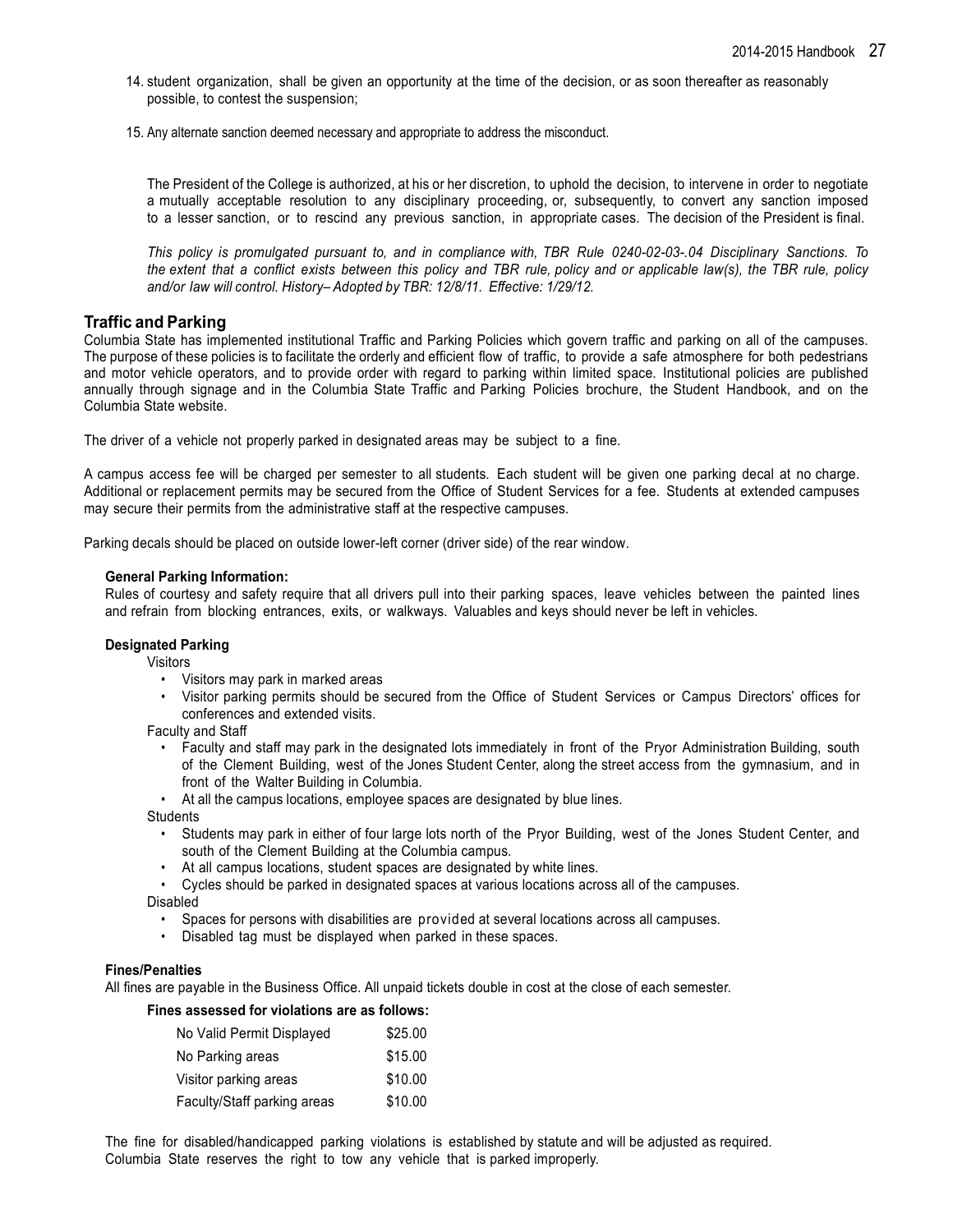#### **Appeals**

All appeals are made to the Associate Vice President, Student Services within five (5) class days. If the student disagrees with the Associate Vice President's disposition, he or she may request of the Chair of the Student Discipline and Procedures Committee a hearing within five (5) class days of receipt of the Associate Vice President's disposition.

When such a hearing is initiated, the following procedures shall apply:

- 1. In five class days, the student shall be advised, in writing, of the breach of regulation(s) of which she/he is charged.
- 2. The student shall be advised of the time, date, and place of the hearing allowing reasonable time for preparation. A hearing date will be scheduled within 10 class days after the student receives notification of the charges.
- 3. The student shall be advised of the following rights applicable at the hearing:
	- A. The right to present his or her information.
	- B. The right to be accompanied by an advisor. The Committee may restrict the advisor's right to speak during the hearing.
	- C. The right to call witnesses in his or her behalf.
	- D. The right to confront witnesses against him or her, and
	- E. The student shall be advised of the method and time limitations for appeal, if any are applicable
- 4. The Student Discipline and Procedures Committee shall be charged to hear relevant information, to make findings of fact, to make decisions based on those facts, and to submit in writing the decision to the Associate Vice President, Student Services within thirty (30) class days of receipt of the appeal.
- 5. The Student Discipline and Procedures Committee is appointed by the President and consists of four active faculty members, four alternate faculty members, two student members, the Director of Financial Aid, and two non-voting, exofficio members, the Executive Vice President-Provost and the Associate Vice President, Student Services, all of whom shall serve for two years or until leaving the college, whichever comes first.
- 6. Any individual on the Committee who has an interest in the case should disqualify himself or herself.
- 7. All hearings shall be closed unless the student or organizations requests an open hearing in writing.
- 8. The student shall receive a written copy of the decision of the Committee hearing from the Associate Vice President, Student Services within five (5) class days of the hearing and shall be advised of his/her right to appeal the decision of the Student Discipline and Procedures Committee to the President of the College.
- 9. A student may appeal a decision of the Student Discipline and Procedures Committee to the President of the College by writing the President within five (5) class days of receipt of the Committee's decision.
- 10. The President of the College is authorized, at his or her discretion, to uphold the decision, to intervene in order to negotiate a mutually acceptable resolution to any parking fines or penalties, or subsequently to convert any fines or penalties to a lesser amount or sanction, or to rescind any previous finding, in appropriate cases. The decision of the President is final.

This policy is promulgated pursuant to, and in compliance with, TBR Rule 0240-02-03-.05 Traffic and Parking. To the extent that a conflict exists between this policy and TBR rule, policy and/ or applicable law(s), the TBR rule, policy and/or law will *control. History – Adopted by TBR: 12/8/11. Effective: 1/29/12.*

## **Disciplinary Procedures**

In the implementation of TBR regulations related to the discipline and conduct of students, Columbia State insures the constitutional rights of students by providing a system of procedures which afford the protection of due process of law. Columbia State has enacted policies that are compliance with TBR Policy 3:02:01:00, as well as applicable state and federal law. All disciplinary procedures are affirmatively communicated to the faculty, staff, and students of the institution as well as published in appropriate websites, handbooks, or manuals.

### **TUAPA**

All cases which may result in: (a) suspension or expulsion of a student, or student organization, from the institution, for disciplinary reasons or (b) revocation of registration of a student organization, are subject to the contested case provisions of the Tennessee Uniform Administrative Procedures Act (TUAPA), T.C.A. § 9-8-01 et seq., and shall be processed in accord with the Uniform Contested Case procedures adopted by the Board of Regents unless the student or organization, after receiving written notice, waives those procedures and elects to have the case disposed of through the informal adjudication by the Associate Vice President, Student Services or through the Columbia State institutional hearing process.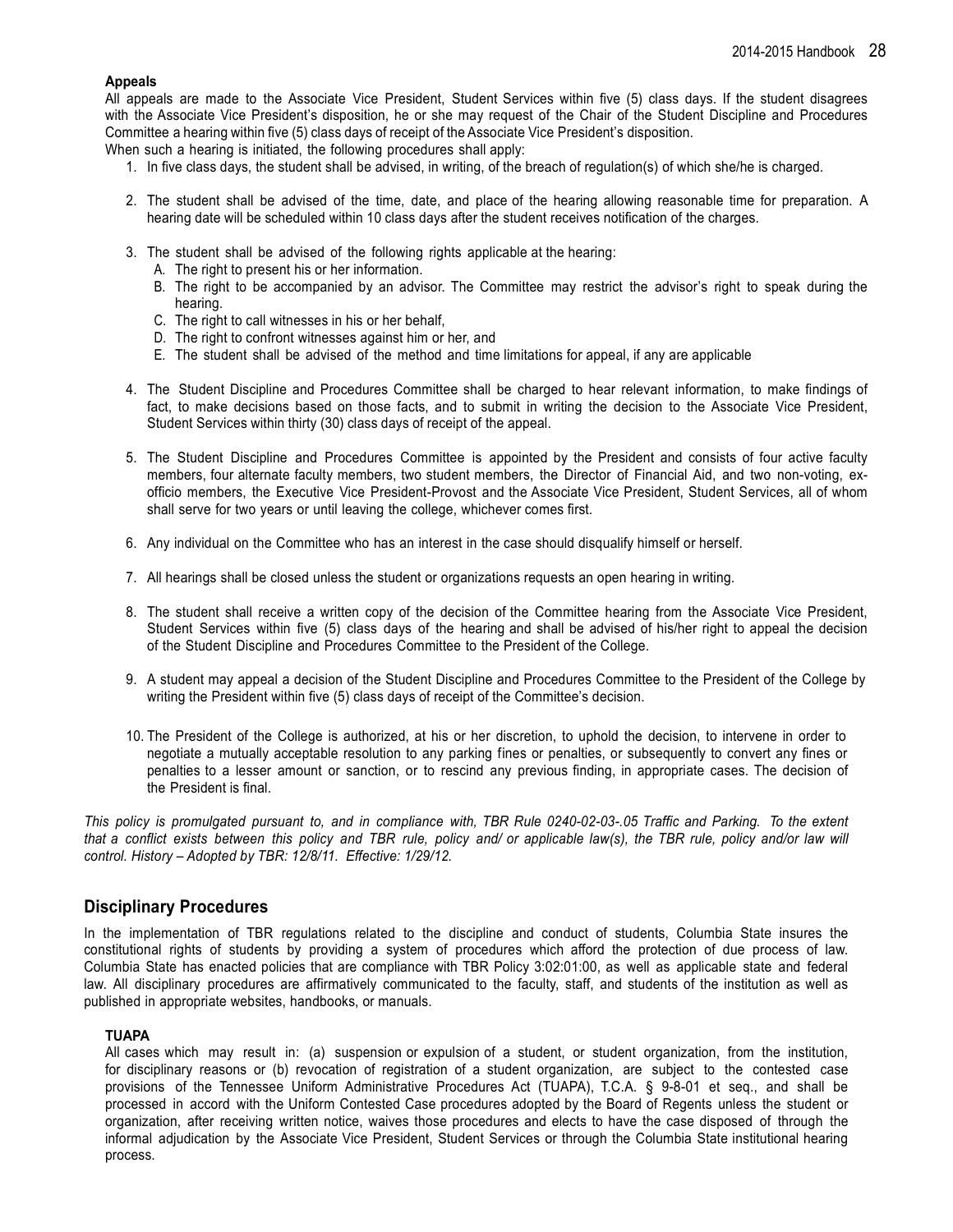#### **Institutional Hearings**

For matters not subject to the requirements of TUAPA or when a student has waived his/her right to a TUAPA hearing, Columbia State vests the authority to hear student/organizational misconduct or traffic/parking violations with the Associate Vice President, Student Services, or designee, and with the Student Discipline and Procedures Committee.

The steps to resolution are as follows:

- 1. Preliminary Conference. Misconduct involving the violation of College regulations shall be reported to the Associate Vice President, Student Services or appropriate designee. Within five (5) class days of the reported allegation, the Associate Vice President for Student Services shall call the accused student to a preliminary conference where the student shall be informed of the charges against him/her and apprised of his/her rights as stated in these policies. The Associate Vice President, Student Services or appropriate designee shall investigate the validity of alleged misconduct within fifteen (15) class days of the reported charge.
- 2. Following completion of the informal investigation, the Associate Vice President, Student Services or appropriate designee may:
	- A. Determine that there is an insufficient basis, in fact, and dismiss the matter; or
	- B. Conclude that there is a sufficient factual basis for discipline and that discipline less than suspension or expulsion or removal of college privileges would be appropriate; or
	- C. Conclude that there is a sufficient factual basis for discipline and that discipline, including the possibility of suspension or expulsion or removal of college privileges, would be appropriate.
- 3. The Associate Vice President, Student Services or appropriate designee may, after an informal investigation, notify the student in writing of the charge(s), as well as the options for adjudication of the case within five (5) class days. The due process rights associated with each option will also be included. The student will have five class days following receipt of written notification to select an option. The options are as follows:
	- A. Disposition by the by the Associate Vice President, Student Services. In discipline cases other than academic dishonesty, a student or organization may request that the Associate Vice President, Student Services adjudicate the case informally. The student will have the opportunity to present argument and information on his or her behalf. The Associate Vice President, Student Services will inform the student of the findings, the basis for the conclusions, and impose discipline specified in Disciplinary Sanctions as he/she deems to be appropriate. The student or organization will be informed in writing of the specific disciplinary offenses and sanctions within 10 class days. In informally adjudicated cases, the decision of the Associate Vice President will be final.
	- B. No contest of the case.
	- C. Student election of the use of informal adjudication or to not contest the case requires that the student waive, in writing, his/her right to due process. Selection of one option constitutes waiver of all other options.
	- D. Discipline and Procedures Committee hearing. A student or organization may choose to have the case heard by the Student Discipline and Procedures Committee. If such a hearing is initiated, the following procedures shall apply:
		- a. The student or organization shall be advised, in writing, of the breach of regulation(s) of which she/ he is charged.
		- b. The student shall be advised of the time, date, and place of the hearing allowing reasonable time for preparation. A hearing date will be scheduled with- in 10 class days after the student or organization receives notification of the charges.
		- c. The student shall be advised of the following rights applicable at the hearing:
			- i. The right to present his or her case. However, the student's nonattendance, absent good cause, will not hinder the Committee from meeting and making a decision.
			- ii. The right to be accompanied by an advisor (for example, a friend, family member, faculty or staff member). The advisor must agree to abide by the confidentiality restrictions set forth in the proceedings. The Committee may restrict the advisor's right to speak during the hearing.
			- iii. The right to call witnesses in his or her behalf,
			- iv. the right to confront witnesses against him or her, and
			- v. The student shall be advised of the method and time limitations for appeal, if any is applicable.
	- E. The Student Discipline and Procedures Committee shall be charged to hear relevant information, to make findings of fact, and to make decisions based on those facts.
	- F. The Student Discipline and Procedures Committee is appointed by the President and consists of four active faculty members, four alternate faculty members, two student members, the Director of Financial Aid, and two non-voting, ex-officio members, the Executive Vice President-Provost and the Associate Vice President, Student Services, all of whom shall serve for two years or until leaving the college, whichever comes first.
	- G. Any individual on the Committee who has an interest in the case should disqualify himself or herself.
	- H. All hearings shall be closed unless the student or organizations requests an open hearing in writing.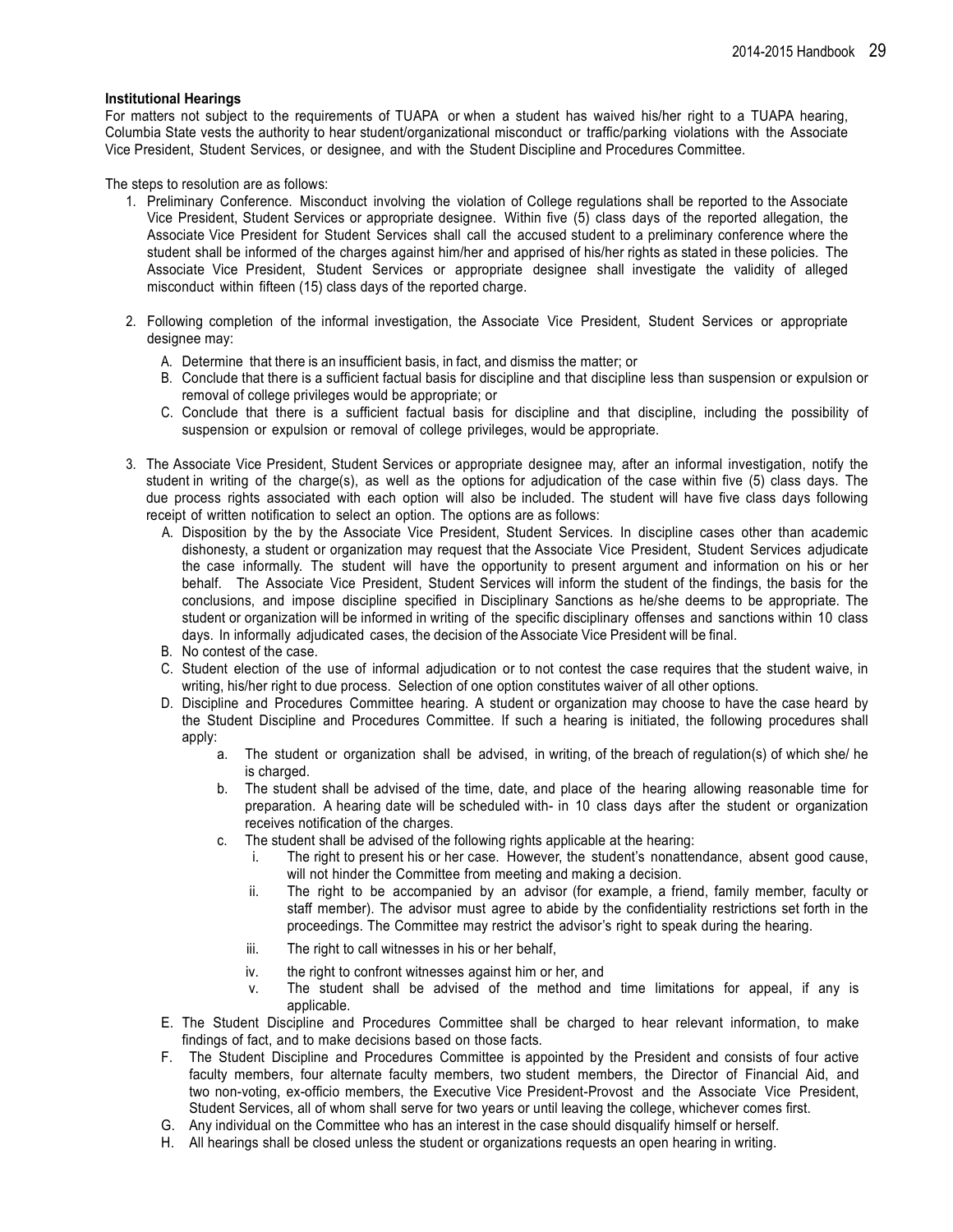- I. The student or organization shall receive a written copy of the decision of the Committee hearing with any sanctions within five class (5) days of the hearing and shall be advised of his or her right to appeal the decision of the Student Discipline and Procedures Committee.
- J. If a student, absent good cause, fails to return the Election of Waiver of Hearing Procedures Form in a timely manner, the student will be deemed to have waived a right to the processes described above and Columbia State may proceed as it deems, in its sole discretion, appropriate in the circumstances.
	- a. Interim Suspension Hearings: Hearings conducted with regard to interim suspensions imposed pending the outcome of a disciplinary investigation or proceeding shall be conducted consistent with the minimum requirements of due process applicable to an institutional hearing, taking into account the need for a timely hearing. The evidence presented at the hearing shall be limited to that which is relevant to the basis asserted for imposition of the interim suspension.
	- b. Alternative Resolution Procedures: Columbia State is authorized to establish alternative or multiple methods/bodies for hearings and/or for the resolution of disciplinary matters, with the consent of all relevant parties. Alternative resolution methods may include, but are not limited to, mediation, diversion programs, and/or negotiated resolutions.

#### **Appeal Procedures**

#### **Appeal of decision of a hearing held pursuant to TUAPA.**

A student's right to appeal a decision resulting from a hearing held pursuant to the TUAPA shall be governed by the provisions of the TUAPA.

#### **Appeal of decision of Student Discipline and Procedures Committee.**

A student may appeal a decision of the Student Discipline and Procedures Committee to the President of the College. The appeal must be filed in writing within five (5) class days of receipt of the Committee's decision.

The President of the College is authorized, at his or her discretion, to uphold the decision, to intervene in order to negotiate a mutually acceptable resolution to any disciplinary proceeding, or, subsequently, to convert any finding or sanction imposed to a lesser finding or sanction, or to rescind any previous finding or sanction, in appropriate cases. The decision of the President is final.

*This policy is promulgated pursuant to, and in compliance with, TBR Rule 0240-02-03-.06 Disciplinary Procedures* and due Process. To the extent that a conflict exists between this policy and TBR rule, policy and/or applicable *law(s), the TBR rule, policy and/or law will control. History – Adopted by TBR: 12/8/11. Effective: 1/29/12.*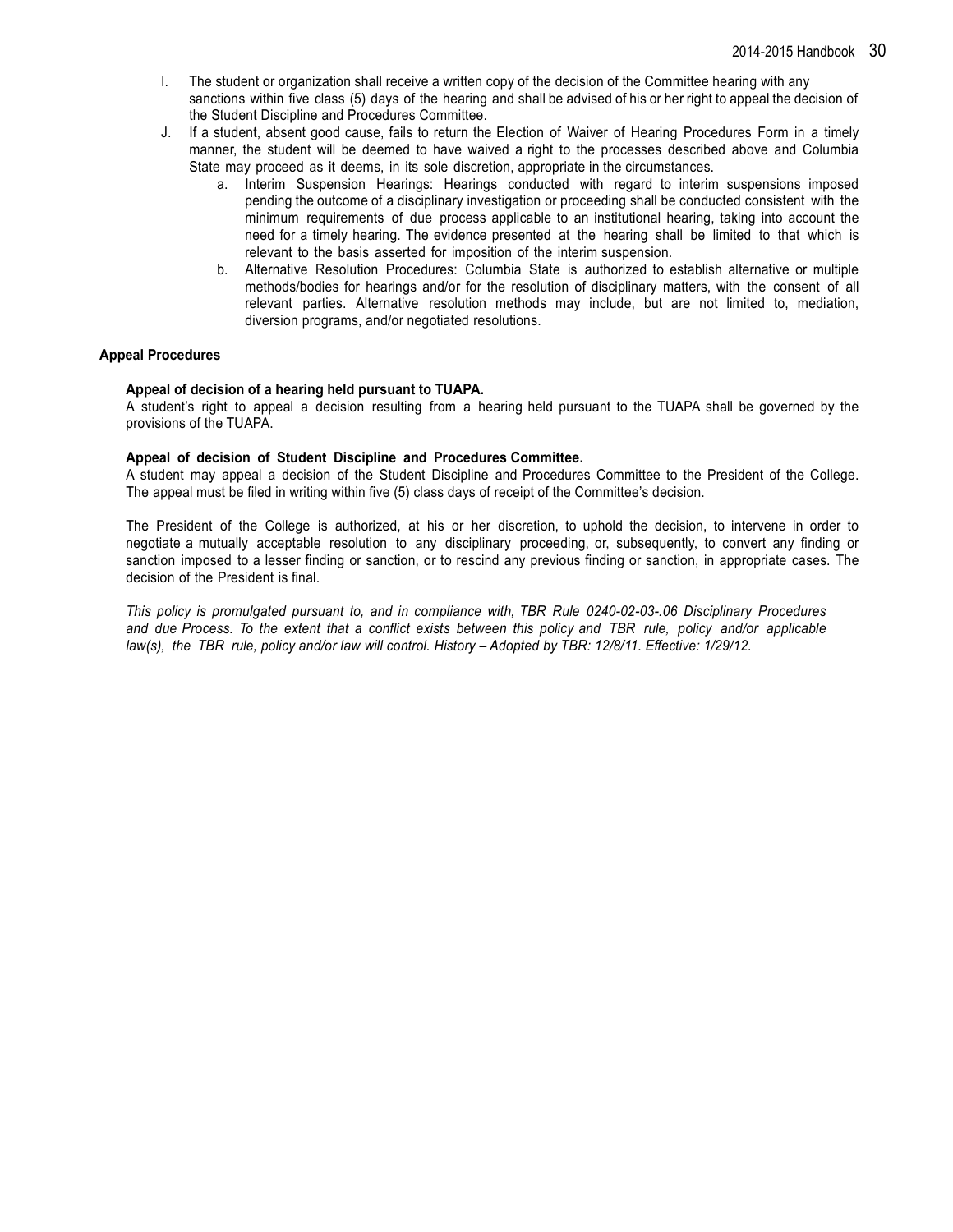## **General Policies**

## **Acquired Immune Deficiency Syndrome**

As outlined in College Policy 01-02, students who have been diagnosed as having Acquired Immune Deficiency Syndrome (AIDS), AIDS Related Complex (ARC), or a positive Human T-Lymphotrophic Virus (HLTV-III)/Human Immunodeficiency Virus (HIV) antibody test, will be permitted to participate in classes so long as they are physically able.

## **Drug Free Schools Policy**

The following policy applies to all Columbia State Community College employees, including faculty and students, in compliance with the provisions of the Drug-Free Workplace Act of 1988 (41701, et. seq.) and the Drug-Free Schools and Communities Act Amendments of 1989 (20 U.S.C. 3171, et.seq.).

It is the policy of Columbia State to strictly prohibit the unlawful use and/or possession of alcoholic beverages and/or any drug or controlled substance (including any stimulant, depressant, narcotic, hallucinogenic drug or substance, or marijuana), or sale or distribution of any such drug or controlled substance on College-owned, controlled, or leased property. The unlawful use, abuse, manufacture, or distribution and/or possession of alcohol or elicit drugs are prohibited during any College-related activity including off- campus trips. All employees and students are subject to applicable federal, state, and local laws related to this matter. Additionally, any violation of this policy will result in disciplinary actions as set forth in this handbook and/or the *Columbia State Policies and Procedures Manual*.

#### **Legal Sanctions**

Various federal, state, and local statutes make it unlawful to manufacture, distribute, dispense, deliver, sell, or possess with intent to manufacture, distribute, dispense, deliver, or sell controlled substances. The penalty imposed depends upon many factors which include the type and amount of controlled substance involved, the number of prior offenses, if any, whether death or serious bodily injury resulted from the use of such substance and whether any other crimes were committed in connection with the use of the controlled substance. Possible maximum penalties for a first-time violation include imprisonment for any period of time up to a term of life imprisonment, a fine of up to \$4,000,000 if an individual, supervised release, any combination of the above, or all three. These sanctions are doubled when the offense involves either:

- distribution or possession at or near a school or college campus, or
- distribution to persons under 21 years of age.

Repeat offenders may be punished to a greater extent as provided by statute. Further, a civil penalty of up to \$10,000 may be assessed for simple possession of "personal use amounts" of certain specified substances under federal law. Under state law, the offense of possession or casual exchange is punishable as a Class A misdemeanor; if there is an exchange between a minor and an adult at least two years the minor's senior, and the adult knew that the person was a minor, the offense is classified a felony as provided in T.C.A. 39-17-417 (21 U.S.C. 801, et. seq.; T.C.A. 39-17-417).

It is unlawful for any person under the age of 21 to buy, possess, transport (unless in the course of his employment), or consume alcoholic beverages, wine or beer, such offenses being classified Class A misdemeanors punishable by imprisonment for not more than 11 months, 29 days, or a fine of not more than \$2,500, or both (T.C.A. 1-3-113, 57-5-301). It is further an offense to provide alcoholic beverages to any person under the age of 21, such offense being classified a Class A misdemeanor (T.C.A. 39-15- 404).

The offense of public intoxication is a Class C misdemeanor punishable by imprisonment of not more than 30 days, or a fine of not more than \$50, or both (T.C.A. 39-17-310).

#### **Institutional/School Sanctions**

Columbia State will impose the appropriate sanctions on any employee or student who fails to comply with the terms of this policy.

#### **Employees**

As a condition of employment, each employee, including student employees, must abide by the terms of this policy and must notify their department head/supervisor of any criminal drug statute conviction for a violation occurring in the workplace no later than five (5) days after such conviction. A conviction includes a finding of guilt, a plea of *nolo contendere* or imposition of a sentence by any state or federal judicial body. Possible disciplinary sanctions for failure to notify of conviction may include one or more of the following:

- termination;
- suspension;
- mandatory participation in, and satisfactory completion of a drug/alcohol abuse program or rehabilitation program;
- recommendation for professional counseling;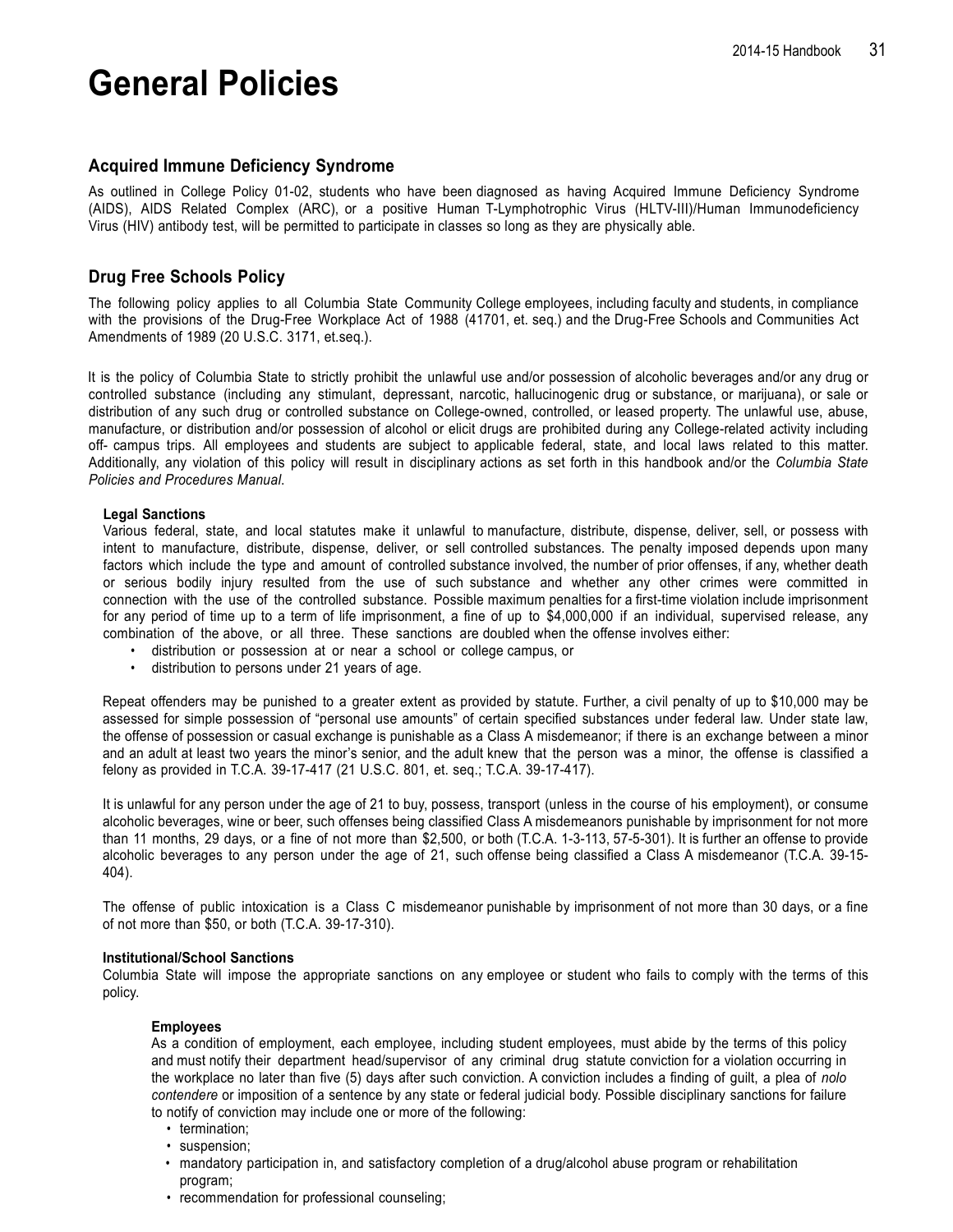- demotion
- letter of warning; and/or,
- probation.

#### **Students**

Possible disciplinary sanctions for failure to comply with the terms of this policy may include one or more of the following:

- expulsion;
- suspension;
- mandatory participation in, and satisfactory completion of a drug/alcohol abuse program or rehabilitation program;
- probation;
- warning; and/or,
- reprimand.

**Drug and Alcohol Awareness**. A cursory description of the health risks associated with the use of beverage alcohol and illicit drugs are as follows:

#### **Alcohol**

Use or abuse of alcohol is the most neglected health problem in the United States today. Alcoholism is a complex, progressive disease in which the use of alcohol interferes with health, social and economic functioning. Untreated, alcoholism results in physical incapacity, permanent mental damage, and/or premature death.

According to the Summary Health Statistics for U.S. Adults: National Health Interview Survey, 2012, 51% of adults 18 years and over are current regular drinkers (at least 12 drinks in the past year). Alcohol is involved in one-third of all suicides, half of all murders, half of all traffic deaths, and one-fourth of all other accidents, and is involved in over 50% of all arrests, including sexual assaults. Use of alcohol during pregnancy may cause spontaneous abortion, various birth defects, or fetal alcohol syndrome. Drinking is implicated in cancer, heart disease, liver disease, gastrointestinal disease, negative effects on sleep, and other illnesses. Beverage alcohol can damage all body organs, leading to liver, heart and digestive problems, circulatory system interference, personality disorders, reproductive problems, and central nervous system disorders such as poor vision, loss of coordination, memory loss, loss of sensation, mental/physical disturbances, and permanent brain damage. The physical and psychological changes that occur as a result of addiction to alcohol can pave the way for addiction to pharmacologically similar (mood-altering) drugs.

#### **Illicit Drugs**

Illicit drugs are natural and synthetic chemical substances used to affect body processes, like the mind and nervous system. The use of illicit drugs results in many of the health risks that are involved with alcohol use. However, specifically, the illicit use of drugs increases the risk of: mental deterioration, death from overdose, physical and mental dependence or addiction, hepatitis and skin infections from needle use, psychotic reactions, inducement to take stronger drugs, brain damage, danger of "flashback phenomenon," hallucinations, unconsciousness, deep depression, distortion of time and space, permanent damage to the lungs, brain, kidneys and liver, death from suffocation or choking, anemia, amnesia, AIDS, and other infections. If used excessively, the use of alcohol and drugs singly or in certain combinations may cause death.

#### **Drug and Alcohol Counseling, Treatment, Rehabilitation Programs, and Employee Assistance Programs**

The Student Success Counselor will assist students and/or employees who now have or have had a drug and/or alcohol problem. The procedures are:

- •To encourage the individual with a problem to seek the assistance of a qualified drug/alcohol therapist or seek treatment from a drug treatment center or mental health center;
- •To provide information to the individual regarding treatment resources in the surrounding area and how to secure their services. Description materials are provided when available detailing the facility, length of stay, cost, etc.;
- •To assist the student and/or employee in making the initial contact with an outside agency or to provide ongoing emotional support.

<span id="page-31-0"></span>Several public and private drug and alcohol rehabilitation centers are located in the Columbia State service area. They provide medical treatment if indicated and include individual, group, and family counseling.

#### **Harassment**

Columbia State Community College will not condone sexual, racial, or other forms of harassment of students, employees of the College, or applicants for employment.

Sexual harassment and racial harassment have been held to constitute a form of discrimination prohibited by Title VI, Title VII of the Civil Rights Act of 1964, as amended, and Title IX of the Educational Amendments of 1972. Other types of harassment are prohibited by applicable law.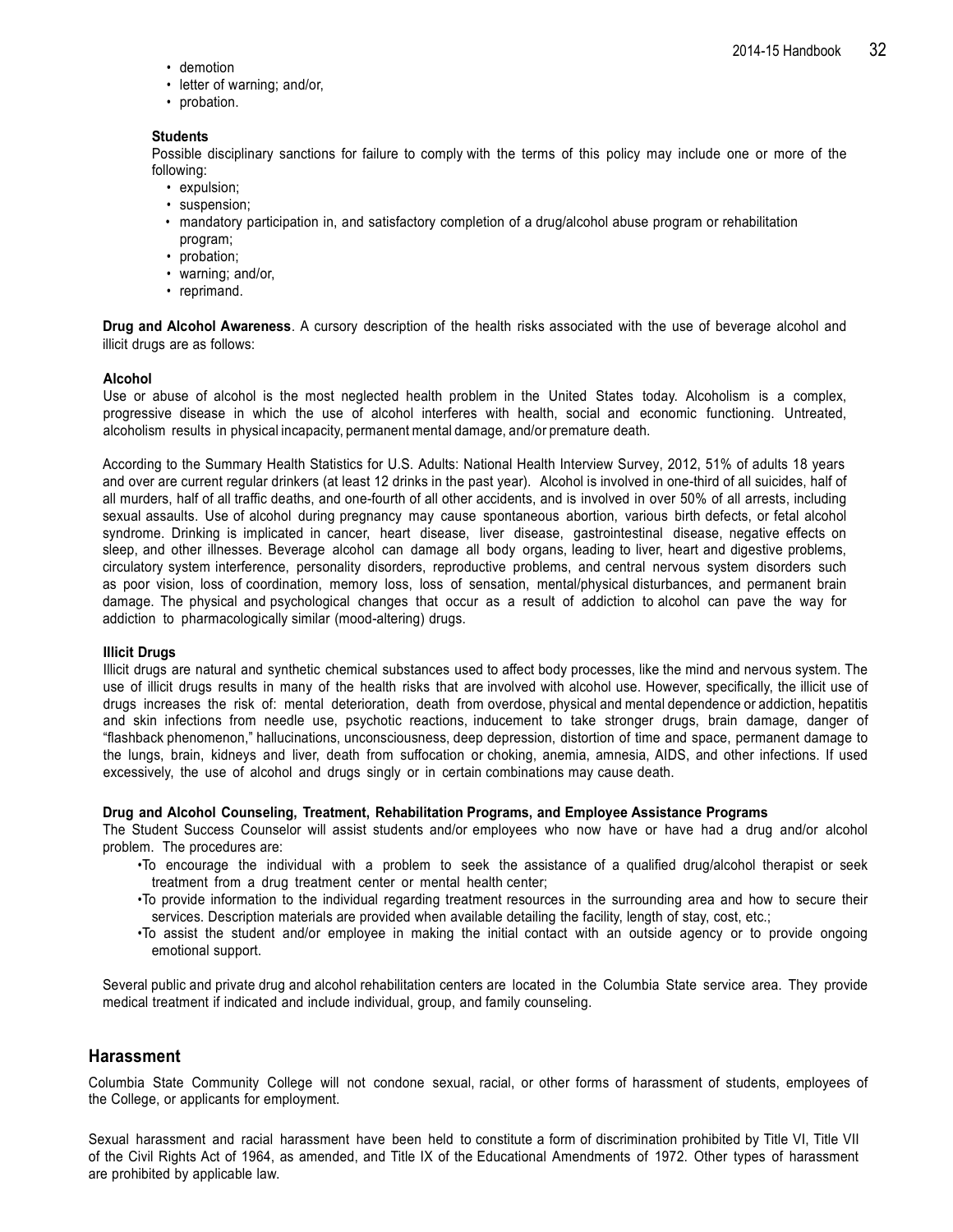Generally, sexual harassment may be defined as unwelcome sexual advances, requests for sexual favors, and other verbal or physical conduct of a sexual nature when one of the following criteria is met:

- submission to such conduct is made either explicitly or implicitly a term or condition of the individual's employment or of the individual's status in a program, course, or activity;
- submission to or rejection of such conduct by an individual is used as a basis for employment decisions, a criterion for evaluation, or a basis for academic or other decisions affecting such individual; or
- such conduct has the purpose or effect of unreasonably interfering with an individual's work performance / educational experience, or creating an intimidating, hostile, or offensive work/educational environment.

Generally, racial harassment is defined as any person's conduct which unreasonably interferes with an employee's or student's status or performance by creating an intimidating, hostile, or offensive working or educational environment. Harassment on the basis of race, color, or national origin, includes offensive or demeaning treatment of an individual, where such treatment is based typically on prejudiced stereotypes of a group to which that individual may belong. It includes, but is not limited to, objectionable epithets, threatened or actual physical harm or abuse, or other intimidating or insulting conduct directed against the individual because of his/her race, color, or national origin.

Generally, harassment on the basis of religion, handicap, or other protected status includes any conduct which has the purpose or has the reasonably foreseeable effect of interfering with an individual's academic efforts, employment, or participation in institutionally-sponsored activities. Such harassment also includes any activity which creates an intimidating, hostile, or demeaning environment.

In situations that require immediate action, because of safety or other concerns, the institution can take any disciplinary action which is appropriate, e.g., suspension with pay, pending the initiation of the investigation by the affirmative action officer, the Director of Human Resources. Individuals who feel they have been harassed are encouraged to contact the Director of Human Resources (Pryor Administration Building 116). The Associate Vice President for Student Services will be called upon to investigate incidents in which students feel that they have been harassed as a result of the actions of another student (Jones Student Center 147).

## **Information Technology Resources at Columbia State**

The Information Technology office at Columbia State supports computing and information technology resources across all campuses. Information Technology resources include hardware, software, user accounts, electronic mail, local and wide area networks, connectivity among all campus sites, and access to the Internet. Information Technology (IT) also provides a help desk service during normal class hours from 7:45 a.m. until 5:15 p.m., Monday through Friday. The Helpdesk is located in the basement of the Finney Memorial Library, on the Columbia campus. The IT office administrates the functions of the general purpose computing labs, as well as the Lab Monitor program. For more information on the Helpdesk, the general purpose computer labs, or the Lab Monitor program, call the Helpdesk at (931) 540- 2650, or email *[helpdesk@columbiastate.edu](mailto:helpdesk@columbiastate.edu)*. You may also find information on IT and locations of the computer labs at . *[www.columbiastate.edu](http://www.columbiastate.edu/)*

#### **General Purpose Computing Labs and Columbia State User Accounts**

The mission of Columbia State Multipurpose Computer Lab (CMPCL) is to provide computer technology service and support to the faculty, staff and students that form the Columbia State community. The CMPCL provides users with access to the computer lab equipment supervised by Instructors and supported by Lab Monitors. The equipment includes microcomputers, printers, supplies, application software and software documentation. A current Columbia State account (PVT Account) is required for access. The Columbia State faculty and Information Technology staff oversees the use of this equipment and provide the general problem-solving services. The Information Technology staff provides hardware and software installation, modification and maintenance. The services are primarily designed to help users with computing operations. Columbia State Multipurpose Lab facilities are available in Warf 108, Warf 108A, Warf 201, Warf 206, Clement 214, CLS102 (Clifton), LBS103 (Lewisburg), LCC114 (Lawrenceburg), LCC115 (Lawrenceburg), Yates108 (Franklin), Yates107 (Franklin),) and the Waymon L. Hickman Building (WLHB130). Information Technology staff members provide support to all labs.

#### **Using Multipurpose Computer Labs**

- 1. Computers are available on a first-come, first-served basis. Moreover, labs are reserved when formal classes are in session. Other than these reserved times, all use of the lab depends on availability of equipment. (Other workshops, classes and ad hoc use may be scheduled.)
- 2. A variety of programs (software) are available for use in the lab. These programs have been specifically configured for Columbia State computers and peripherals. No software may be copied to or from any PC without special permission from the Associate Vice President for Information Technology.
- 3. All PCs have USB connection for a jump drive and a writeable CD for data storage. Students may purchase jump drives and blank CD's at the College Bookstore. Students are advised not to store data on the hard drive unless instructed by their faculty. Files stored without prior permission are subject to deletion.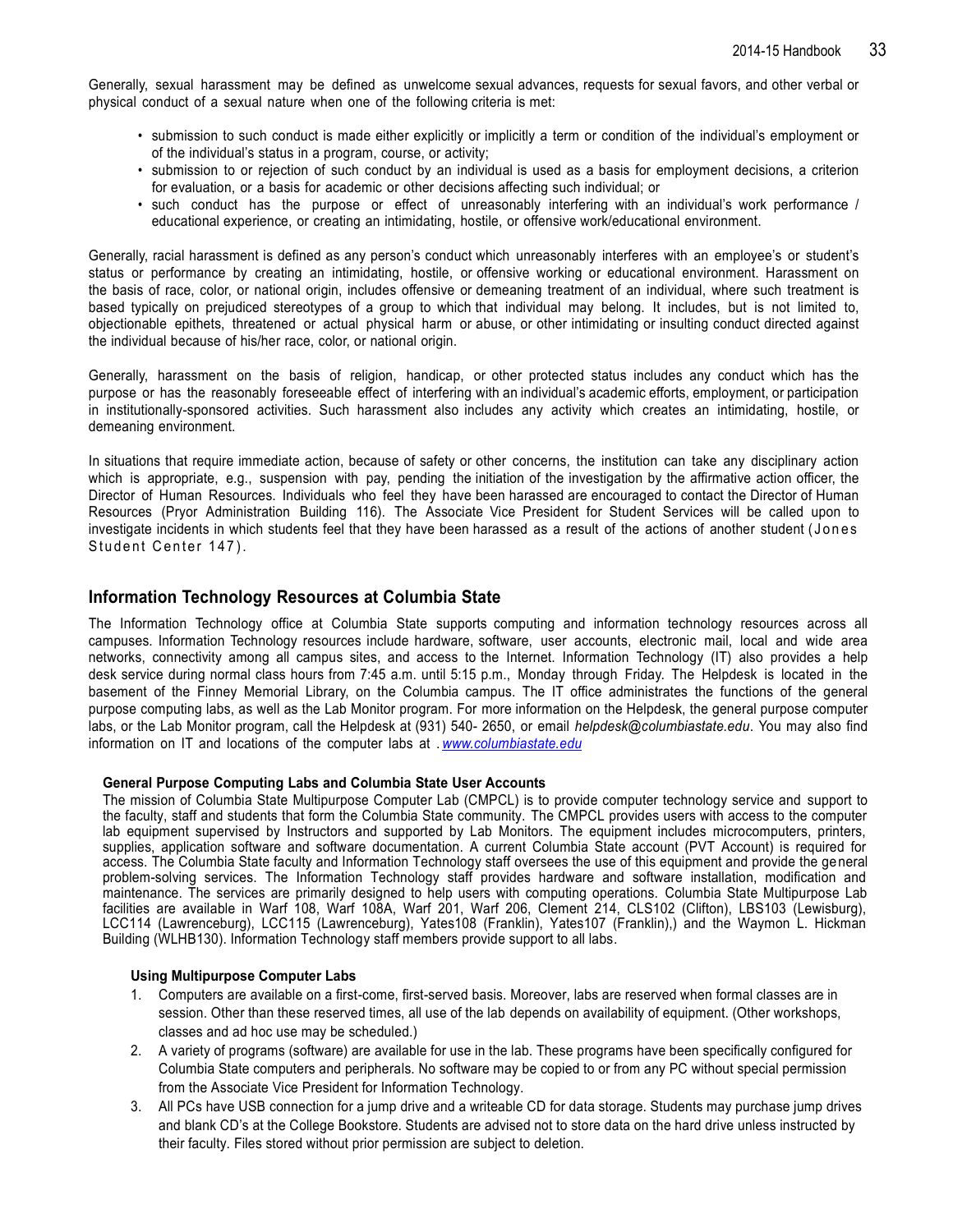## **LAB GUIDELINES**

- 1. Columbia State staff, students and authorized users are welcome to use the computer equipment for class assignments and class related work.
- 2. Computer "CHAT" and GAME playing are low priority usage. Class assignment, related work and computer maintenance have high priority over game playing. Users should release machines if needed.

### 3. DO NOT

- access pornographic, X-rated or other sites that may be considered obscene or offensive to others
- display obscene pictures, profanity or other pornography.
- interfere with other people's computer work.
- use more than one (1) machine per person.
- access other people's files.
- change, add to or otherwise modify machine unit settings or software setup (including, but not limited to, screen savers, color, background). Changes made for class assignment must be revised when complete.
- tamper with machine lock and unlock mechanism.
- bring or consume food, drink or tobacco products in the lab.
- 4. Unattended (under 11) or disruptive (any age) children are not allowed in the lab.
- 5. No loitering in the lab.
- 6. Columbia State ID, photo ID or verification of approved usage can be requested at any time.
- 7. The user is responsible for backup of personal work.
- 8. Personal printing that is not a class assignment must be approved (see your instructor or the Associate Vice Presiden t for Information Technology).
- 9. Do not remove cables, power cords, mouse, keyboards, etc.
- 10. Users should remain QUIET during open lab periods so as not to disturb the productive work of others.
- 11. Columbia State is NOT responsible for problems caused by computer viruses, improper use of the equipment, or loss of data due to equipment malfunction or any other reason.
- 12. Columbia State is not responsible for any personal items left in the computer lab. This includes, but is not limited to: IDs, class assignments, books, personal items, keys etc.
- 13. When using a Columbia State computer to access other sites, the user must abide by all policies at the remote site.
- 14. You will be asked to leave the lab (IMMEDIATELY) upon breaking any of the above guidelines. Other penalties may be imposed including loss of lab privileges**.**

#### **Computer Resources and Facilities Usage Guidelines**

- 1. All computer software and/or documents developed by students, faculty, staff, or others on college time and/or equipment becomes the property of Columbia State Community College. Computing documents may be examined or disclosed by this college if there is reason to suspect violation of college policies.
- 2. Purchase of all computer hardware or software by any department must be approved by the Associate Vice President for Information Technology.
- 3. The computer labs are open to all Columbia State faculty, students and staff on a first-come first-served basis during open periods. Students in scheduled classes have first priority on the equipment during their assigned lab periods.
- 4. All systems to be written by Information Technology personnel must be planned and requested through the office of the Associate Vice President for Information Technology before the fiscal year in which work is to begin. Work requiring minimal programming effort should be requested directly through the Associate Vice President for Information Technology via proper form with required signatures.
- 5. Access to the computer room is restricted and any entry must be accompanied by an Information Technology staff member.
- 6. Tours of the computer room are conducted with advance notice and only under the supervision of the Associate Vice President for Information Technology or designated Information Technology staff member.
- 7. Columbia State assigned accounts are the property of Columbia State Community College and account usage may be monitored at any time without prior notice. Computer facilities may be used for college educational and administrative purposes only.

Computer facilities at Columbia State are available to all students, faculty, and staff upon written application. The applicant is the authorized user. Approved authorization may not be shared with others. Other users may receive computer access upon written application and approval by the Associate Vice President for Information Technology. It is the responsibility of Information Technology personnel to maintain a stable operational environment for all users and to provide security for all programs and files currently residing on available computer systems. Cooperation of all users in the form of ethical and responsible behavior is required at all times so that all may share resources freely and equitably.

The following rules and regulations are to define all users' limitations. These rules are separate and apart from the code of conduct as approved by the Tennessee Board of Regents. Any violations shall be termed "computer misuse", and the offender shall be referred to the respective college office for disciplinary action.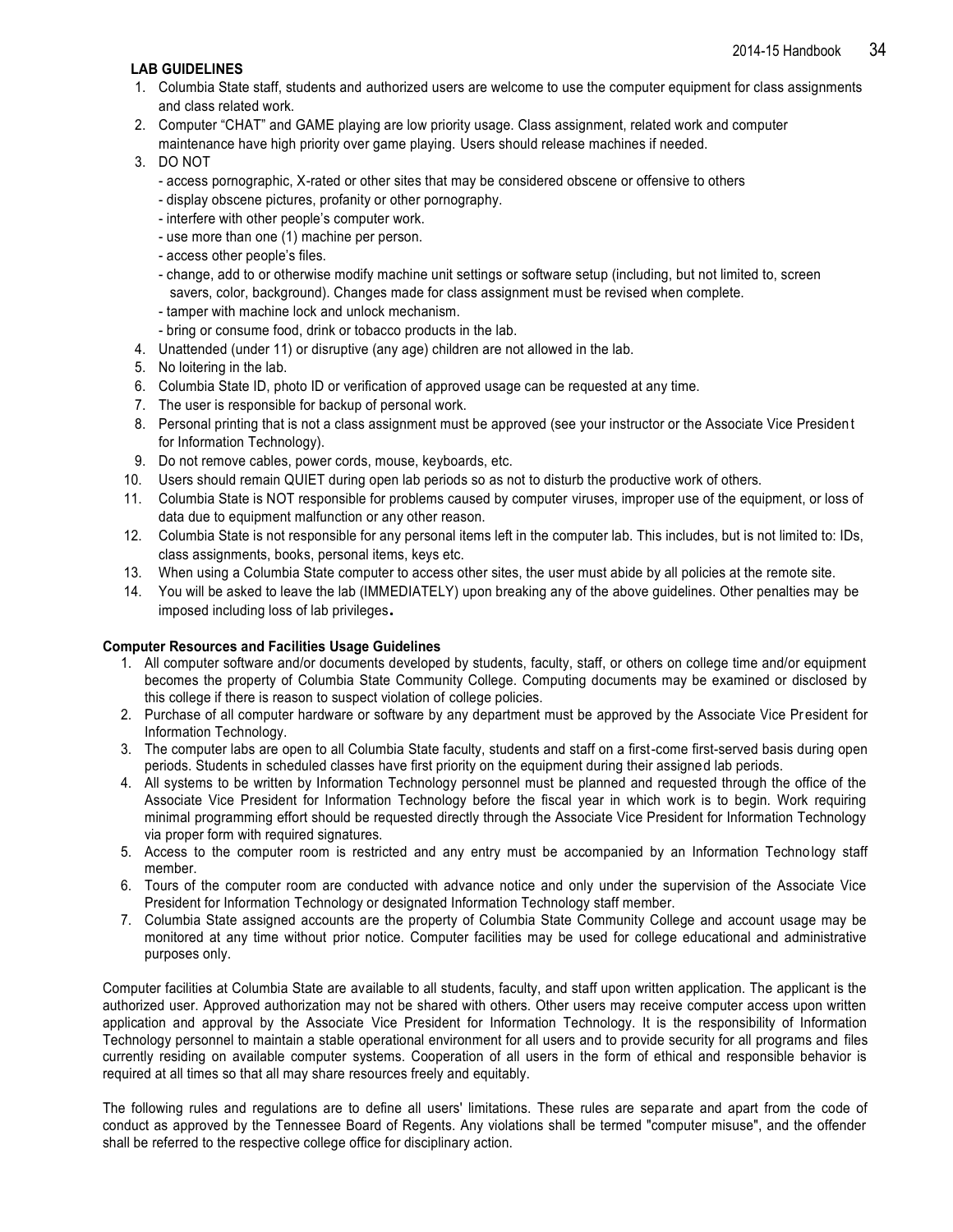- 1. A computer account may not be used by anyone other than the applicant(s) and for any purpose other than that stated on the application form. A user may not attempt to learn the password of any other user and may not attempt to alter or destroy the files belonging to others.
- 2. An individual may not access or copy the program(s) or data belonging to other individual(s) or to Columbia State without permission.
- 3. Equipment, programs and data provided by Columbia State may not be taken to other sites without written permission from the Associate Vice President for Information Technology.
- 4. An individual may not tamper with or change any switch setting on any devices without approval from an Information Technology staff member. A user may not unplug a Columbia State computer system from the network, and plug their personal computer into the network.
- 5. A user may not monopolize any available resource to the extent of denying others fair use. Any non-productive use of the computer, i.e., game-playing, chat, etc. will be restricted to time intervals designated by Information Technology staff.
- 6. Use of the Columbia State computer system for conducting personal business is prohibited.
- 7. An individual may not load software onto any computer without permission of the Associate Vice President for Informatio n Technology. The request to load software must be accomplished by documentation indicating such duplication is permitted by software license. A copy of the software license for any application must be kept in the Information Technology office in Warf 110.
- 8. Use of unlicensed software is prohibited. Software license(s) should be verified by the Associate Vice President for Information Technology.
- 9. Computer resources must not be used for any unlawful purposes. It is NOT acceptable to transmit or receive threate ning, obscene, or harassing materials.

The dispositions listed below (not an all-inclusive list) are examples drawn from the sanctioned policy of the Tennessee Board of Regents Code of Conduct:

- 1. Revoking of the individual's right to use the computer, either on a temporary or permanent basis
- 2. probation, suspension or expulsion
- 3. Financial assessment for computer services
- 4. Legal prosecution

In the event that other college regulations are violated, additional penalties may be imposed. Unauthorized use of the comp uter by an individual other than a member of the college community may be adjudged a felony, and the individual may be liable to legal prosecution.

#### **Guidelines for Student Use of Information Technology Resources**

The primary purpose of Columbia State Community College's Information Technology resources is to support the educational mission of the College. Information Technology staff members are responsible for maintaining a stable operating environment for all users, and provides security for access to all programs and files residing on Columbia State computers. Cooperation in the form of ethical and responsible behavior is required at all times so that resources may be shared freely and equitably.

The following rules and regulations are to outline all users' limitations. These rules are separate and apart from the code of conduct as approved by the Tennessee Board of Regents. The policies of the Tennessee Board of Regents are to be followed by each student. A copy of this policy may be found at the Tennessee Board of Regents Web site at *<http://www.tbr.edu/> policies/default.aspx?id=4862*.

Any violations shall be termed "computer misuse" and the offender shall be referred to the respective College office for appropriate disciplinary actions.

- 1. Allowing access to your account to another individual is not allowed. The account may not be used for any other purpose outside of College educational or administrative purposes. A user may not attempt to gain access to another's account, or alter, or destroy files belonging to others.
- 2. Copying programs or data belonging to Columbia State for one's personal use is strictly prohibited and may violate copyright or license agreements.
- 3. A student may not tamper with or alter any settings on any Columbia State computer, nor may a user tamper with or disconnect any existing computer from the Columbia State network.
- 4. Any non-productive work (games, social media, etc.) will be restricted by Information Technology staff. A user may not monopolize a resource to the extent of denying others fair access.
- 5. Installation of software or connection of hardware to any Columbia State computer is restricted to Information Technology staff. Use of computer resources to interrupt normal College operations and networks, including the introduction of viruses, electronic mail spam, sending chain letters, or monopolizing or intentionally damaging equipment is prohibited.
- 6. The unauthorized downloading, copying, or distribution of materials (i.e., proprietary music, video, software, or database information) via Information Technology resources is prohibited.
- 7. Student users should be aware that course instructors have primary responsibility for the maintenance of academic integrity. Cases involving academic dishonesty (i.e., plagiarism, cheating, etc., and/or facilitating such an act) should be reported to the Associate Vice President for Information Technology.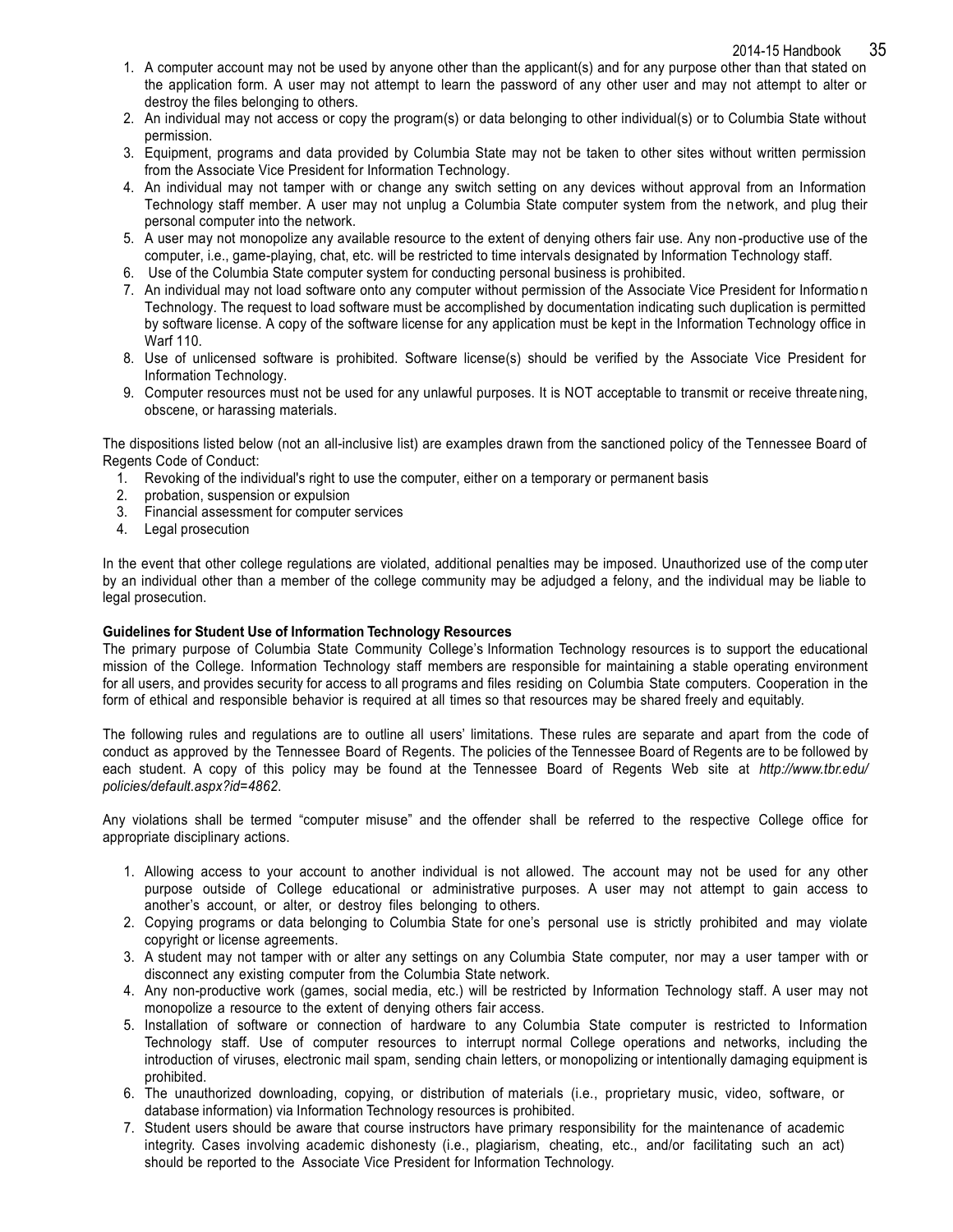8. Computer and Information Technology resources must not be used for any unlawful purpose. Use of unlicensed software on Columbia State computers is strictly prohibited. It is not acceptable to transmit or receive threatening, obscene, vulgar, sexually explicit or harassing materials. Intentional failure to observe policies governing the use of Information Technology resources can result in suspension of user privileges, or other disciplinary actions. In addition, violations may result in referral for prosecution by federal, state, or local authorities.

## **FERPA: Confidentiality of Student Records**

Columbia State Community College complies with the Family Educational Rights and Privacy Act (FERPA), which is designed to protect the confidentiality of personally identifiable educational records of students. Student rights are as follows:

- 1. The right to inspect and review his/her educational records within 45 days of the day the College receives a request for access. Students should submit to the Director of Records, the dean, head of the academic department, or other appropriate official, written requests that indicate the record(s) they wish to inspect. The College official—the Director of Records, Dean, department head, or other appropriate professional—will notify the student of the time and place the record(s) they wish to inspect will be available for review.
- 2. The right to request an amendment of his/her educational records that the student believes is inaccurate or misleading. Students should write the appropriate College official who is responsible for the record and clearly identify the part of the record that they desire changed, and explain why the current reading is inaccurate or misleading. The adjudicating official will notify the student of the College's decision. If the College does not elect to amend the record as requested, the communication will advise the student of his/her right to a hearing regarding the request for amendment. Information regarding hearing procedures will also be included. After the hearing, if the College still decides not to amend the record, the student has the right to place a statement with the record setting forth his or her view about the contested information.
- 3. The right to consent to disclosures of personally identifiable information contained in his/her educational records, except to the extent that FERPA authorizes disclosure without consent. Under the provisions of FERPA, the College may disclose directory information to any person requesting it without the consent of the student. Directory information may include the student's name, address, telephone number, date and place of birth, enrollment status (full-time or part-time, or withdrawn), major field of study, participation in officially recognized activities and sports, weight and height of members of athletic teams, dates of attendance, degrees and awards received, and most recent previous educational institution attended. Examples of such disclosures include, but are not limited to, play-production programs, honors recognition lists, graduation programs, and athletic activity sheets and programs.
- 4. The right to file a complaint with the U.S Department of Education concerning alleged failures by Columbia State to comply with the requirements of FERPA. The name and address of the office that oversees FERPA may be obtained from the Director of Records.

Students may request that "Directory Information" be withheld from anyone except Columbia State school officials with legitimate educational interests. A school official is a person employed by the College in an administrative, supervisory, academic or research, or support staff position; a person or company with whom the College has contracted (such as an attorney, auditor, or collection agent); a person serving on the Columbia State Foundation; or a student serving on an official committee, such as a disciplinary or grievance committee, or assisting another school official in performing his/her tasks. A school official has a legitimate educational interest if the official needs to review an educational record in order to fulfill his/her professional responsibility.

In most instances, the College will require written permission from the eligible student in order to release any information from the student's education record. FERPA allows for disclosure of records, without consent, to the following parties or under the f ollowing conditions:

- Other schools to which a student is transferring;
- Specified officials for audit or evaluation purposes
- Appropriate parties in connection with financial aid to a student;
- Organizations conducting certain studies for or on behalf of the school;
- Accrediting organizations;
- To comply with a judicial order or lawfully issued subpoena;
- Appropriate officials in cases of health and safety emergencies, and
- State and local authorities, within a juvenile justice system, pursuant to specific State law.

Students wishing to refuse disclosure must submit a request for Non-Release of Directory Information to the Records office (Jones Student Center 101), after registering for classes. This request will remain in effect until the student signs a form to cancel the request.

2014-15 Handbook 36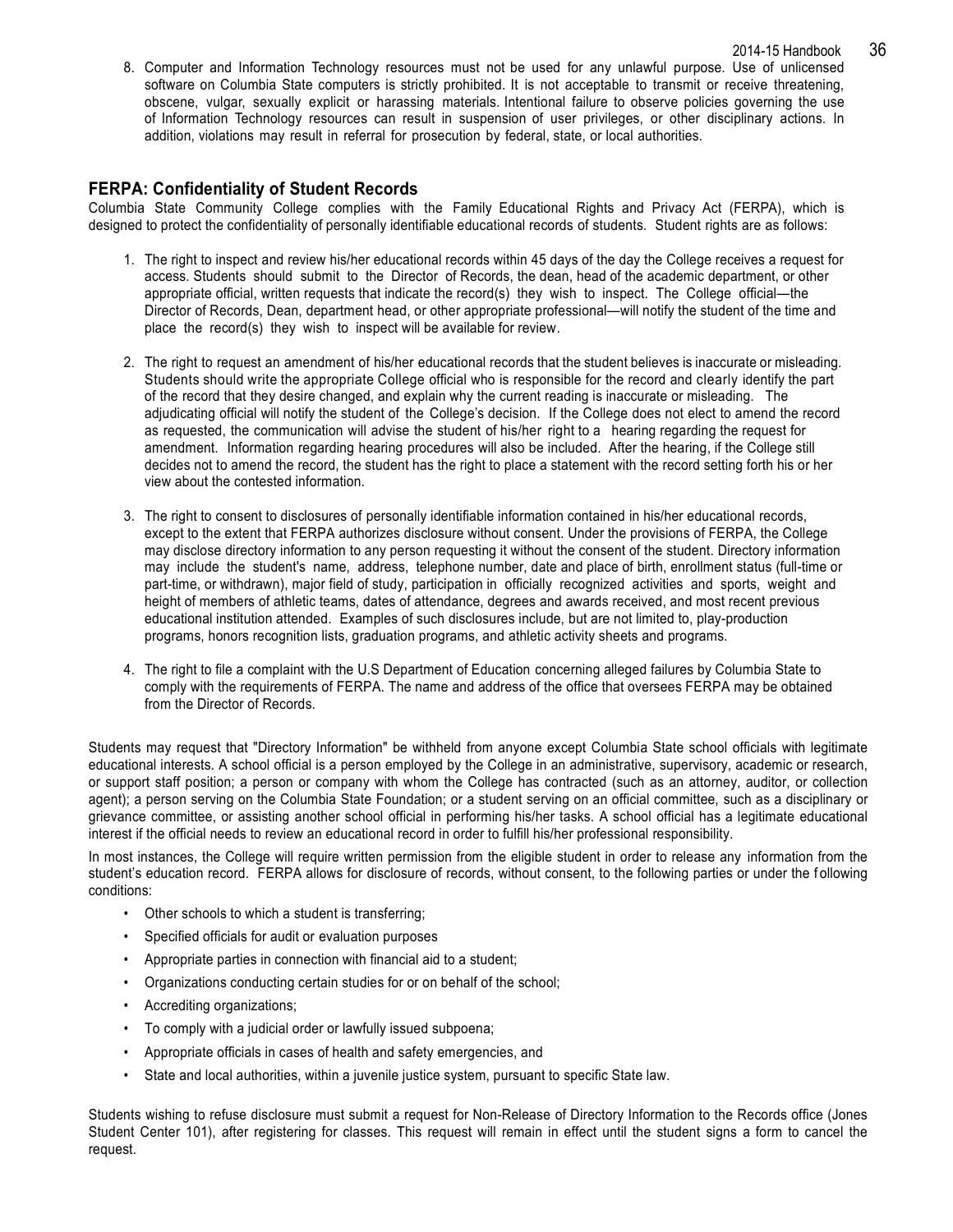## <span id="page-36-0"></span>**Sex Crimes Prevention Act**

The federal Campus Sex Crimes Prevention Act and the Tennessee College and University Campus Sex Crimes Prevention Act of 2002 require that whenever a sex offender becomes employed, enrolls as a student, or volunteers at an institution of higher education in the State of Tennessee, he or she must complete or update the Tennessee Bureau of Investigation (TBI) sexual offender registration/monitoring form, and deliver it to TBI headquarters in Nashville.

As defined in section 40-39-102 of the Tennessee Code, a "sexual offender" means a person who is, or has been, convicted in this State of committing a sexual offense, or who is or has been convicted in another state or another country, or who is or has been convicted in a federal or military court of committing an act which would have constituted a sexual offense if it had been committed in this State. A "sexual offense" means the commission of acts including, but not limited to, aggravated and statutory rape, sexual battery, sexual exploitation of a minor, aggravated prostitution, and kidnapping.

Both acts designate certain information concerning a registered sexual offender as public information and therefore amend and supersede the Family Educational Rights and Privacy Act (FERPA) and other federal and State laws that previously prohibited the disclosure of such personal information. Since the laws require the publication of information pertaining to sexual offenders employed, enrolled, or volunteering at an educational institution, said publication does not constitute grounds for a grievance or complaint under institutional or Tennessee Board of Regents policies or procedures.

In compliance with the federal Campus Sex Crimes Prevention Act and the Tennessee College and University Campus Sex Crimes Prevention Act of 2002, members of the campus community may obtain the most recent information received from the Tennessee Bureau of Investigation (TBI) concerning sex offenders employed, enrolled, or volunteering at this institution in the Campus Security office. Information is also available on the TBI's Web site listing of sex offenders located on the Internet at [http://www.ticic.state.tn.us/sorinternet/sosearch.aspx.](http://www.ticic.state.tn.us/sorinternet/sosearch.aspx)

## **Sexual Misconduct**

This policy is intended to provide a single, easily accessible and user-friendly document for students, employees, and others affected by sexual misconduct to find information regarding the rules and procedures of Columbia State Community College rela ted to the offenses defined herein.

This policy is adopted by Columbia State Community College specifically to address the offenses defined herein. All other forms of sex discrimination including sexual harassment are also strictly prohibited. Allegations that are not within the scope of th is policy are subject to the procedures described in TBR Guideline P-080 as adopted and implemented by Columbia State Policy 05:01:00 *EEO, AA, Discrimination and Nepotism*.

- **I. Scope**: These procedures shall be utilized by:
	- A. Any employee or student who has been a victim of sexual misconduct, regardless of sexual orientation or gender identity/expression;
	- B. Former employees or students if the conduct took place during the time of employment or enrollment at Columbia State and the conduct has a reasonable connection to the institution;
	- C. All third parties with whom Columbia State has an educational or business relationship and the conduct has a reasonable connection to the institution;

#### **II. Definitions**

- A. Consent—an informed decision, freely given, made through mutually understandable words or actions that indicate a willingness to participate in mutually agreed upon sexual activity. Consent cannot be given by an individual who is asleep; unconscious; or mentally or physically incapacitated, either through the effect of drugs or alcohol or for any other reason; or, is under duress, threat, coercion, or force. Past consent does not imply future consent. Silence or an absence of resistance does not imply consent. Consent can be withdrawn at any time.
- B. Dating Violence—violence against a person when the accuser and accused are dating, or have dated, or have or had a sexual relationship. "Dating" and "dated" do not include fraternization between two (2) individuals solely in a business or non-romantic social context. Violence includes, but is not necessarily limited to:
	- 1. Inflicting, or attempting to inflict, physical injury on the accuser by other than accidental means;
	- 2. Placing the accuser in fear of physical harm;
	- 3. Physical restraint;
	- 4. Malicious damage to the personal property of the accuser, including inflicting, or attempting to inflict, physical injury on any animal owned, possessed, leased, kept, or held by the accuser;
	- 5. Placing a victim in fear of physical harm to any animal owned, possessed, leased, kept, or held by the accuser – TCA § 36-3-601(5)(c); or,
	- 6. Placing a victim in fear of physical harm to another person: friends, family, or associate.
- C. Domestic Violence Victim—violence against a person when the accuser and accused:
	- 1. Are current or former spouses;
	- 2. Live together or have lived together;
	- 3. Are related by blood or adoption;
	- 4. Are related or were formally related by marriage;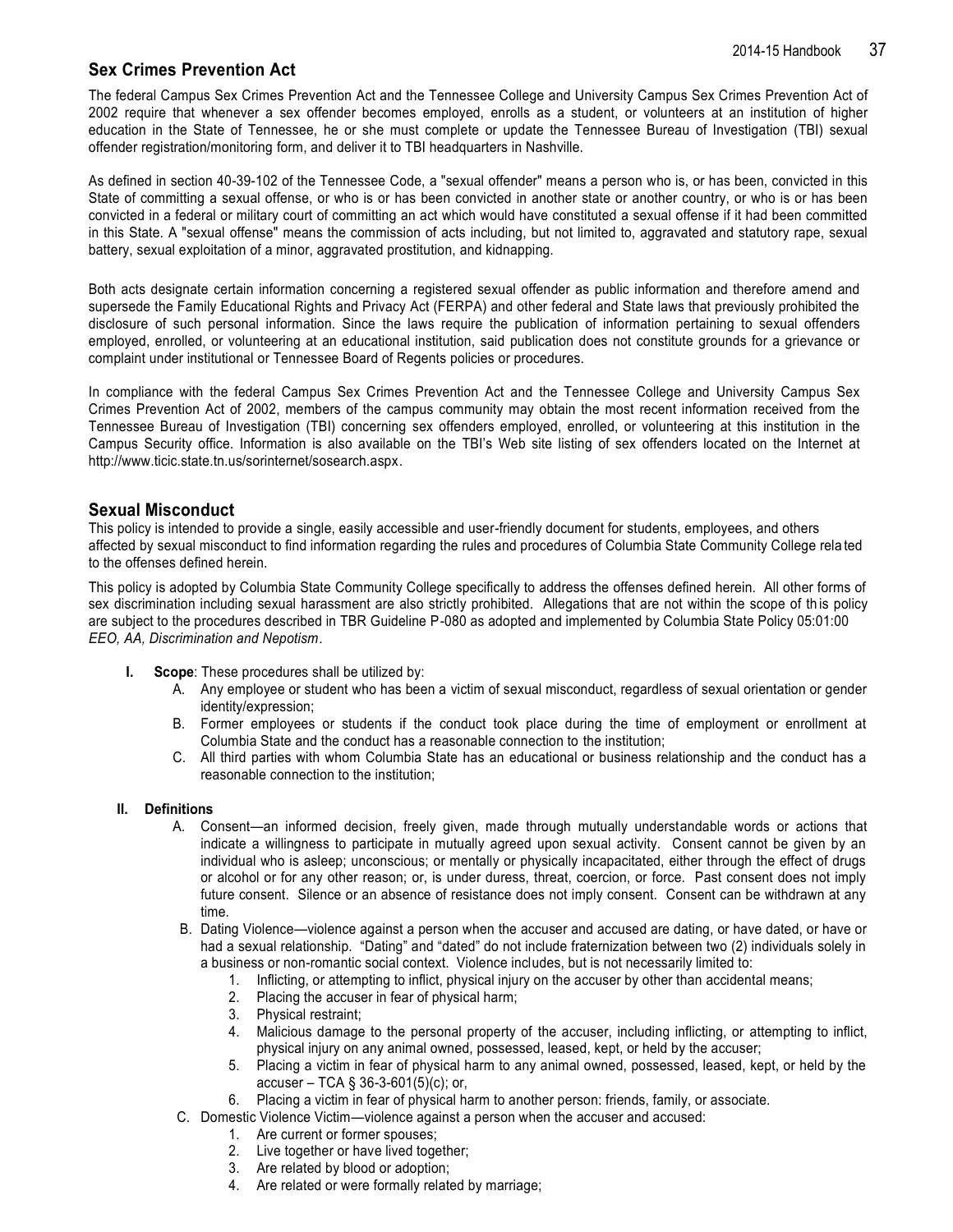- 5. Are adult or minor children of a person in a relationship described above; or
- D. Domestic Violence includes, but is not necessarily limited to:
	- 1. Inflicting, or attempting to inflict, physical injury on the accuser by other than accidental means;
	- 2. Placing the accuser in fear of physical harm;
	- 3. Physical restraint;
	- 4. Malicious damage to the personal property of the accuser, including inflicting, or attempting to inflict, physical injury on any animal owned, possessed, leased, kept, or held by the accuser; or,
	- 5. Placing the accuser in fear of physical harm to any animal owned, possessed, leased, kept, or held by the accuser  $-$  TCA § 36-3-60.
	- 6. Placing a victim in fear of physical harm to another person: friends, family, or associate.
- E. Sexual Assault—the nonconsensual sexual contact with the accuser by the accused, or the accused by the accuser when force or coercion is used to accomplish the act, the sexual contact is accomplished without consent of the accuser, and the accused knows or has reason to know at the time of the contact that the accuser did not or could not consent. Sexual contact includes, but is not limited to, the intentional touching of the accuser's, the accused's, or any other person's intimate parts, or the intentional touching of the clothing covering the immediate area of the accuser's, the accused's, or any other person's intimate parts, if that intentional touching can be reasonably construed as being for the purpose of sexual arousal or gratification.
- F. Sexual Misconduct—for the purposes of this policy, "sexual misconduct" is defined as dating violence, domestic violence, stalking, and sexual assault.
- G. Stalking—a willful course of conduct involving repeated or continuing harassment of another individual that would cause a reasonable person to feel terrorized, frightened, intimidated, threatened, harassed, or molested, and that actually causes the accuser to feel terrorized, frightened, intimidated, threatened, harassed, or molested.
- H. Harassment -conduct directed toward the accuser that includes, but is not limited to, repeated or continuing unconsented contact that would cause a reasonable person to suffer emotional distress, and that actually causes the accuser to suffer emotional distress. Harassment does not include constitutionally protected activity or conduct that serves a legitimate purpose – TCA § 39-17-315.

#### **III. Prohibition of Sexual Misconduct**

Sexual misconduct is a form of sexual discrimination prohibited by Title IX. Columbia State is committed to eliminating any and all acts of sexual misconduct and discrimination on its campuses. As set forth in this policy, sexual misconduct includes dating violence, domestic violence, stalking, and sexual assault. Columbia State strictly prohibits these offenses. Any allegation of sexual misconduct as defined herein will be investigated and adjudicated according to this policy.

#### **IV. Immediate Actions a Victim Should Take**

- A. In the immediate aftermath of a sexual assault, domestic violence, dating violence or similar event, the most important thing is for the victim to get to a safe place.
- B. When a feeling of safety has been achieved, the victim should seek medical attention, regardless of his or her decision to report the crime to the police. It is very important for the victim of sexual assault to seek medical attention immediately so that the victim can be screened for sexually transmitted diseases/pregnancy/ date rape drugs, obtain emergency contraception, and receive treatment for any physical injuries.
- C. A victim has the right to accept or decline any or all parts of a medical exam. However, critical evidence may be lost or missed if not collected or analyzed.
- D. Valuable physical evidence can be obtained from the victim and the victim's clothing. A victim should make every effort to save anything that might contain the offender's DNA. Therefore, a victim should not:
	- 1. Bathe or shower;
	- 2. Wash his/her hands;
	- 3. Brush his/her teeth;
	- 4. Use the restroom;
	- 5. Change clothes;
	- 6. Comb hair;
	- 7. Clean up the crime scene; or
	- 8. Move anything the offender may have touched.
- E. Even if the victim has not yet decided to report the crime, receiving a forensic medical exam and keeping the evidence safe from damage will improve the chances that the police can access and test the stored evidence at a later date.
- F. Victims of sexual misconduct are encouraged to preserve evidence by saving text messages, instant messages, social networking pages, other communications, and keeping pictures, logs or other copies of documents, if they have any, that would be useful to investigators.

### **V. Reporting Sexual Misconduct**

The College encourages victims of sexual violence to talk to somebody about what happened so they can get the support they need and so the College can respond appropriately. Though reports will be

kept as confidential as possible, the College cannot guarantee the confidentiality of every report or complaint. The following provisions detail the confidentiality options available to individuals.

A. Reporting Confidentially - If a victim chooses to report an incident of sexual misconduct in a confidential manner,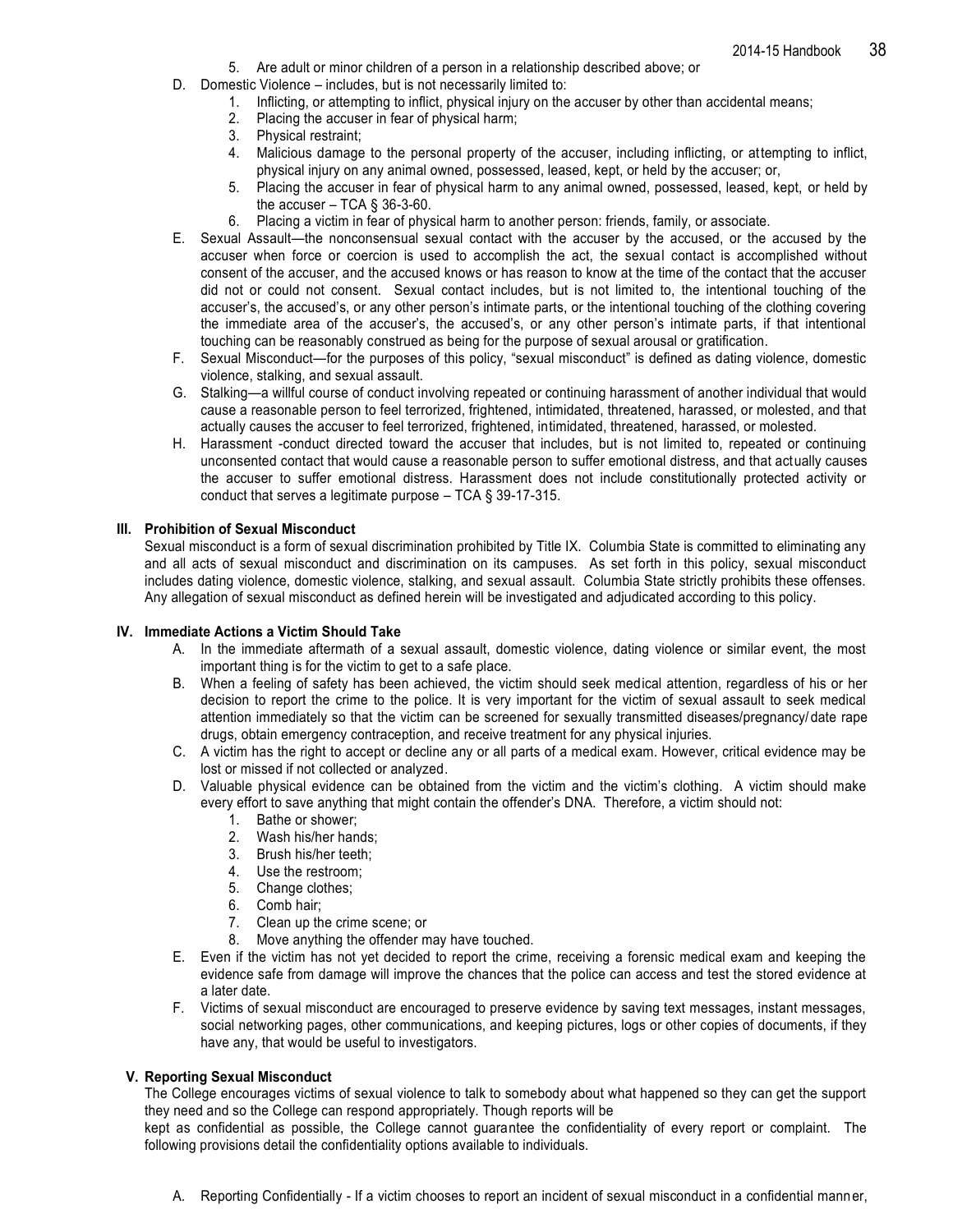the victim can report the incident to the Director of Student Success Counseling who is a licensed counselor and is required by Tennessee State law to maintain confidentiality of a victim:

> Director of Student Success Counseling Jones Student Center – Rm 157 931-540-2572

If the victim chooses to report in a confidential manner, the College may be unable to conduct an investigation into the matter or pursue disciplinary action against the alleged offender.

- B. Filing an Institutional Complaint Reports of acts of sexual misconduct to any other employee of the College must be reported to the Title IX Coordinator, and the College will take immediate and appropriate steps to investigate what happened and to resolve the matter promptly and equitably.
	- 1. The College shall not share information with law enforcement without the victim's consent or unless the victim has also reported the incident to law enforcement.
	- 2. Before a complainant reveals any information to an employee, the employee must ensure that the complainant understands the employee's reporting obligations.
	- 3. If the complainant wants to maintain confidentiality, the employee must direct the victim to confidential resources as detailed in IV. A.
	- 4. If the complainant wants to tell an employee what happened but also maintain confidentiality, the employee must advise the complainant that the College will consider the request, but cannot guarantee that it will be able to honor it. In reporting the details of the incident to the Title IX Coordinator, the employee will also inform the Coordinator of the complainant's request for confidentiality.
	- 5. An institutional complaint can be filed directly with either or both of the following:

| <b>Title IX Coordinator</b>        | Associate VP of Student Services |
|------------------------------------|----------------------------------|
| Mr. Randy Elston                   | Ms. Cecelia Johnson              |
| 1665 Hampshire Pike                | 1665 Hampshire Pike              |
| Columbia, TN 38401                 | Columbia, TN 38401               |
| Pryor Administration Bldg - Rm 108 | Jones Student Center - Rm 146    |
| relston@columbiastate.edu          | cjohnson@columbiastate.edu       |
| (931) 540-2521                     | (931) 540-2762                   |
|                                    |                                  |

- C. Filing a Criminal Complaint Contact local law enforcement where the assault occurred. The local law enforcement agency will determine the subsequent steps. An advocate from Center of Hope can assist in the reporting process.
- D. Filing an Anonymous Complaint -Filing an anonymous report will assist the institution with compiling statistical information that can call attention to the number of incidents that occur at the College. If the victim's identity is not known, no subsequent appropriate services will be made available. The suspect will not be notified that a report was filed if no name if revealed. The report will be sent to the Chief of Security for recording and tracking of incidents on and around the College.
	- To file an anonymous report, use one of the following ways:
	- 1. Call the Sexual Violence Hotline at 931-540-2503
	- 2. Send by mail to: Title IX Coordinator Columbia State Community College 1665 Hampshire Pike Columbia, TN 38401

#### **VI. Role of Title IX Coordinator**

- A. The College's Title IX Coordinator is responsible for overseeing all Title IX incidents reported to the institution and for implementation of this policy, including but not limited to, identifying and addressing any systemic gender-based harassment, discrimination, and sexual misconduct. The Title IX Coordinator's responsibilities include, but are not limited to, the following:
	- 1. Investigation or oversight of investigations of allegations related to Title IX;
	- 2. Coordination and oversight of educational programs including mandatory training for new students and employees and awareness campaigns for current students and employees;
	- 3. Coordination with local law enforcement on matters related to allegations related to sexual misconduct;
	- 4. Coordination and oversight of training for anyone involved in responding to, investigating, or adjudicating sexual misconduct;
	- 5. Coordination and oversight of training for employees related to their responsibility when they are aware of sexual misconduct;
	- 6. Coordination and oversight of annual training for investigators, decision makers, hearing officers and hearing committee members on the issues related to sexual misconduct and on how to conduct an investigation and hearing process that protects the safety of complainants and promotes accountability; and
	- 7. Attending appropriate training annually on topics related to responding to or investigating allegations of sexual misconduct.
- B. The Title IX Coordinator may designate deputies and investigators ("designees") to assist in carrying out any of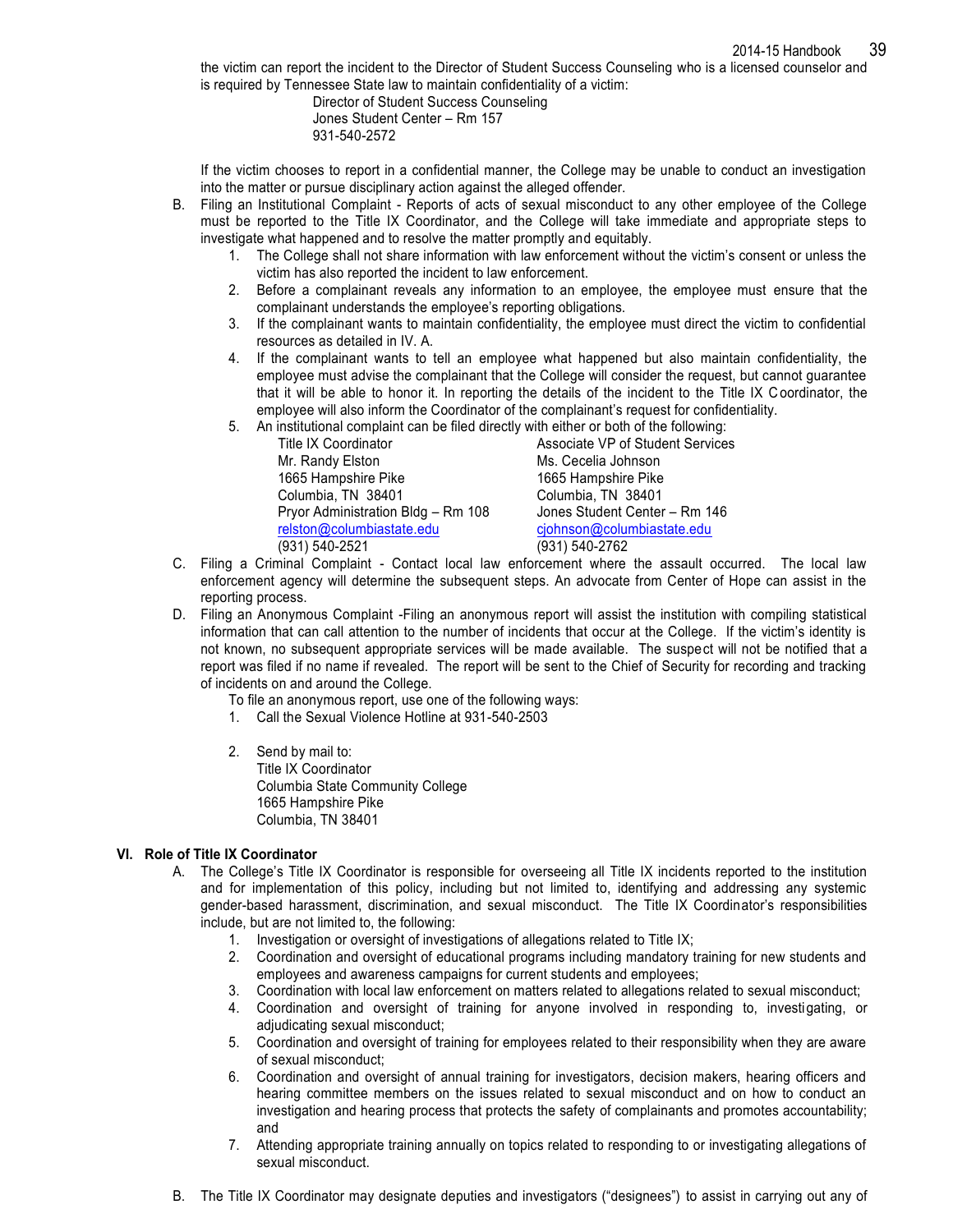the responsibilities related to implementing this policy.

The Title IX Coordinator shall report at the beginning of each new school year to TBR's Office of General Counsel the name of and contact information for the College's Title IX Coordinator.

#### **VII. Investigation Requirements and Procedures**

- A. All proceedings will include a prompt, fair, and impartial investigation and result. The College will provide the respondent and complainant equitable rights during the investigative process.
- B. All complaints of sexual misconduct shall be presented to the Title IX Coordinator for investigation and appropriate disposition.
- C. Mediation between the complainant and respondent will never be considered an appropriate resolution in sexual misconduct cases.
- D. Initiating an investigation
	- 1. Immediately upon receipt of a complaint the Title IX Coordinator will communicate with the complainant to determine and implement reasonable interim measures, if necessary. Absent good cause, within three (3) business days of receipt of a report of sexual misconduct the Title IX Coordinator or designee shall attempt to get a written statement from the complainant that includes information related to the circumstances giving rise to the complaint, the dates of the alleged occurrences, and names of witnesses, if any. The complainant should be encouraged to complete a complaint form and submit a detailed written report of the alleged incident.
	- 2. When the complainant chooses not to provide a written complaint, the Title IX Coordinator or designee will still investigate and take appropriate action.
	- 3. Both before and during the pendency of the investigations, the Title IX Coordinator shall consult with the complainant and consider what, if any, interim measures may be necessary.
	- 4. Complaints made anonymously or by a third party will be investigated to the extent possible.
	- 5. After consultation with TBR General Counsel, if the Title IX Coordinator determines that the complaint contains an allegation of sexual misconduct, the Title IX Coordinator shall follow the procedures set forth in this policy to investigate and adjudicate the complaint.
	- 6. The Title IX Coordinator may appoint a qualified, sufficiently trained person to investigate the allegations made in the complaint.
	- 7. Only one person shall be identified as the investigator for a complaint.
	- 8. Investigations shall be conducted by officials who do not have a conflict of interest or bias for or against the complainant or respondent.
	- 9. If the complainant or respondent believes the assigned investigator has a conflict of interest, that party must submit a written explanation of the reason for that belief to the College's executive vice president – provost. The explanation must be submitted within three (3) business days, absent good cause, of the time when the party knew or should have known the facts that would give rise to the alleged conflict of interest. The provost will determine if the facts warrant the appointment of a different investigator and respond to the party in writing within three (3) business days, absent good cause. The decision of the provost shall be final.
- E. What the Investigation Should and Should Not Entail
	- 1. Once the investigator receives the complaint, the investigator shall notify the complainant in writing of his/her rights and request a meeting.
	- 2. The investigator shall also notify the respondent in writing of the complaint and his/her rights and request a meeting with the respondent.
	- 3. The investigator shall notify the complainant, respondent and all individuals interviewed during the investigation that retaliation is strictly prohibited and may be grounds for disciplinary action. In addition, the investigator shall advise all interviewees that they should contact the investigator immediately if they believe they are being retaliated against.
	- 4. The investigation shall include interviews with both the complainant and respondent, unless either declines an in-person interview.
	- 5. The complainant and respondent shall be provided with the same opportunities to have others present during an interview, including the opportunity to be accompanied by the advisor of their choice to any related meeting or proceeding.
	- 6. The College will not limit the choice of advisor for either the complainant or respondent; however, the investigator may limit the participation of advisors during the investigation.
	- 7. The investigation shall include interviews with relevant witnesses identified by the complainant and respondent or any other potential, relevant witness made known to the investigator via other means.
	- 8. The investigation shall include the gathering and reviewing of any documentary, electronic, physical, or other type of relevant evidence.
	- 9. The investigator is expected to request a list of relevant witnesses and evidence from complainant and respondent and take such into consideration.
	- 10. The investigator shall not consider any evidence about the complainant's prior sexual conduct with anyone other than the respondent. Evidence of a prior consensual dating or sexual relationship between the parties by itself does not imply consent or preclude a finding of sexual misconduct.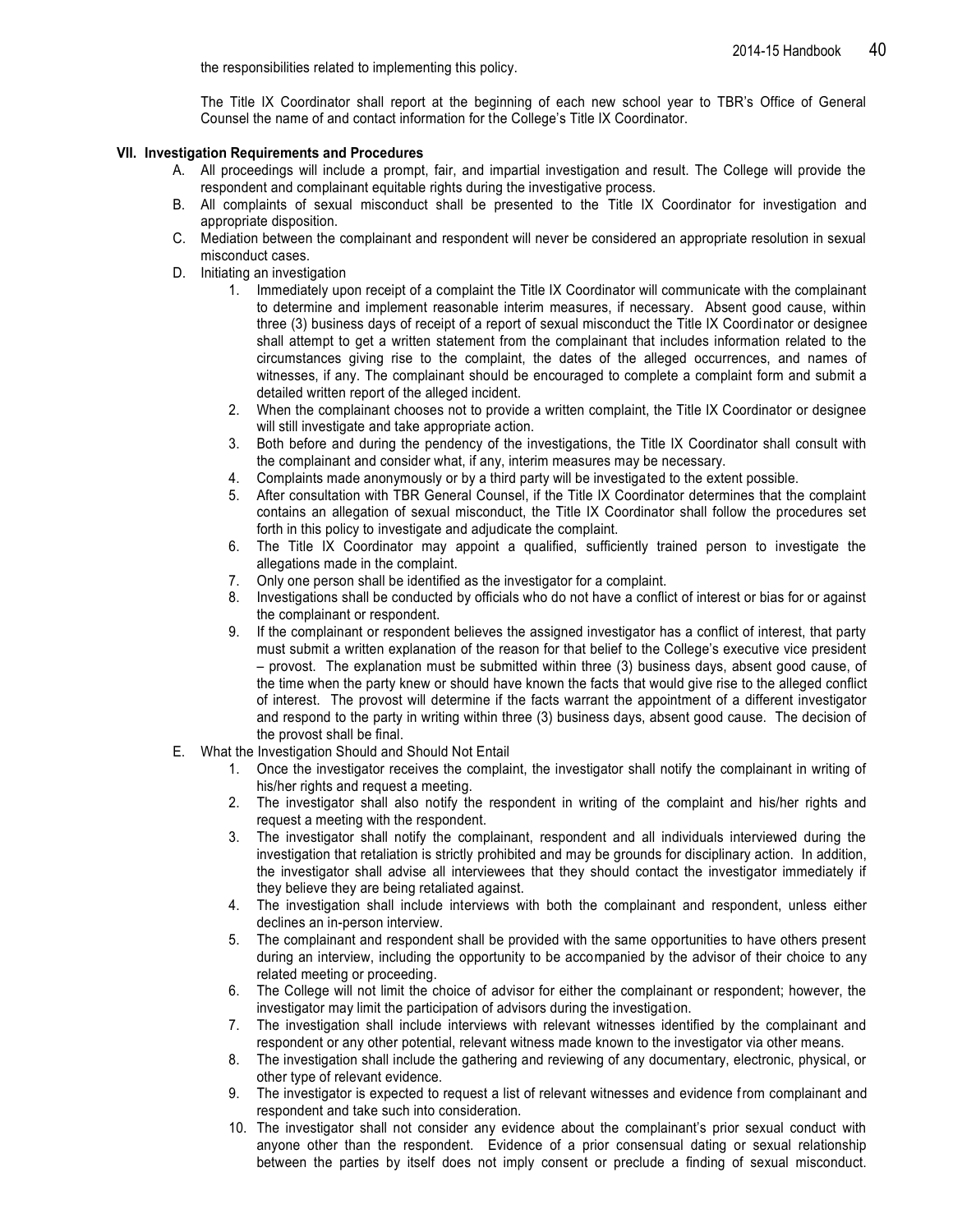#### **VIII. Outcome of Investigation and Determination of Appropriate Action**

- A. Upon completion of the investigation, the investigator shall prepare a written report that includes the allegations made by the complainant, the response of the respondent, corroborating or non-corroborating statements of the witnesses, review of other evidence obtained, and conclusions that may be drawn from the evidence gathered.
- B. It is the responsibility of the investigator to weigh the credibility of all individuals interviewed and to determine the weight to be given to information received during the course of the investigation.
- C. The report shall be delivered to the appropriate decision maker.
	- 1. If the respondent is an employee, the decision maker shall be the vice president of financial and administrative services.
	- 2. If the respondent is a student, the decision maker shall be the executive vice-president/ provost.
- D. After review of the report, the decision maker shall make a determination based on a preponderance of the evidence presented as to whether or not a violation of this policy occurred.
- E. The decision maker's determination shall be communicated in writing simultaneously to the complainant and respondent, along with notice to the parties of their right to request an institutional hearing on the determination that a policy violation did or did not occur.

#### **IX. Timeframe for Conducting the Investigation**

- A. Every reasonable effort shall be made to conclude the investigation and resolve the complaint within sixty (60) calendar days following receipt of the complaint. Within this sixty (60) day timeframe, absent good cause, it is expected that the investigator will conclude the investigation, that the investigator will present a report to the decision maker, and that the investigator will notify the parties in writing of decision maker's determination.
- B. If the investigator or decision maker determines that additional time is needed, both parties shall be notified in writing of the delay, the anticipated date that the investigation will be concluded, and the reasons for such delay.
- C. If either party determines that additional time is needed, that party shall request such in writing to the investigator. The written request for additional time shall include the reasons for the requested delay and the number of additional days needed. The investigator shall make every reasonable effort to respond to the reques t for additional time within two (2) business days following receipt of the request and shall notify both parties in written as to whether or not the request is granted.

#### **X. Institutional Hearing**

- A. Either party may request an institutional hearing on the determination that a policy violation did or did not occur by providing written notice of the request to the investigator within ten (10) business days of receipt of the decision maker's decision.
- B. If a request is not received within ten (10) days, the decision maker's determination is final.
- C. The hearing may be held before either a hearing officer or hearing committee. The President of the College shall determine whether to proceed with a hearing officer or hearing committee and shall appoint individuals to serve in those capacities. The hearing officer and all hearing committee member shall receive, at a minimum, annual training on issues related to domestic violence, dating violence, sexual assault, and stalking, and on how to conduct an investigation and hearing process that protects the safety of victims and promotes accountability.
- D. If the complainant or respondent believes the hearing officer or any hearing committee member has a conflict of interest, that party must submit a written explanation of the reason for that belief to the provost. The explanation must be submitted within three (3) business days, absent good cause, of the time when the party knew of should have known the facts that would give rise to the alleged conflict of interest. The provost will determine if the facts warrant the appointment of a different hearing officer or committee member and respond to the party in writing within three (3) business days, absent good cause. The decision of the provost shall be final.
- E. If such a hearing is requested, every reasonable effort shall be made to conclude the hearing and resolve the appeal, including any appeal to the President, within thirty (30) days following the College's receipt of the party's request for a hearing
- F. The parties to the hearing may not engage in formal discovery.
- G. Each party is entitled to have an advisor of choice available; however, the advisor may not participate in the proceeding other than to render advice to the party.
- H. The College will not limit the choice of advisor for either the complainant or respondent.
- I. The complainant and respondent shall be timely notified in writing of all meetings relevant to the proceeding.
- J. The hearing officer or chair of the hearing committee shall control the procedures of the hearing with due consideration given to the parties' requests related to procedures such as, but not limited to, limitations on cross examinations, recesses so the parties may consult with their advisors, and scheduling of hearings. The hearing officer or chair of the hearing committee shall conduct the proceedings in a manner that does not allow the respondent to directly question the complainant in person.
- K. The hearing officer or hearing committee shall use a preponderance of the evidence standard when reaching a decision.
- L. Absent good cause, within five (5) business days of the close of evidence, the hearing officer or committee shall issue a written determination as to whether or not a violation of this policy occurred and the justification for this decision.
- M. Each party shall be simultaneously notified of the hearing officer or committee's decision in writing, which shall include notice of their rights to appeal the hearing officer's or committee's determination to the President.

#### **XI. Appeal of Hearing Decision to the President**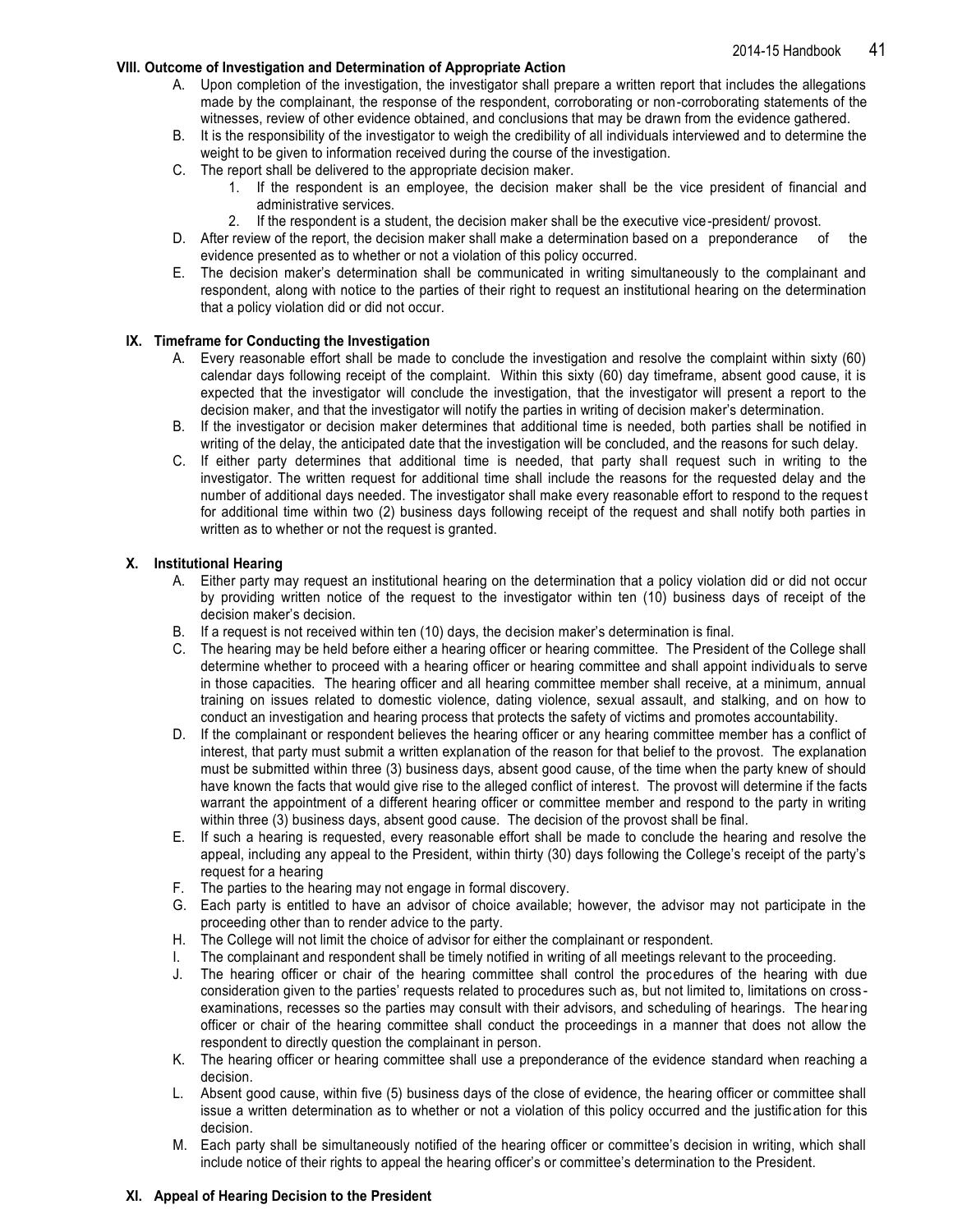- A. If either party chooses to appeal the hearing officer's/committee's decision, the party shall notify the investigator in writing of the decision to appeal within five (5) business days of receipt of the hearing officer's/committee's determination.
- B. If a written request for appeal is not received within five (5) days, the decision of the hearing officer/committee is final.
- C. The appealing party(ies) must explain why it is believed the factual information was incomplete, the analysis of the facts was incorrect, and/or the appropriate legal standard was not applied, and how this would change the determination in the case.
- D. The President will issue a written response to the appeal as promptly as possible. This decision will constitute the College's final decision on the complaint.

#### **XII. Effect of a Finding of a Violation of this Policy**

- A. If a final decision has been made that a policy violation occurred, the respondent shall be referred to the appropriate personnel for a determination of discipline.
- B. The appropriate personnel will be determined by the status of the respondent. If the respondent is a student, then the matter shall be referred to the associate vice president of student services. If the respondent is an employee, the matter shall be referred to the director of human resources.
- C. If the respondent is a student, the College will follow the procedures for disciplining students as described in TBR Policy [3:02:00:01 General Regulations on Student Conduct & Disciplinary Sanctions](https://policies.tbr.edu/policies/general-regulations-student-conduct-disciplinary-sanctions) and Columbia State Policy 02:07:00 *Student Conduct in the Classroom*.
- D. If the respondent is an employee, the College will follow the procedures related to disciplining employees as described in applicable employee policies.
- E. Notwithstanding any policy to the contrary, the following additional requirements apply to disciplinary actions related to violations of this policy:
- 1. The complainant shall receive sufficient notice of and be allowed to attend any meeting or hearing during the disciplinary process.
- 2. The complainant shall be allowed to have an advisor of her/his choice attends any meeting or hearing.
- 3. The complainant shall be allowed to testify at any hearing during the disciplinary process, even if neither party intends to call the complainant as a witness during the case-in-chief.
- 4. The complainant shall be allowed access to any evidence presented during any disciplinary meeting or hearing.
- 5. The Title IX Coordinator or designee shall be appointed as the complainant's contact person for any questions or assistance during the disciplinary process.
- 6. The complainant shall receive written notice of the outcome of the disciplinary process.
- F. If a final decision has been made that a policy violation occurred, the Title IX Coordinator or designee shall determine if any remedies are required to address the campus-wide environment, taking into consideration the impact of an incident of sexual misconduct on the campus as a whole and on specific groups or areas on campus. For example, the Title IX Coordinator or designee may determine that specific training is needed for a student group whose members have been accused of sexual assault.

#### **XIII. Interim Measures**

- A. In situations that require immediate action because of safety or other concerns, the College will take any reasonable administrative action that is appropriate. Examples of such interim actions include, but are not limited to:
	- 1. Providing an escort to ensure that the complainant can move safely between classes and activities;
	- 2. Ensuring that the complainant and respondent do not attend the same classes;
	- 3. Providing access to counseling services;
	- 4. Providing or assisting in providing medical services;
	- 5. Providing academic support services, such as tutoring; and
	- 6. Arranging for the complainant to re-take a course or withdraw from a class without penalty, including ensuring that any changes do not adversely affect the complainant's academic record.
	- 7. These remedies may be applied to one, both, or multiple parties involved.
- B. Student respondents may be placed on interim suspension under the appropriate circumstances pending the outcome of the investigation. The College shall follow TBR Policy [3:02:00:01 General Regulations on Student](https://policies.tbr.edu/policies/general-regulations-student-conduct-disciplinary-sanctions)  [Conduct & Disciplinary Sanctions](https://policies.tbr.edu/policies/general-regulations-student-conduct-disciplinary-sanctions) and Columbia State Policy 02:07:00 *Student Conduct in the Classroom* before placing a student respondent on interim suspension.
- C. Employee respondents may be, consistent with Human Resource policies, placed on administrative leave pending the outcome of the matter.

#### **XIV. Education and Prevention Programs**

- A. The College will engage in comprehensive educational programming to prevent sexual misconduct. Educational programming consists of primary prevention and awareness programs for all incoming students and new employees and ongoing awareness and prevention campaigns for students, faculty, and staff that:
	- 1. Identifies domestic violence, dating violence, sexual assault and stalking as prohibited conduct;
	- 2. Defines what behavior constitutes domestic violence, dating violence, sexual assault and stalking;
	- 3. Defines what behavior and actions constitute consent to sexual activity in the State of Tennessee;
	- 4. Provides safe and positive options for bystander intervention that may be carried out by an individual to prevent harm or intervene when there is a risk of domestic violence, dating violence, sexual assault and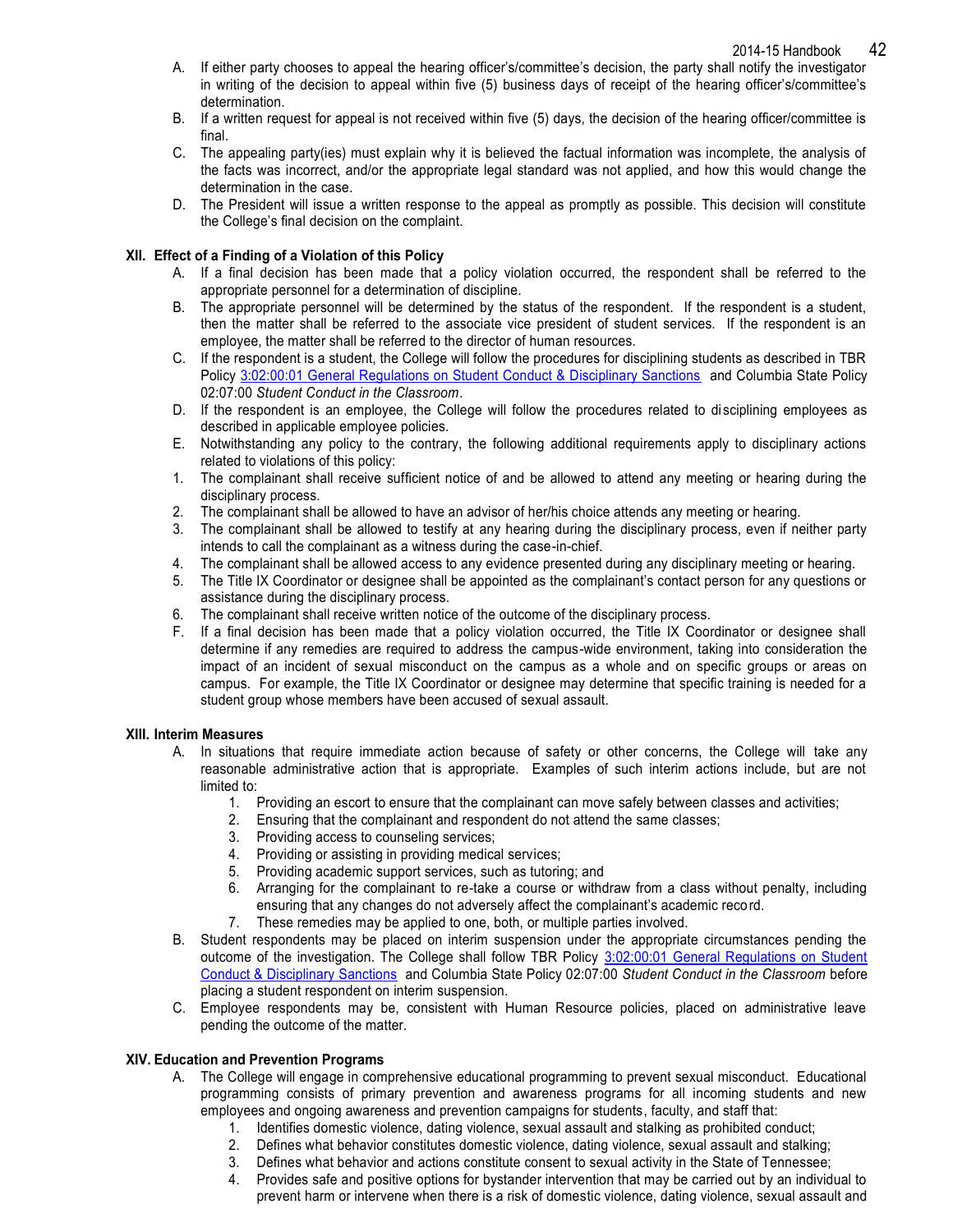stalking against a person other than the bystander; and

5. Provides information on risk reduction so that students and employees may recognize warning signs of abusive behavior and how to avoid potential attacks.

#### **XV. Assistance for Victims of Sexual Misconduct: Rights and Options**

- A. Regardless of whether a victim elects to pursue a criminal complaint, the College will assist victims of sexual misconduct and will provide each victim with a written explanation of her/his rights as a member of the College.
- B. Additionally, in the Tennessee court system, a victim of domestic violence, dating violence, sexual assault and stalking has the following rights: the right to confer with the prosecution, right to be free from intimidation, harassment and abuse throughout the criminal justice system, the right to be present at all proceedings where the defendant has the right to be present, the right to be heard, when relevant, at all critical stages of the criminal justice process as defined by the General Assembly, the right to be informed of all proceedings, and of the release, transfer or escape of the accused or convicted person, the right to a speedy trial or disposition and a prompt and final conclusion of the case after the conviction or sentence, the right to restitution from the offender and the right to be informed of each of the rights established for victims. Information related to these rights may be found at [Tennessee District Attorneys Victim Rights.](http://www.tndagc.com/vr.htm)
- C. Protection from abuse orders may be available through [TNCOURTS.gov,](http://www.tncourts.gov/programs/self-help-center/forms/order-protection-forms) with forms found at: [Order of](http://www.tncourts.gov/programs/self-help-center/forms/order-protection-forms)  [Protection Forms,](http://www.tncourts.gov/programs/self-help-center/forms/order-protection-forms) and additional information related to such orders may be found at Tennessee Coalition to End [Domestic & Sexual Violence.](http://tncoalition.org/resources/legal-resources.html)
- D. The College does not publish the name of crime victims nor maintain identifiable information regarding victims in the Daily Crime Log or in the release of timely warnings.

#### **XVI. Resources for Victims of Sexual Misconduct**

The resources listed below are not exhaustive or limited to victims who wish to make an official report or participate in an institutional hearing, police investigation or criminal prosecution. However, in cases where a victim wishes to maintain complete confidentiality, the victim should review carefully Section V. A. "Reporting Confidentially," related to the limits on the College's ability to maintain confidentiality.

| $11.$ OII OUIIIDUS I TOSOUI OOS                     |                                  |                              |  |  |  |
|-----------------------------------------------------|----------------------------------|------------------------------|--|--|--|
| Office of Director of Student Success<br>Counseling | Jones Student Center Room 157    | (931) 540-2572<br>Email, XXX |  |  |  |
| Campus Security                                     | <b>Facility Services</b>         | (931) 797-7669               |  |  |  |
| Sexual Violence Hotline                             | After Normal Business Hours      | (931) 540-2503               |  |  |  |
| Office of the Title IX Coordinator                  | Director of Human Resources      | (931) 540-2521               |  |  |  |
| <b>Conduct Officer</b>                              | Associate VP of Student Services | (931) 540-2762               |  |  |  |

#### A. On-Campus Resources

| C. | In the Columbia Area |
|----|----------------------|
|    |                      |

| Police - City of Columbia                            | 800 Westover Drive,<br>Columbia, TN 38401   | (931) 380-2720                                                |
|------------------------------------------------------|---------------------------------------------|---------------------------------------------------------------|
| <b>Sheriff - Maury County</b>                        | 1300 Lawson White Dr.<br>Columbia, TN 38401 | Emergency: (931) 388-5151<br>Non-emergency (931) 380-<br>5733 |
| <b>Medical</b><br>Regional<br>&<br>Hospital<br>Maury | 1224 Trotwood Ave                           | $(931)$ 381-1111                                              |
| Center                                               | Columbia, TN 38401                          |                                                               |
| Center of Hope                                       | 241 Park Plus Dr.                           | $(931)$ 381-8580                                              |
|                                                      | Columbia, TN 38401                          |                                                               |
|                                                      | Administrative Office of the Courts         | <b>Order of Protection Forms</b>                              |
| <b>TNCOURTS.gov</b>                                  | 511 Union St. Suite 600                     |                                                               |
|                                                      | Nashville, TN 37219                         |                                                               |
| <b>Maury County</b>                                  | 41 Public Square                            |                                                               |
| <b>Circuit Court</b>                                 | Columbia, TN 38401                          | (931) 375-1201                                                |

#### D. In the Franklin Area

| Police - City of Franklin        | Police - City of Franklin                                                             | (931) 380-2720                   |
|----------------------------------|---------------------------------------------------------------------------------------|----------------------------------|
| Sheriff - Williamson County      | 408 Century Court,<br>Franklin, TN 37064                                              | (615) 790-5560                   |
| <b>Williamson Medical Center</b> | 4321 Carothers Parkway,<br>Franklin, TN 37067                                         | $(931)$ 381-1111                 |
| Center of Hope                   | 241 Park Plus Dr.<br>Columbia, TN 38401                                               | $(931)$ 381-8580                 |
| <b>TNCOURTS.gov</b>              | Administrative Office of the Courts<br>511 Union St. Suite 600<br>Nashville, TN 37219 | <b>Order of Protection Forms</b> |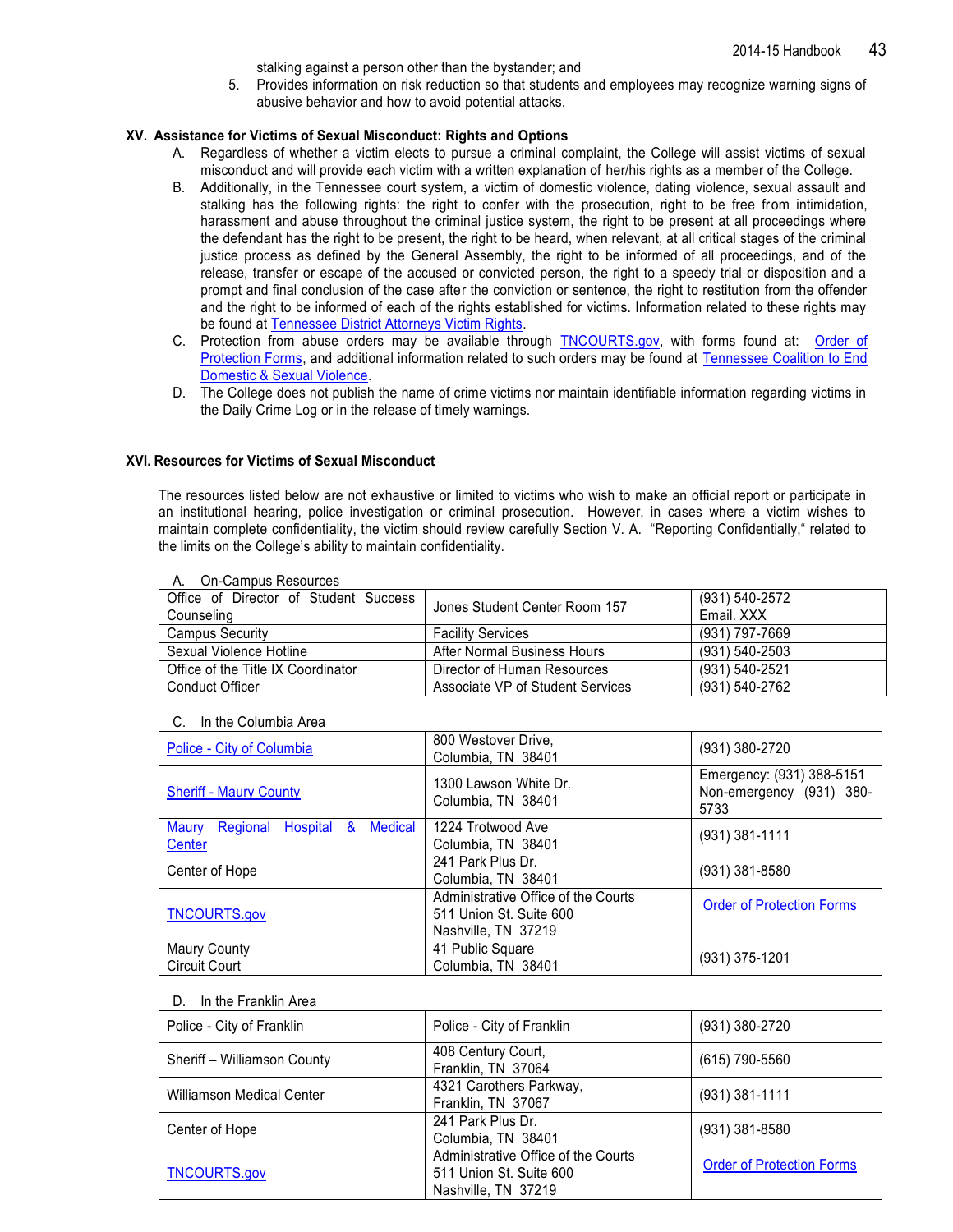2014-15 Handbook 44

| <b>Williamson County</b><br><b>Circuit Court</b> | Williamson County Judicial Center<br>135 4th Ave South<br>Franklin, TN 37064 | (931) 790-5454 |
|--------------------------------------------------|------------------------------------------------------------------------------|----------------|
|                                                  |                                                                              |                |

#### E. In the Lawrenceburg Area

| Police - City of Lawrenceburg           | 233 West Gains St.<br>Lawrenceburg, TN 38464                                          | (931) 762-2276                   |
|-----------------------------------------|---------------------------------------------------------------------------------------|----------------------------------|
| Sheriff - Lawrence County               | #8<br>240<br>West Gains St<br><b>NBU</b><br>Lawrenceburg, TN 38464                    | (931) 762-3626                   |
| Crockett Hospital                       | 1607 S. Locust Ave.<br>Lawrenceburg, TN 38464                                         | (931) 762-6571                   |
| Center of Hope                          | 241 Park Plus Dr.<br>Columbia, TN 38401                                               | (931) 381-8580                   |
| <b>TNCOURTS.gov</b>                     | Administrative Office of the Courts<br>511 Union St. Suite 600<br>Nashville, TN 37219 | <b>Order of Protection Forms</b> |
| Lawrence County<br><b>Circuit Court</b> | 240 West Gains St. NBU 12<br>Lawrenceburg, TN 38464                                   | (931) 762-4142                   |

### F. In the Lewisburg Area

| Police - City of Lewisburg              | 101 Water St.<br>Lewisburg, TN 37091                                                  | (931) 359-4040                   |
|-----------------------------------------|---------------------------------------------------------------------------------------|----------------------------------|
| Sheriff - Marshall County               | 209 1st Ave N.<br>Lewisburg, TN 37091                                                 | (931) 359-6122                   |
| <b>Marshall Medical Center</b>          | 1080 N. Ellington Parkway<br>Lewisburg, TN 37091                                      | (931) 359-6241                   |
| Center of Hope                          | 241 Park Plus Dr.<br>Columbia, TN 38401                                               | (931) 381-8580                   |
| <b>TNCOURTS.gov</b>                     | Administrative Office of the Courts<br>511 Union St. Suite 600<br>Nashville, TN 37219 | <b>Order of Protection Forms</b> |
| Lawrence County<br><b>Circuit Court</b> | 302 Marshall County Courthouse<br>Lewisburg, TN 37091                                 | (931) 359-0536                   |

### G. In the Clifton Area

| Police - City of Clifton                | 142 Main St<br>Clifton, TN 38425                                                      | (931) 676-3435                   |
|-----------------------------------------|---------------------------------------------------------------------------------------|----------------------------------|
| Sheriff - Wayne County                  | 1016 Andrew Jackson Dr.<br>Waynesboro, TN 38485                                       | (931) 722-3615                   |
| Wayne County Medical Center             | 103 J.V. Mangubat Drive<br>Waynesboro, TN 37091                                       | (931) 722-5411                   |
| Center of Hope                          | 241 Park Plus Dr.<br>Columbia, TN 38401                                               | (931) 381-8580                   |
| <b>TNCOURTS.gov</b>                     | Administrative Office of the Courts<br>511 Union St. Suite 600<br>Nashville, TN 37219 | <b>Order of Protection Forms</b> |
| Lawrence County<br><b>Circuit Court</b> | 302 Marshall County Courthouse<br>Lewisburg, TN 37091                                 | (931) 359-0536                   |

## **Online Resources:**

State Coalition Against Rape - <http://tncoalition.org/>

State Coalition Against Domestic Violence – <http://tncoalition.org/>

Pandora's Project – <http://www.pandys.org/malesurvivors.html> -Male survivors of rape and sexual abuse

Rape, Abuse and Incest National Network – [http://www.rainn.org](http://www.rainn.org/) 

U. S. Department of Justice – <http://www.justice.gov/ovw/sexual-assault>

Department of Education, Office of Civil Rights - <http://www2.ed.gov/about/offices/list/ocr/index.html>

National Domestic Violence Hotline – <http://www.thehotline.org/> - LGBTQ survivors of sexual or domestic violence and minority women survivors of sexual or domestic violence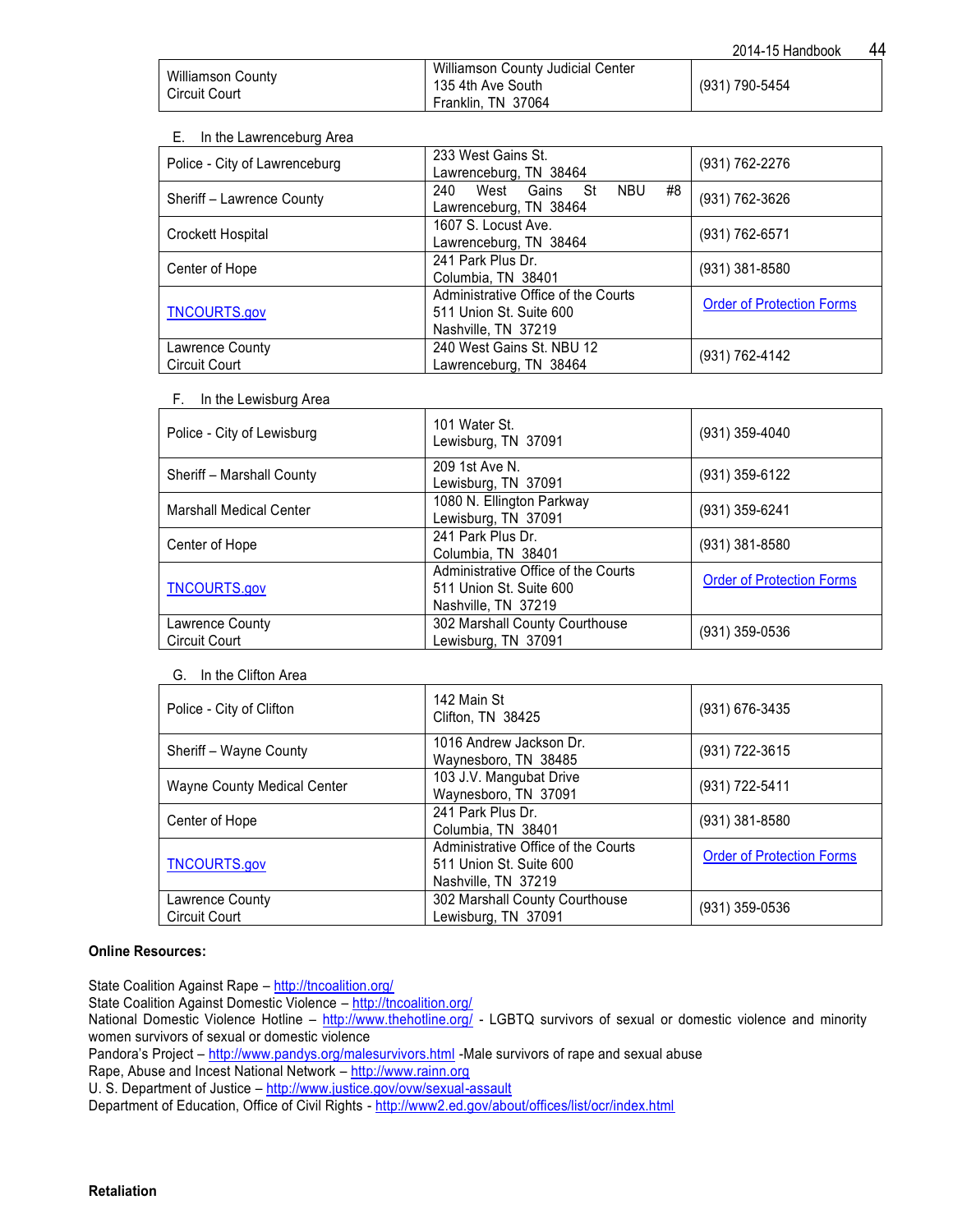The College, its officers, employees, or agents are strictly prohibited from retaliating, intimidating, threatening, coercing , or otherwise discriminating against any individual for exercising his or her rights or responsibilities under any provision of this policy. Retaliation will result in disciplinary measures, up to and including termination or expulsion.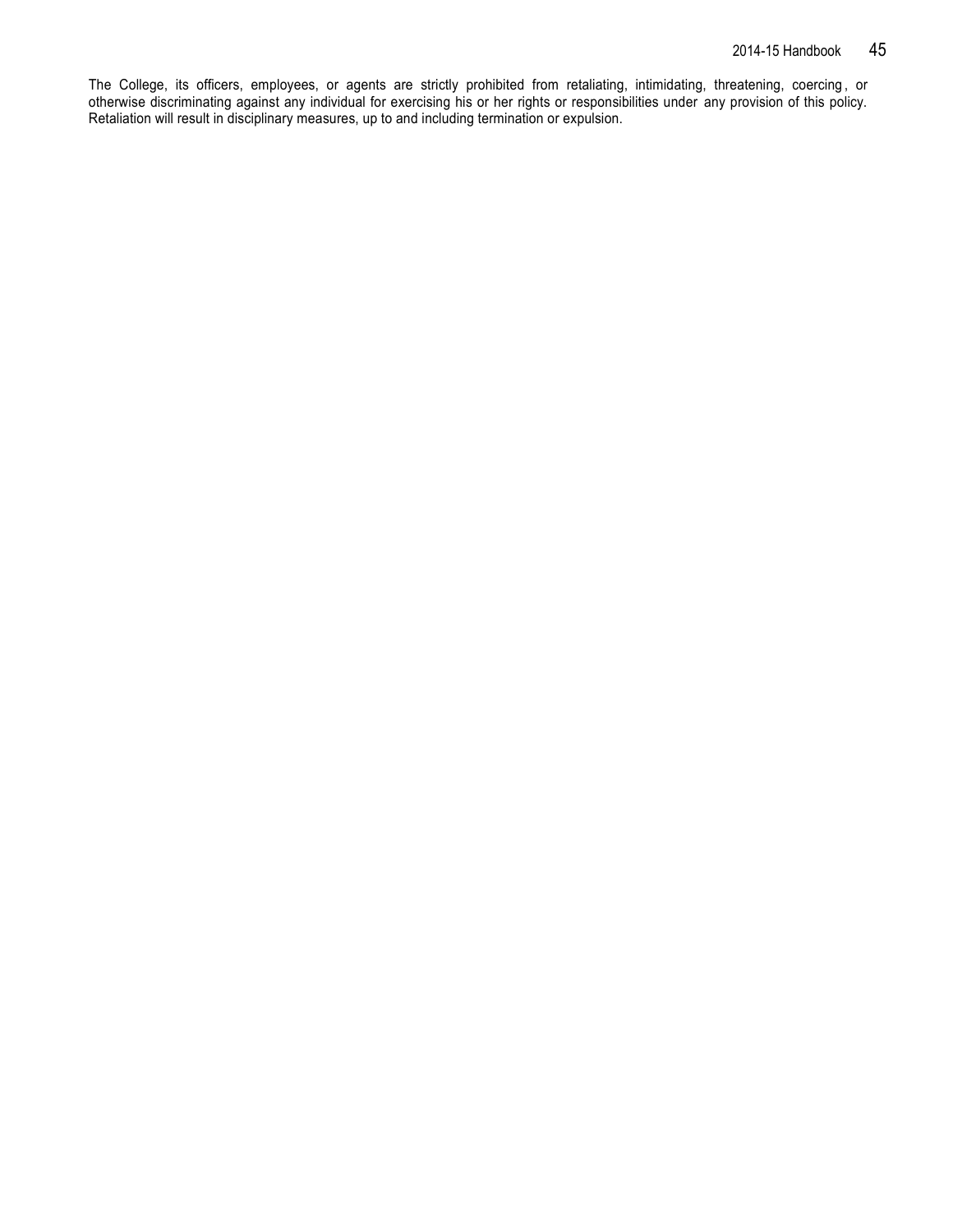## **Columbia State Community College Alma Mater**

## *Lighting Our Way*

Lyrics by Julie Lumpkins Basler, 2008 Music by Robert Luciano, 2008

Precious are the days we spend at Columbia State Many and strong are the ties that we create Friendships that last forever Insight and truth that bind us together

As the light's been lit within us We take the light before us Columbia State, Columbia State Community College Securing our hope and building our knowledge

As we sing in praise remembering the days Accomplishing our dreams aiming high We face our future valiantly We embrace community proudly

As the light's been lit within us We take the light before us Columbia State, Columbia State Community College Securing our hope and building our knowledge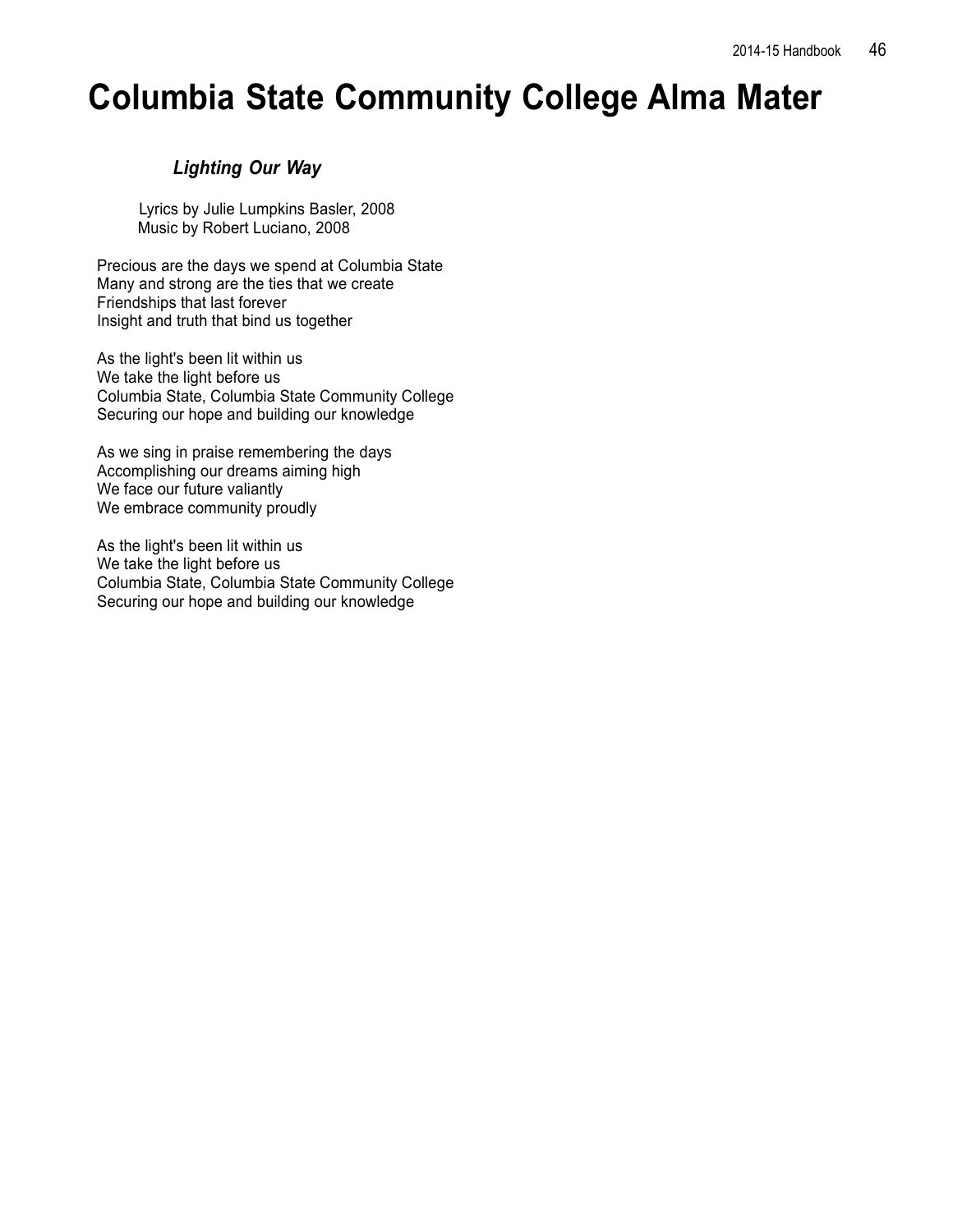## **Columbia**



Columbia 1665 Hampshire Pike Columbia, TN 38401 931-540-2722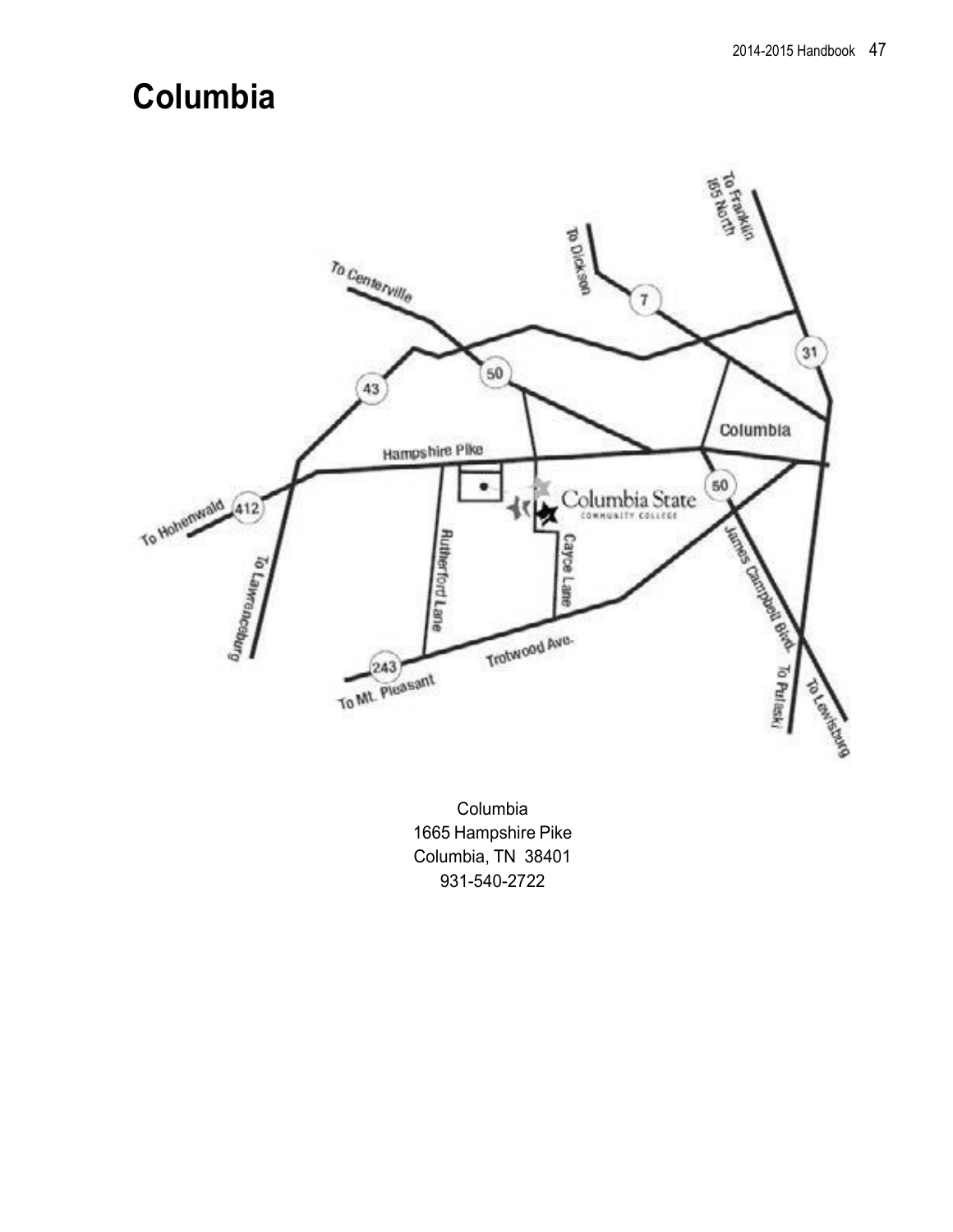## **Lawrence County**



Lawrence County 1620 Springer Road Lawrenceburg, TN 38464 931-766-1600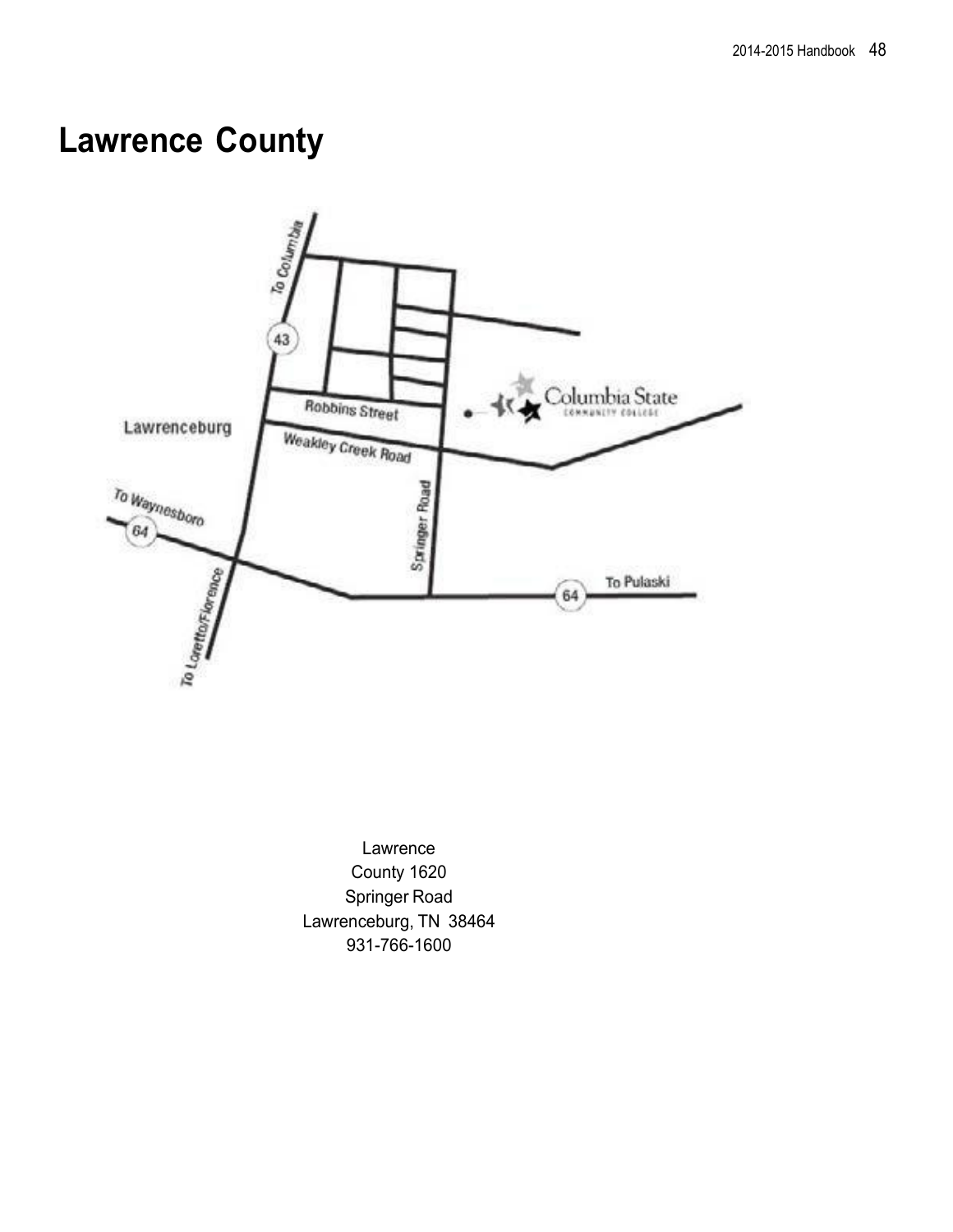

**Williamson County** 104 Claude Yates Drive Franklin, TN 37064 615-790-4400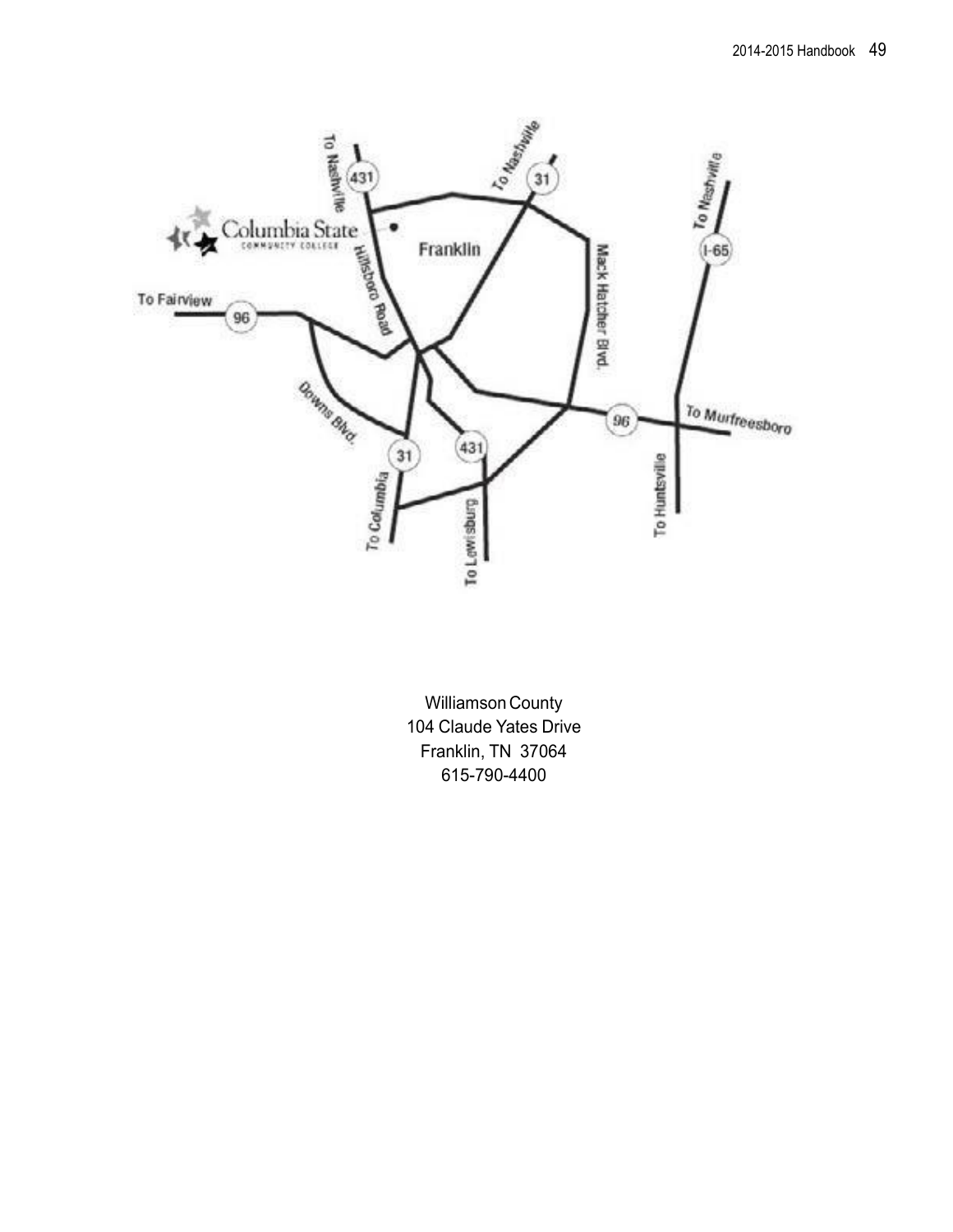## **Clifton**



**Clifton** 795 Main Street Clifton, TN 38425 1-888-346-6581